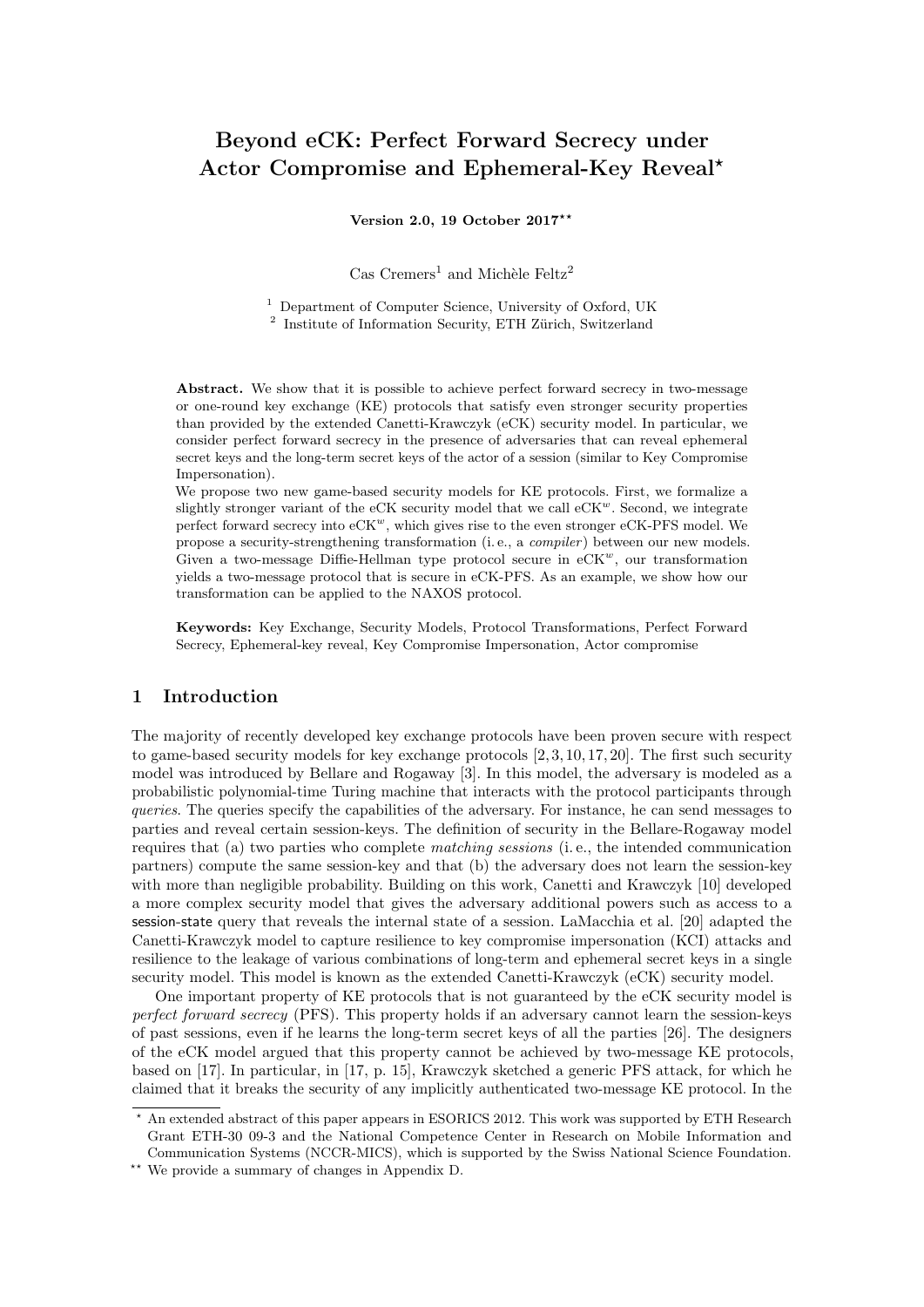attack, the adversary actively interferes with the communication between the parties by injecting self-constructed messages. This enables him to compute the used session-key if he later learns the long-term secret keys of the parties. To prove a slightly weaker notion of forward secrecy for the HMQV protocol, Krawczyk introduced the notion of weak perfect forward secrecy (weak-PFS) [17]. When the long-term keys are compromised, weak perfect forward secrecy guarantees secrecy of previously established session-keys, but only for sessions in which the adversary did not actively interfere. Krawczyk's comments seem to have led to the incorrect belief that the best that can be achieved for two-message KE protocols is weak perfect forward secrecy [7, 12, 17, 20]. As a result, even though the eCK security model [20] guarantees only weak perfect forward secrecy, it is currently described in the literature as the strongest possible security model for two-message KE protocols [11, 20, 22].

Contributions. Our first contribution is to push forward the theoretical limits of key exchange security notions. This contribution has two parts. First, we generalize the eCK security model [20] based on the observation that a restriction on the adversary in the eCK model, whose purpose it is to prevent Krawczyk's PFS attack, is stronger than needed. To weaken this restriction (while still preventing the attack) we introduce the concept of origin-session, which relaxes the notion of matching session. The resulting model, which we call  $eCK<sup>w</sup>$ , specifies a slightly stronger variant of weak perfect forward secrecy than the eCK model. We then integrate perfect forward secrecy into the  $eCK^w$  model, which gives rise to the  $eCK-PFS$  model. The  $eCK-PFS$  model is strictly stronger than eCK<sup>w</sup>, and also provides more guarantees than independently considering eCK/eCK<sup>w</sup> security and PFS. In particular, security in eCK-PFS implies perfect forward secrecy in the presence of a fully active attacker who can even learn the actor's long-term secret key before the start of the attacked session, or who can learn session-specific ephemeral secret keys (i. e. random coins generated on a per-session basis).

Our second contribution is a generic security-strengthening transformation (a so-called compiler ) that contributes towards the modular design approach of KE protocols. Given a two-message Diffie-Hellman (DH) type KE protocol that is secure in  $eCK^w$ , our transformation yields a two-message protocol that is secure in the eCK-PFS model. The transformation does not introduce additional message dependencies. Consequently, if our transformation is applied to a one-round protocol, in which all outgoing messages can be computed before any message is received, the result is also a one-round protocol. As an example we show that NAXOS [20], the first key exchange protocol proven secure in the eCK model, is also secure in  $eCK^w$  and use our transformation to construct a protocol that is secure in eCK-PFS. Thus, we demonstrate that it is possible for two-message and even one-round KE protocols to achieve PFS, even under actor compromise (i. e. disclosure of the long-term secret keys of the actor of a session) and leakage of ephemeral secret keys.

Related Work. The majority of related works claim that perfect forward secrecy cannot be achieved in a two-message KE protocol [7, 12, 17, 19, 20]. There are two notable exceptions. First, the twomessage modified-Okamoto-Tanaka (mOT) protocol by Gennaro et al. [14] provides perfect forward secrecy in the identity-based setting. Additionally, they sketch variants of the protocol for the PKI-based setting. As noted by the authors [14], the mOT protocol and its variants are not resilient against loss of ephemeral keys, and they are therefore insecure in eCK-like models. Second, in [8], Boyd and Gonzalez suggest a transformation  $\mathcal C$  based on adding MACs on the message exchange of a key-exchange protocol that satisfies weak perfect forward secrecy, to achieve perfect forward secrecy. However, the MAC transformation does not ensure security in eCK-PFS, because it does not guarantee perfect forward secrecy under actor compromise and leakage of ephemeral secret keys. In Section 4 we show that, e.g.,  $\mathcal{C}(NAXOS)$  [8] is insecure in eCK-PFS.

In [15], Jeong, Katz and Lee introduce the one-round KE protocols TS2 and TS3 and show that these protocols achieve forward secrecy. The underlying security model with respect to which both protocols are proven secure is based on the Bellare-Rogaway model in [3] and captures forward secrecy by allowing the adversary to corrupt both actor and peer of some target session in case the adversary is passive during the execution of the target session (which corresponds to weak-PFS). As observed in [1], protocol TS3 satisfies a stronger forward secrecy property than protocol TS2. Whereas protocol TS2 only achieves weak-PFS, we conjecture that protocol TS3 achieves PFS under the same assumptions as stated in [15, Theorem 3].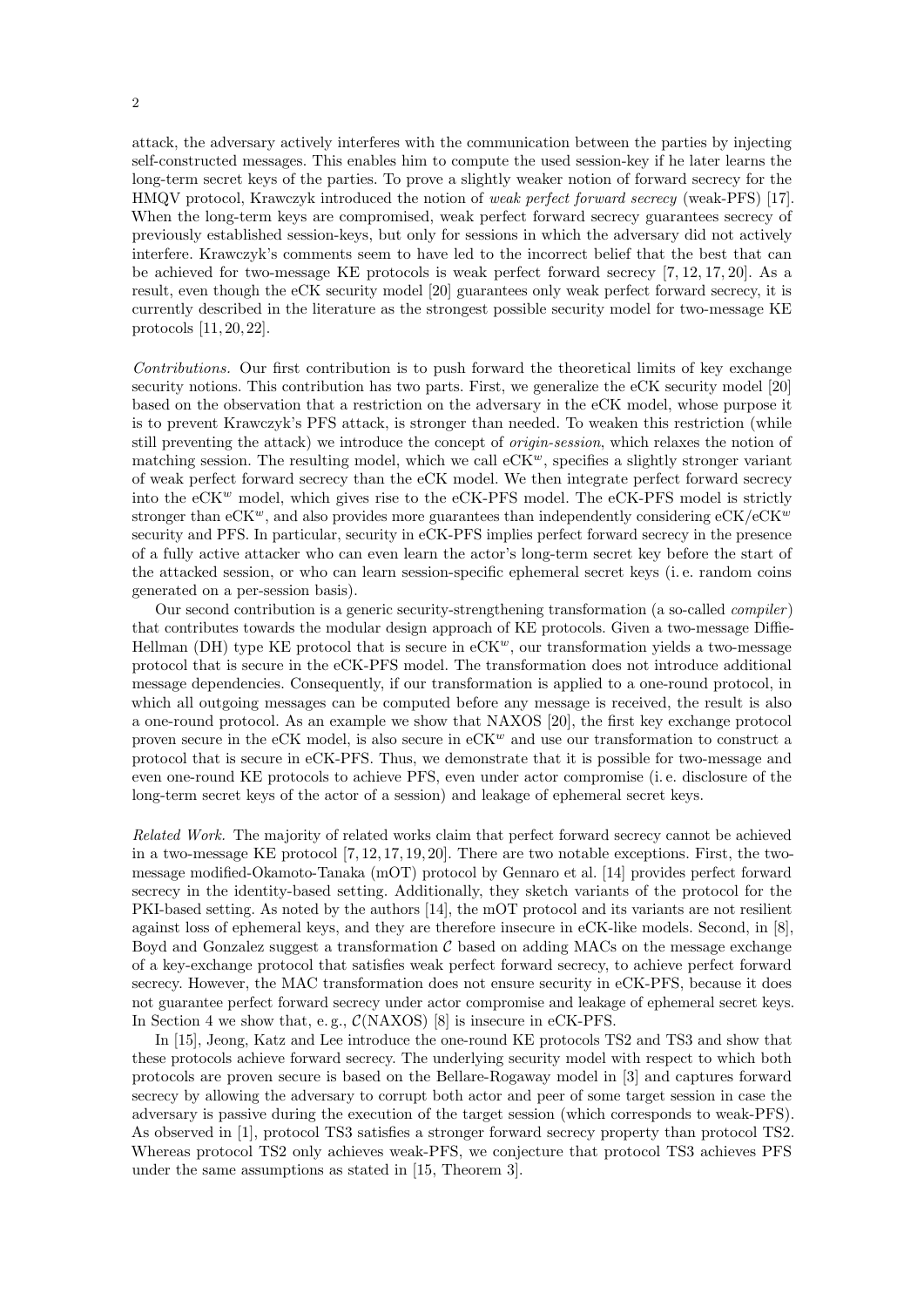The eCK variant for protocols with more than two messages, defined in [19], guarantees perfect forward secrecy. However, this eCK variant cannot be met by any of the protocols from the class we are considering here because it uses the concept of matching session instead of origin-session.

Organization. In Section 2 we recall some standard definitions used in this paper. In Section 3 we motivate and define our security notions  $eCK^w$  and  $eCK-PFS$ . In Section 4 we provide a transformation that turns any two-message Diffie-Hellman type KE protocol secure in  $eCK^w$  into a two-message KE protocol secure in eCK-PFS. We show how this transformation can be applied to the NAXOS protocol in Section 5. Finally, we conclude in Section 6.

### 2 Preliminaries

Let  $G = \langle q \rangle$  be a finite cyclic group of large prime order p with generator q.

Similar to the discrete logarithm experiment [16], we define the GAP discrete logarithm (GAP-DLog) experiment for a given group-generating algorithm  $G$ , algorithm  $A$ , and parameter k as follows.

# The GAP discrete logarithm experiment  $\text{GAP-}\text{DLog}_{\mathcal{A},\mathcal{G}}(k)$ :

- 1. Run  $\mathcal{G}(1^k)$  to obtain  $(G, p, g)$  with  $||p|| = k$ .
- 2. Choose  $h \in_R G$ . (This can be done by choosing  $x' \in_R \mathbb{Z}_p$  and setting  $h := g^{x'}$ .)
- 3. A is given  $G, p, g, h$ , and outputs  $x \in \mathbb{Z}_p$ . In addition,  $\hat{\mathcal{A}}$  is given access to a decisional Diffie-Hellman (DDH) oracle that, for any three elements  $g^u, g^v, g^w \in G$ , replies whether or not  $w = uv \mod p$ .
- 4. The output of the experiment is defined to be 1 if  $g^x = h$ , and 0 otherwise.

**Definition 1** (GAP-DLog Assumption  $[25]$ ). The GAP-DLog assumption in G states that, given  $g^u$ , for u chosen uniformly at random from  $\mathbb{Z}_p$ , it is computationally infeasible to compute u with the help of a decisional Diffie-Hellman (DDH) oracle (that, for any three elements  $g^u, g^v, g^w \in G$ , replies whether or not  $w = uv \mod p$ . More precisely, we say that the GAP-DLog assumption holds relative to  $G$ , if for all probabilistic polynomial-time algorithms  $A$ , there exists a negligible function negl such that

$$
P(\text{GAP-DLog}_{\mathcal{A}, \mathcal{G}}(k) = 1) \leq negl(k).
$$

Definition 2 (GAP-CDH Assumption [27]). The GAP-CDH assumption in G states that, given  $g^u$  and  $g^v$ , for u, v chosen uniformly at random from  $\mathbb{Z}_p$ , it is computationally infeasible to compute  $g^{uv}$  with the help of a decisional Diffie-Hellman (DDH) oracle (that, for any three elements  $g^u, g^v, g^w \in G$ , replies whether or not  $w = uv \mod p$ ).

**Definition 3** (Signature Scheme [16]). A signature scheme  $\Sigma$  is a tuple of three polynomial-time algorithms (Gen, Sign, Vrfy) satisfying the following:

- 1. The probabilistic key-generation algorithm Gen takes as input a security parameter  $1^k$  and outputs a secret/public key pair (sk, pk).
- 2. The (possibly probabilistic) signing algorithm Sign takes as input a secret key sk and a message  $m \in \{0,1\}^*$ . It outputs a signature  $\sigma := Sign_{sk}(m)$ .
- 3. The deterministic verification algorithm Vrfy takes as input a public key pk, a message m, and a signature  $\sigma$ . It outputs a bit b, with  $b = 1$  meaning valid and  $b = 0$  meaning invalid. We write  $b = Vrfy_{nk}(m, \sigma).$

It is required that for every k, every  $(sk, pk)$  output by Gen and every  $m \in \{0, 1\}^*$ , it holds that  $Vrfy_{nk}(m, Sign_{sk}(m)) = 1.$ 

**Definition 4 (Unique signature Scheme (see also [24]).** A unique signature scheme  $\Sigma$  is a signature scheme (conform Definition 3) that additionally satisfies uniqueness: There do not exist values  $(pk, m, \sigma_1, \sigma_2)$  such that  $\sigma_1 \neq \sigma_2$  and  $Vrfy_{pk}(m, \sigma_1) = Vrfy_{pk}(m, \sigma_2) = 1$ .

**Definition 5 (SUF-CMA [6]).** A signature scheme  $\Sigma = (Gen, Sign, Vrfy)$  is strongly existentially unforgeable under an adaptive chosen-message attack if for all probabilistic polynomial-time adversaries A, there exists a negligible function negl such that  $Adv_A^{Sig}(k) \leq negl(k)$ , where  $Adv_A^{Sig}(k)$ denotes the probability of successfully forging a valid signature  $\sigma$  on a message m and  $(m, \sigma)$  is not among the pairs  $(m_i, \sigma_i)$   $(i = 1, ..., q)$  generated during the query phase to a signature oracle  $\mathcal{O}^{Sign}$ returning a signature for any message  $m_i$  of the adversary's choice.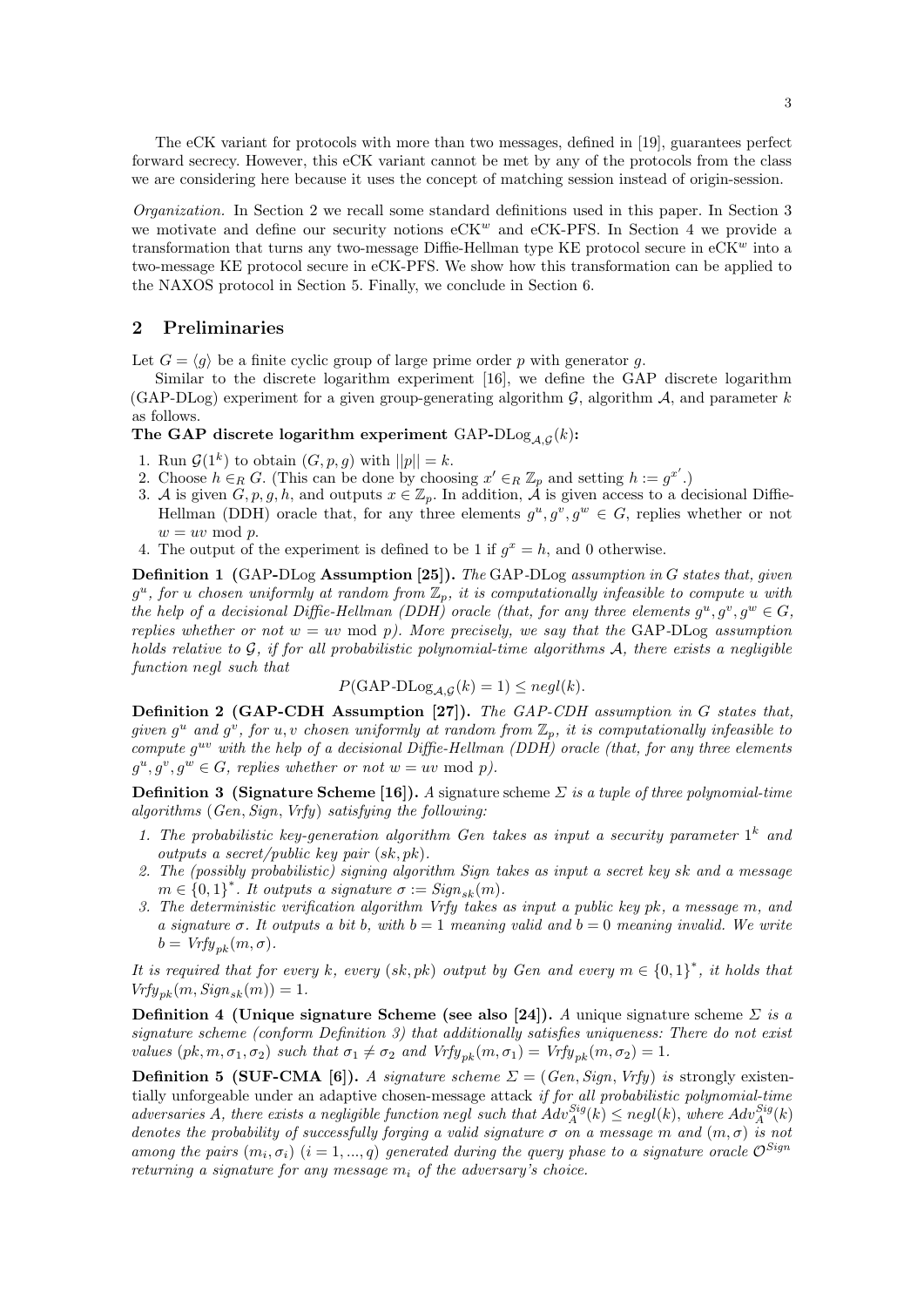### 3 Key Exchange Security Notions

We propose two new eCK-like security models for the analysis of key-exchange protocols. The first model called  $eCK^w$  captures a slightly stronger form of weak-PFS than the  $eCK$  model. The second model called eCK-PFS integrates PFS directly into eCK<sup>w</sup>.

#### 3.1 Motivation for the New Models

 $eCK<sup>w</sup>$ : strengthening weak-PFS. As stated in the introduction, the eCK model captures weak perfect forward secrecy but not perfect forward secrecy, based on Krawczyk's generic PFS attack [17]. We briefly recall the attack. Consider a two-message protocol in which the agents exchange ephemeral public Diffie-Hellman keys, i. e.,  $g^x$  and  $g^y$ , where x and y are chosen at random from  $\mathbb{Z}_p$  (for some large prime p). The adversary, impersonating party  $\hat{A}$ , generates a random value  $x \in \mathbb{Z}_p$ ) and sends  $g^x$  to a responder session at party  $\hat{B}$ .  $\hat{B}$  responds by sending  $g^y$  and computes the session key. The adversary chooses  $\hat{B}$ 's session as the test-session, i.e. the session under attack, and reveals  $\hat{A}$ 's long-term secret key after  $\hat{B}$ 's session ends. Now the adversary can simply follow all protocol steps that an honest party  $\hat{A}$  would have performed using x and  $\hat{A}$ 's long-term secret key. In particular, the adversary can compute the same session-key as the test-session, violating PFS.

Krawczyk's attack works directly for all two-message KE protocols that exchange DH keys of the form  $g^z$ , where z does not involve the sender's long-term secret key, such as HMQV [17]. Additionally, the attack also works on protocols like NAXOS [20], where z is a hash of the sender's long-term secret key and a random value. The adversary can just replace this value by an arbitrary value.

To still prove some form of forward secrecy for such protocols, Krawczyk introduced the notion of weak-PFS. In weak-PFS, the adversary is not allowed to actively interfere with the messages exchanged by the test-session. This prevents the attack because the adversary is no longer allowed to insert his own DH exponential. Similarly, in the eCK model, this restriction on interfering with the test-session is modeled by checking if a matching session exists [20, p. 5]. If this is the case, then the adversary must have been passive and he is allowed to reveal the long-term secret keys of the actor and the intended communication partner of a session. If there is no matching session, the adversary is not allowed to reveal the long-term secret key of the intended communication partner.

We observe that Krawczyk's attack only depends on the adversary injecting or modifying the message received by the test-session; he does not need to actively interfere with the message sent by the test-session. However, eCK models passivity of the adversary in the test-session by checking whether a matching session for the test-session exists, which also prevents the adversary from modifying (or deleting) the message sent by the test-session. In this sense, the restriction on the adversary in eCK is sufficient but not necessary for the prevention of Krawczyk's attack. We therefore relax the notion of matching sessions and introduce the concept of origin-session. This allows us to capture the adversary's capability of revealing the long-term secret key of the intended communication partner (i.e. the peer) of the test-session  $s$  in case an origin-session  $s'$  for  $s$  exists even though no session matching to s exists. Thus, in contrast to the eCK model, the adversary may reveal the long-term key of the peer of the test-session  $s$  in case an origin-session  $s'$  for session s exists and

- actively interfere with the message sent by the test-session (e. g. by modifying it or injecting his own message), or
- replay a message from another session to the test-session (as in [8]), or
- $-$  leave session s' incomplete (in case session s' is in the initiator role).

We call our strengthened variant of the eCK model the eCK<sup>w</sup> model.

eCK-PFS: integrating PFS into eCK<sup>w</sup>. We extend the eCK<sup>w</sup> model by integrating perfect forward secrecy which yields the strictly stronger eCK-PFS model. Perfect forward secrecy is reflected in eCK-PFS by allowing the adversary to reveal the long-term secret keys of all the protocol participants after the end of the test-session. These keys can be revealed irrespective of the existence of an origin-session (or a matching session). The PFS attack scenario is neither captured in  $eCK^w$  (nor in  $eCK$ ) if the origin-session (matching session) does not exist for the test-session. In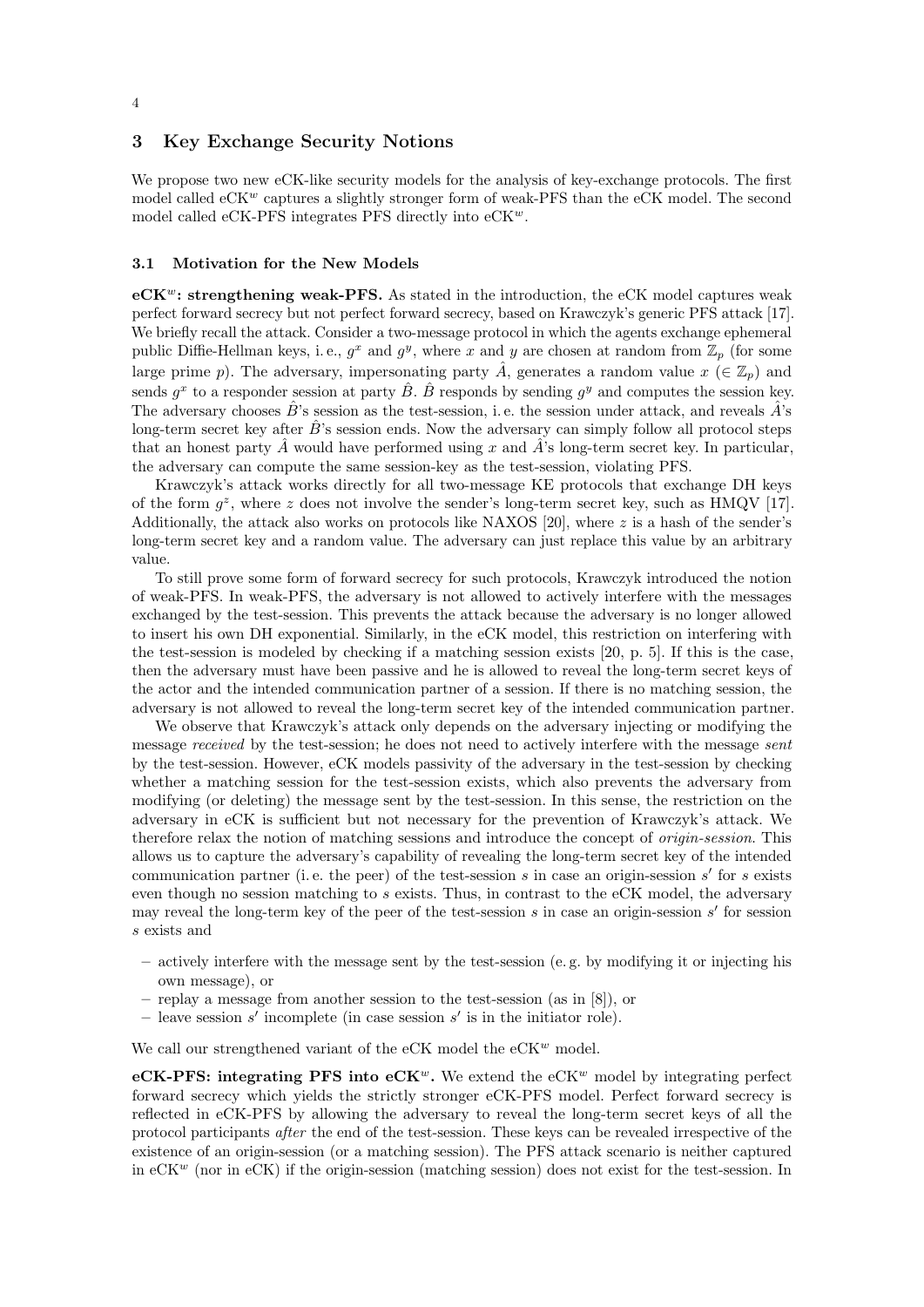contrast to the CK-NSR model in [8] incorporating PFS, the eCK-PFS model additionally captures leakage of various combinations of ephemeral secret keys and long-term secret keys as well as perfect forward secrecy under actor compromise.

#### 3.2 Defining  $eCK^w$  and  $eCK$ -PFS

Terminology. Let  $\mathcal{P} = \{\hat{P}_1, \hat{P}_2, ..., \hat{P}_N\}$  be a finite set of N parties' identities. Each party can execute multiple instances of a KE protocol, called sessions, concurrently. We denote session i at party  $\hat{P}$  as the tuple  $(\hat{P}, i) \in \mathcal{P} \times \mathbb{N}$ . We associate to each session  $s \in \mathcal{P} \times \mathbb{N}$  a quintuple of variables  $T_s = (s_{actor}, s_{peer}, s_{role}, s_{sent}, s_{recv}) \in \mathcal{P} \times \mathcal{P} \times \{I, R\} \times \{0, 1\}^* \times \{0, 1\}^*$  (where the empty sequence in  ${0,1}^*$  is denoted by -). The variables  $s_{actor}, s_{peer}$  denote the identities of the actor and intended peer of session s,  $s_{role}$  denotes the role that the session is executing (either initiator or responder), and  $s_{sent}$ ,  $s_{recv}$  denote the concatenation of timely ordered messages as sent/received by  $s_{actor}$  during session s. The values of the variables  $s_{peer}$  and  $s_{role}$  are set upon activation of session s and the values of the variables  $s_{sent}$  and  $s_{recv}$  are defined by the protocol execution steps. A session can only be activated once.

The notion of *matching sessions* specifies when two sessions are supposed to be intended communication partners. Here we formalize the matching sessions definition from the eCK model [20] which is based on matching conversations.

**Definition 6 (matching sessions).** Two completed sessions  $s$  and  $s'$  are said to be matching if

$$
s_{actor} = s'_{peer} \land s_{peer} = s'_{actor} \land s_{sent} = s'_{recv} \land s_{recv} = s'_{sent} \land s_{role} \neq s'_{role}.
$$

To relate a message received (and accepted) by some session to the session it originates from (if the latter exists), we introduce the concept of origin-session. If an origin-session  $s'$  for some session s exists, then the messages received by session s have not been modified or injected (as in Krawczyk's PFS attack [17]) by the adversary.

**Definition 7** (origin-session). We say that a (possibly incomplete) session s' is an origin-session for a completed session s when  $s'_{sent} = s_{recv}$ .

Note that, if two completed sessions  $s, s'$  are matching, then s and s' are origin-sessions for each other. However, if session  $s$  is an origin-session for some session  $s'$ , then it might not necessarily be a matching session for  $s'$  (e.g. in case the roles of the sessions are identical). Thus, a session being a matching session for some session is a stronger requirement than a session being an origin-session for some session.

Adversarial capabilities. Similar to the eCK model [20], we model the adversary as a probabilistic polynomial-time (PPT) Turing machine that controls all communications between parties through the following queries:

- 1. send(s, v). This query models the adversary sending message v to session s. The adversary is given the response generated by the session according to the protocol. The variables  $s_{sent}$  and  $s_{recv}$  are updated accordingly (by concatenation). Abusing notation, we allow the adversary to activate an initiator session with peer  $\hat{Q}$ , via a send(s,  $\hat{Q}$ ) query and a responder session by sending a message m to session s on behalf of  $\hat{Q}$ , via a send $(s, \hat{Q}, m)$  query. In these cases,  $s_{peer}$  is set to  $\hat{Q}$  and  $s_{role}$  is set to  $\mathcal{I}$  and  $\mathcal{R}$ , respectively. The adversary is given the session's response according to the protocol and the variables  $s_{sent}$ ,  $s_{recv}$  are initialized accordingly.
- 2. corrupt(P). This query reveals the long-term keys of party P.
- 3. ephemeral-key(s). This query reveals the ephemeral secret keys (i.e., the random coins) of session  $s$ .
- 4. session-key(s). This query returns the session key for a completed session s (i.e. a session that has accepted/computed a session-key).
- 5. test-session(s). To respond to this query, a random bit b is chosen. If  $b = 0$ , then the session-key established in session s is returned. Otherwise, a random key is returned according to the probability distribution of keys generated by the protocol. This query can only be issued to a completed session.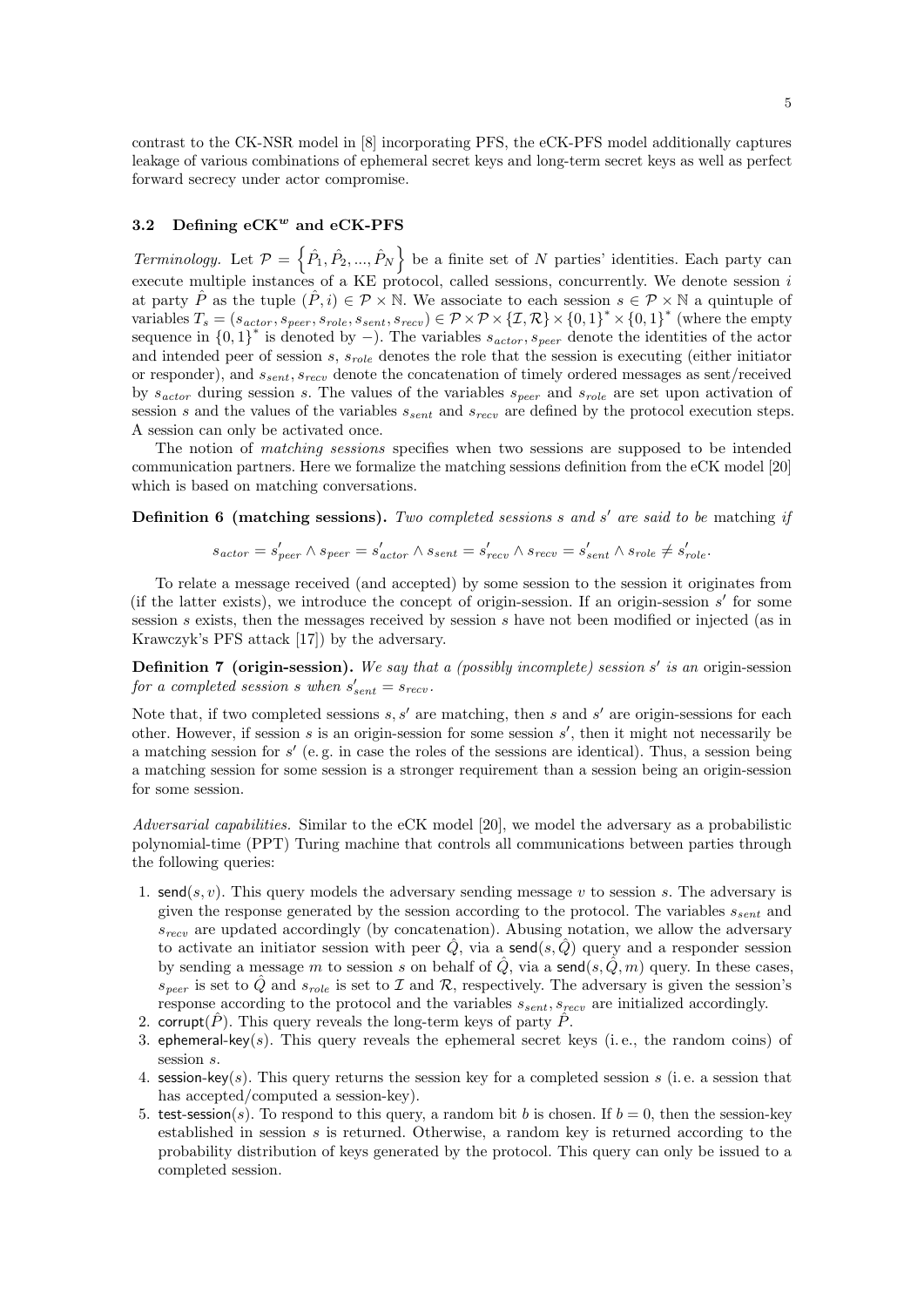Notions of Freshness. An adversary that can perform the above queries can simply reveal the session key of all sessions, breaking any protocol. The intuition underlying Bellare-Rogaway style KE models is to put minimal restrictions on the adversary with respect to performing these queries, such that there still exist protocols that are secure in the presence of such an adversary. The restrictions on the queries made by the adversary are formalized by the notion of fresh sessions.

**Definition 8 (Fresh session in eCK<sup>w</sup>).** A completed session s in security experiment W is said to be fresh in  $eCK^w$  if all of the following conditions hold:

- 1. W does not include the query session-key(s),
- 2. for all sessions s<sup>\*</sup> such that s<sup>\*</sup> matches s, W does not include session-key(s<sup>\*</sup>),
- 3. W does not include both corrupt( $s_{actor}$ ) and ephemeral-key(s),
- 4. for all sessions  $s'$  such that  $s'$  is an origin-session for session  $s$ , W does not include both corrupt $(s_{peer})$  and ephemeral-key $(s')$ , and
- 5. if there exists no origin-session for session s, then W does not include a corrupt( $s_{peer}$ ) query.

Definition 9 (Fresh session in eCK-PFS). A completed session s in experiment W is said to be fresh in  $eCK-PFS$  if all of the following conditions hold:

- 1. W does not include the query session-key(s),
- 2. for all sessions  $s^*$  such that  $s^*$  matches  $s$ , W does not include session-key $(s^*)$ ,
- 3. W does not include both corrupt( $s_{actor}$ ) and ephemeral-key(s),
- 4. for all sessions  $s'$  such that  $s'$  is an origin-session for session  $s$ , W does not include both corrupt $(s_{peer})$  and ephemeral-key $(s')$ , and
- 5. if there exists no origin-session for session s, then W does not include a corrupt( $s_{peer}$ ) query before the completion of session s.

Security Experiment W in model M. Security of a key-exchange protocol  $\Pi$  is defined via a security experiment W (or attack game) played by an adversary  $E$ , modeled as a PPT algorithm, against a challenger. Before the experiment starts, each party  $\hat{P}$  runs a key-generation algorithm that takes as input a security parameter  $1^k$  and outputs valid static secret/public key pair(s). The public key(s) of each party are distributed in an authenticated way to all other parties. The adversary  $E$ is given access to all public data. The setting of the security experiment  $W$  can be described in four successive stages, as follows:

- 1. The adversary  $E$  can perform send, corrupt, ephemeral-key, and session-key queries.
- 2. At some point in the experiment, E issues a test-session query to a completed session that is fresh in model M by the time the query is issued. The challenger chooses a random bit b and provides E with either the real session-key of the test-session (for  $b = 0$ ) or a random key from the key space (for  $b = 1$ ).
- 3. The adversary may continue with send, corrupt, ephemeral-key and session-key queries, without rendering the test-session un-fresh in model M.
- 4. Finally,  $E$  outputs a bit  $b'$  as his guess for  $b$ .

The adversary  $E$  wins the security experiment  $W$  if he correctly guesses the bit  $b$  chosen by the challenger during the test-session query (i.e. if  $b = b'$  where b' denotes E's guess). Success of E in the experiment is expressed in terms of  $E$ 's advantage in distinguishing whether he received the real or a random session-key in response to the test-session query. The advantage of adversary  $E$ in the above security experiment against a key exchange protocol  $\Pi$  for security parameter k is defined as  $Adv_E^{\Pi}(k) = |2P(b = b') - 1|$ .

**Definition 10.** A key exchange protocol  $\Pi$  is said to be secure in model  $M \in \{eCK^w, eCK\text{-}PFS\}$ if, for all PPT adversaries E, it holds that

- $-$  if two parties successfully complete matching sessions, then they compute the same session key. and
- $E$  has no more than a negligible advantage in winning security experiment W in model M, that is, there exists a negligible function negl in the security parameter k such that  $Adv_E^{\Pi}(k) \leq negl(k)$ .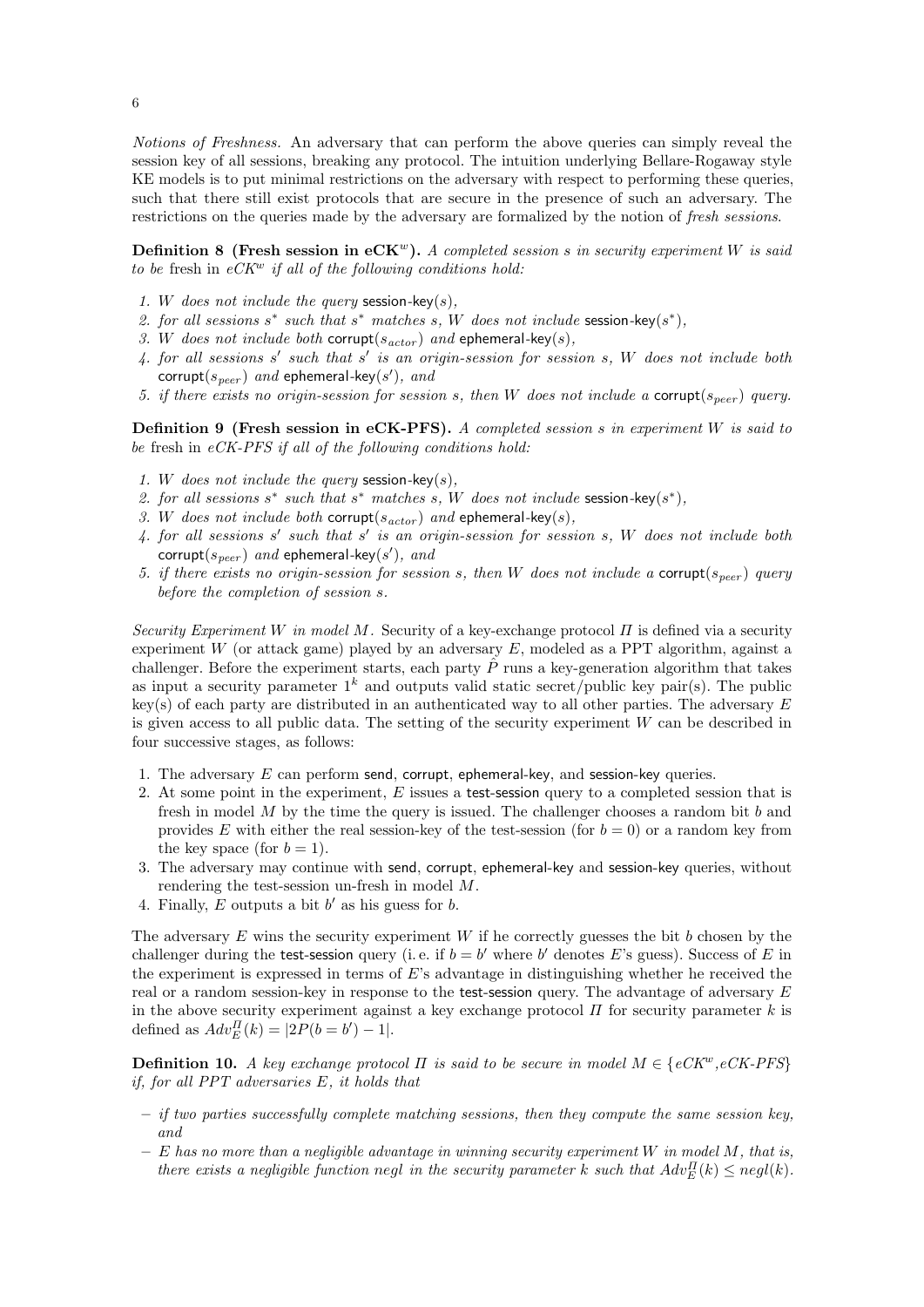Comparison between eCK<sup>w</sup> and eCK-PFS. The eCK-PFS model is strictly stronger than eCK<sup>w</sup> because it captures more attack scenarios. The eCK-PFS model allows the adversary to corrupt all parties after the test-session is completed (regardless of whether an origin-session exists for the test-session), capturing perfect forward secrecy. In contrast, in case there is no origin-session for the test-session, the adversary is not allowed to reveal the long-term secret key of the peer of the test-session in the eCK<sup>w</sup> model. As an example, NAXOS is provably secure in  $eCK^{w}$ , as we show in Section 5, but insecure in eCK-PFS due to the PFS attack described in Subsection 3.1.

# 4 A Transformation from  $eCK^{w}$  to  $eCK$ -PFS

We define a class of two-message Diffie-Hellman type key exchange protocols (similar to the class of KE protocols in [8]). Then, we present a security-strengthening transformation (compiler) that can be applied to any such protocol. Finally we show that this transformation turns any KE protocol secure in  $eCK^{w}$  into a KE protocol secure in  $eCK-PFS$ .

Let k be a security parameter and let G be a finite cyclic group of prime order  $p$  with generator g, where  $||p|| = k$ . Let  $\Omega$  be static publicly known data such as parties' identities, their long-term public keys or publicly known functions and parameters. Let S be a set of constants from which random values are chosen (e.g.  $S = \mathbb{Z}_p$  or  $S = \{0,1\}^k$ ). We denote by  $x \in_R S$  that x is chosen uniformly at random from the set  $S$ . In the generic two-message DH type protocol, illustrated in Figure 1, party  $\hat{A}$ 's long-term secret key is  $a \in_R \mathbb{Z}_p$  and  $\hat{A}$ 's long-term public key is  $A = g^a$ . The session-specific ephemeral secret key of the session at party  $\hat{A}$  is denoted by  $r_{\hat{A}} \in_R S$  and the corresponding ephemeral public key is denoted by X. Similarly, party  $\hat{B}$ 's long-term secret/public key pair is  $(b, B)$  and the ephemeral secret/public key pair of the session at  $\hat{B}$  is denoted by  $(r_{\hat{B}}, Y)$ . The public functions  $f_{\mathcal{I}}, f_{\mathcal{R}} : \{0,1\}^* \to \mathbb{Z}_p$  depend on the ephemeral secret key and may depend on the long-term secret key or on public information. The public functions  $F_{\mathcal{I}}, F_{\mathcal{R}}: \{0,1\}^* \to \{0,1\}^k$ depend on the Diffie-Hellman exponent the long-term secret key, the received Diffie-Hellman exponential and other public information. We assume that the public keys of all parties are known to all other participants in the protocol.



Fig. 1. A generic two-message DH type protocol

Protocol description. The generic two-message DH type protocol, depicted in Figure 1, proceeds as follows:

- 1. Upon activation of session  $s = (\hat{A}, i) \in \mathcal{P} \times \mathbb{N}$  with peer  $\hat{B}$ ,  $\hat{A}$  (the initiator) performs the steps: – Choose an ephemeral secret key  $r_{\hat{A}} \in_R S$  and compute  $X = g^{f_{\mathcal{I}}(r_{\hat{A}},a,\Omega)}$ .
	- Send X (and possibly other public data, e.g. identities of peer and actor of the session) to  $B$ .
	- Initialize  $T_s$  to  $(\hat{A}, \hat{B}, \mathcal{I}, m, -)$ , where m denotes the message sent by session s.
- 2. Upon activation of session  $s' = (\hat{B}, j) \in \mathcal{P} \times \mathbb{N}$  with message X (and possibly other data) on behalf of  $\hat{A}$ , party  $\hat{B}$  (the responder) performs the steps:
	- Check that  $X \in G$ .
	- Choose an ephemeral secret key  $r_{\hat{B}} \in_R S$  and compute  $Y = g^{f_{\mathcal{R}}(r_{\hat{B}},b,\Omega)}$ .
	- Compute  $K_B = F_{\mathcal{R}}(f_{\mathcal{R}}(r_{\hat{B}}, b, \Omega), \overline{b}, X, \Omega).$
	- Send Y (and possibly other public data) to  $\hat{A}$ .
	- Set  $T_{s'}$  to  $(\hat{B}, \hat{A}, \mathcal{R}, m', n')$ , where m' denotes the message sent by session s' and n' the message received by session  $s'$ , and complete the session by accepting  $K_{\hat{B}}$  as the session-key.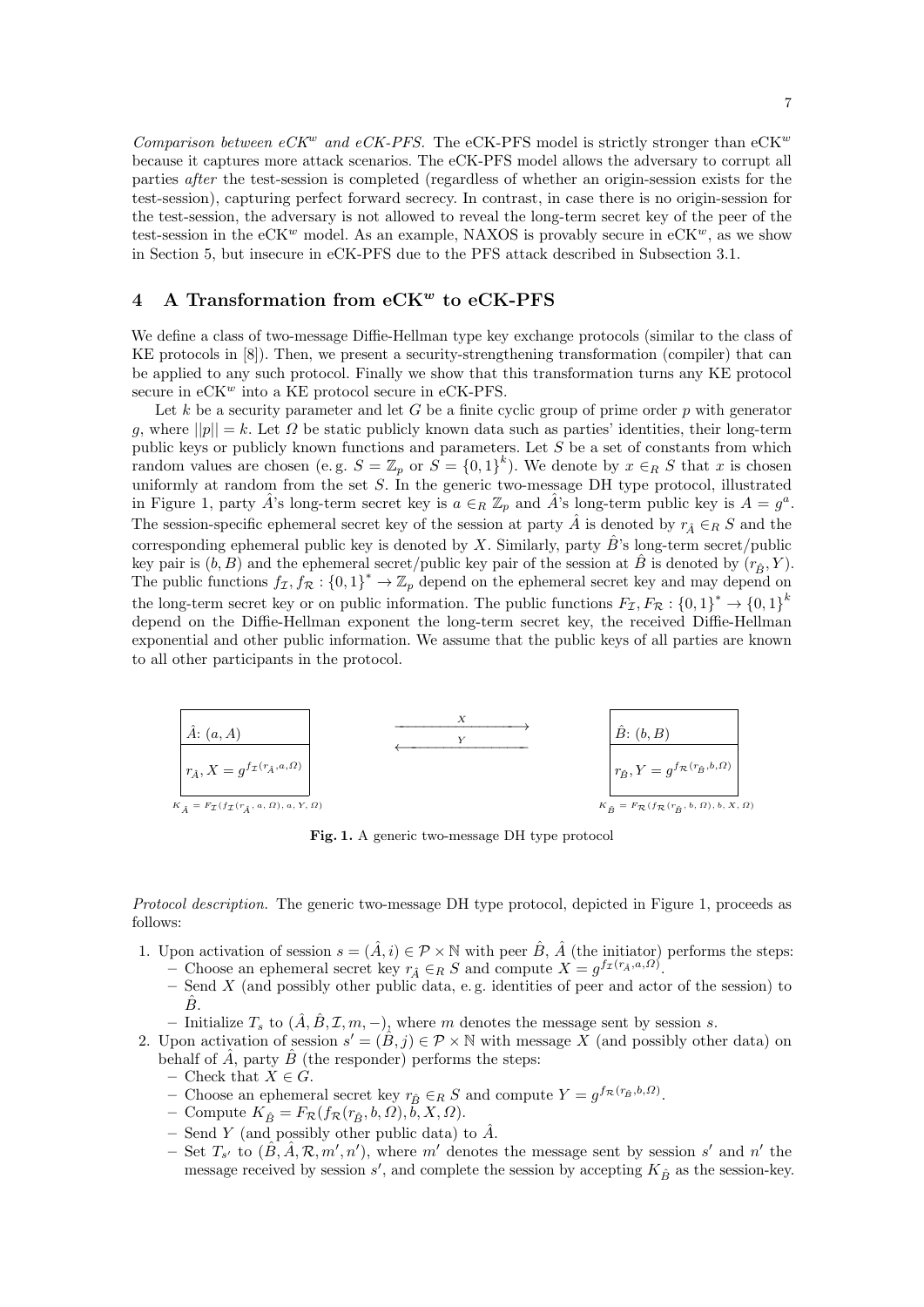- 3. Upon receiving message Y (with possibly other data) in session s, party  $\hat{A}$  performs the steps: – Check that  $Y \in G$ .
	- Compute  $K_{\hat{A}} = F_{\mathcal{I}}(f_{\mathcal{I}}(r_{\hat{A}}, a, \Omega), a, Y, \Omega).$
	- Update  $T_s$  to  $(\hat{A}, \hat{B}, \mathcal{I}, m, n)$  and complete the session by accepting  $K_{\hat{A}}$  as the session-key.

The above description also applies to protocols with additional checks, which we omit for clarity. We assume that whenever a check in a session fails, all session-specific data is erased from memory and the session is aborted, i. e., it terminates without establishing a session-key.

**Definition 11 (Protocol Class**  $\mathcal{D}H-2$ **).** We define  $\mathcal{D}H-2$  as the class of all two-message keyexchange protocols that follow the description of a generic DH type protocol and meet the following validity requirement:

– in the presence of an eavesdropping adversary, two parties  $\hat{A}$  and  $\hat{B}$  can complete matching sessions (in the sense of Definition 6), in which case they hold the same session-key.

The validity requirement requires that if the messages of two parties  $\hat{A}$  and  $\hat{B}$  are faithfully relayed to each other, then both parties end up with a shared session-key (see also  $[2-4]$ ). Note that, e.g., the KE protocols NAXOS [20], NAXOS+ [22], NETS [21] and CMQV [29] belong to the class DH-2.

Protocol transformation. We now show how to transform any protocol  $\Pi \in \mathcal{D}H-2$  into a two-message protocol  $\text{SIG}(II)$ , shown in Figure 2, by applying the signature transformation SIG. Party A has two *independent* valid long-term secret/public key pairs, one pair  $(a, A)$  from protocol  $\Pi$  and one pair  $(sk_{\hat{A}}, pk_{\hat{A}})$  for use in a digital signature scheme  $\Sigma$  with security parameter k. Similarly, party B's long-term secret/public key pairs are  $(b, B)$  and  $(s k_{\hat{B}}, p k_{\hat{B}})$ . The transformed protocol SIG( $\Pi$ ) in Figure 2 proceeds as protocol  $\Pi$  except that each party needs to additionally sign a message using its secret signature key and check that the received signature on a message is valid with respect to the long-term public key of its peer. The fields between square brackets within the signature are optional. Note that if the objective is to obtain a one-round protocol, then  $X$  should not be included in the second message.

$$
\begin{array}{|c|c|} \hline \hat{A} \colon (a,A),(sk_{\hat{A}},pk_{\hat{A}}) & & & \x,\sigma_{\hat{A}} = \operatorname{Sign}_{sk_{\hat{A}}}(X\big[\hat{B}]\big) \\ \hline \\ r_{\hat{A}},X=g^{f_{\mathcal{I}}(r_{\hat{A}},a,\Omega)} & & & \x,\sigma_{\hat{B}} = \operatorname{Sign}_{sk_{\hat{B}}}(Y\big[\mathbf{X},\hat{A}\big]) \\ \hline \\ \kappa_{\hat{A}} = \kappa_{\mathcal{I}}(f_{\mathcal{I}}(r_{\hat{A}},a,\Omega),a,Y,\Omega) & & & \x,\sigma_{\hat{B}} = \kappa_{\mathcal{I}}(f_{\mathcal{R}}(r_{\hat{B}},b,\Omega),b,X,\Omega) \\ \hline \end{array}
$$

Fig. 2. A transformed generic protocol  $\text{SIG}(H)$ 

Security analysis. We show in Theorem 1 below that the SIG transformation is a securitystrengthening transformation from the  $eCK^w$  model to the stronger model  $eCK-PFS$  provided that the digital signature scheme is a unique signature scheme that is strongly existentially unforgeable under an adaptive chosen-message attack (SUF-CMA). For certain randomized signature schemes, an efficient adversary can compute the secret (signature) key given the corresponding public key, a signature on any message using the secret key, and the random coins involved in the signature generation learned through an ephemeral-key query (as noted in [20]). We assume a unique signature scheme to avoid the "no-match" attacks described in [23]. We give an alternative construction to achieve security in the eCK-PFS model in Appendix C, where the session key of the transformed protocol is computed as the hash of the message transcript concatenated with the session string of the original protocol.

We recall the definition of strong partnering given in [9].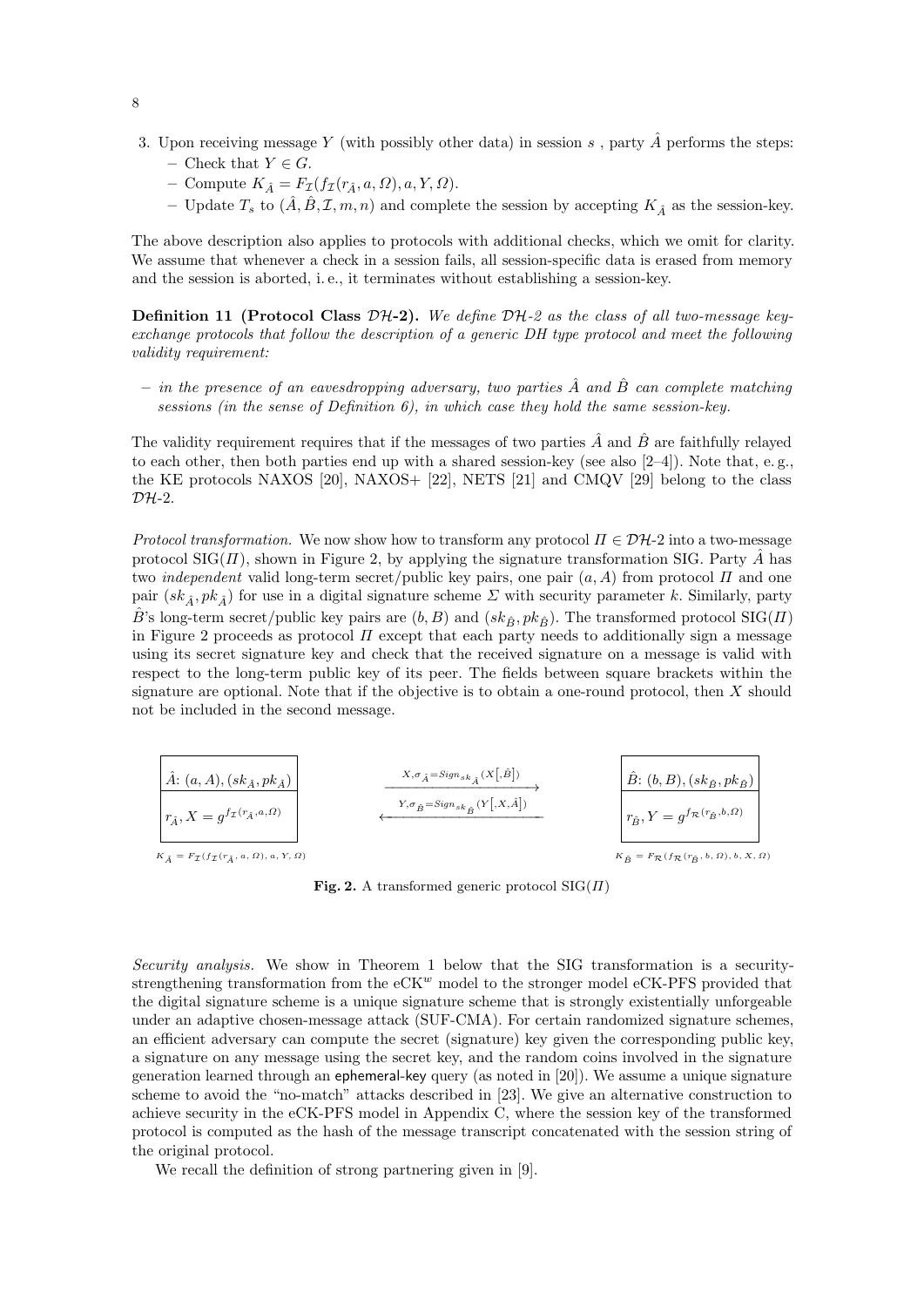The following lemma is used in the proof of Theorem 1.

**Lemma 1 (Difference Lemma [28]).** Let  $A, B, F$  be events defined on some probability space. Suppose that event  $A \wedge F^c$  occurs if and only if event  $B \wedge F^c$  occurs. Then  $|P(A) - P(B)| \leq P(F)$ .

**Theorem 1.** Let  $\Pi \in \mathcal{DH}\text{-2. Suppose that}$ 

–  $\Pi$  is secure in the eCK<sup>w</sup> model,

– the signature scheme is unique and SUF-CMA, and

 $-$  SIG( $\Pi$ ) has strong partnering in the eCK-PFS model.

then the protocol  $\text{SIG}(\Pi)$  is a secure key-exchange protocol in the eCK-PFS model.

Proof. It is straightforward to verify the first condition of Definition 10, i.e., that matching sessions of protocol  $\text{SIG}(H)$  compute the same key (since matching sessions of protocol H compute the same key). We show next that the second condition of Definition 10 holds, i. e., the adversary has no more than a negligible advantage in distinguishing the session key from a random key. We present a security proof structured as a sequence of games, a proof technique introduced in [28]. Let  $S_i$ denote the event that the adversary correctly guesses the bit chosen by the challenger to answer the test-session query in Game i and let  $\alpha_i = |2P(S_i) - 1|$  denote the advantage of the adversary in Game i. Let  $N, q_s$  be upper bounds on the number of parties and activated sessions, respectively.

**Game 0** This game reflects the security experiment W in model eCK-PFS, as defined in Subsection 3.2, played by a PPT adversary E against the protocol  $\text{SIG}(\Pi)$ .

**Game 1** [Transition based on a small failure event] Let  $Coll_{\text{SIG}(II)}$  be the small failure event that a collision for protocol  $\text{SIG}(H)$  occurs (e.g. in ephemeral secret keys). As soon as event  $Coll_{\text{SIG}(H)}$ occurs, the attack game stops.

Analysis of Game 1 Game 0 is identical to Game 1 up to the point in the experiment where event  $Coll_{\text{SIG}(H)}$  occurs for the first time. The Difference Lemma yields that  $|P(S_0) - P(S_1)| \le$  $P(Coll_{\text{SIG}(\Pi)})$ . Hence,

$$
\alpha_0 = |2P(S_0) - 1| = 2|P(S_0) - P(S_1) + P(S_1) - 1/2|
$$
  
\n
$$
\leq 2(|P(S_0) - P(S_1)| + |P(S_1) - 1/2|)
$$
  
\n
$$
\leq 2P(Cl_{\text{SIG}(I)}) + \alpha_1.
$$

**Game 2** [Transition based on a large failure event (see [7,13])] Before the adversary  $E$  starts the attack game, the challenger chooses a random value  $m \in_R \{1, 2, ..., q_s\}$ . The m-th session activated by  $E$ , denoted by  $s^*$ , is the session on which the challenger wants the adversary to be tested. Let  $T$ be the event that the test-session is not session  $s^*$ . If event T occurs, then the attack game halts and the adversary outputs a random bit.

Analysis of Game 2 Event  $T$  is non-negligible, the environment can efficiently detect it and  $T$  is independent of the output in Game 1 (i.e.  $P(S_1|T) = P(S_1)$ ). If T does not occur, then the attacker E will output the same bit in Game 2 as it did in Game 1 (so that  $P(S_2|T^c) = P(S_1|T^c) = P(S_1)$ ). If event  $T$  occurs in Game 2, then the attack game halts and the adversary  $E$  outputs a random bit (so that  $P(S_2|T) = 1/2$ ). We have,

$$
P(S_2) = P(S_2|T)P(T) + P(S_2|T^c)P(T^c) = \frac{1}{2}P(T) + P(S_1)P(T^c)
$$

$$
= P(T^c)(P(S_1) - \frac{1}{2}) + \frac{1}{2}.
$$

Hence we get,  $\alpha_2 = |2P(S_2) - 1| = P(T^c)|2P(S_1) - 1| = \frac{1}{q_s}\alpha_1$ .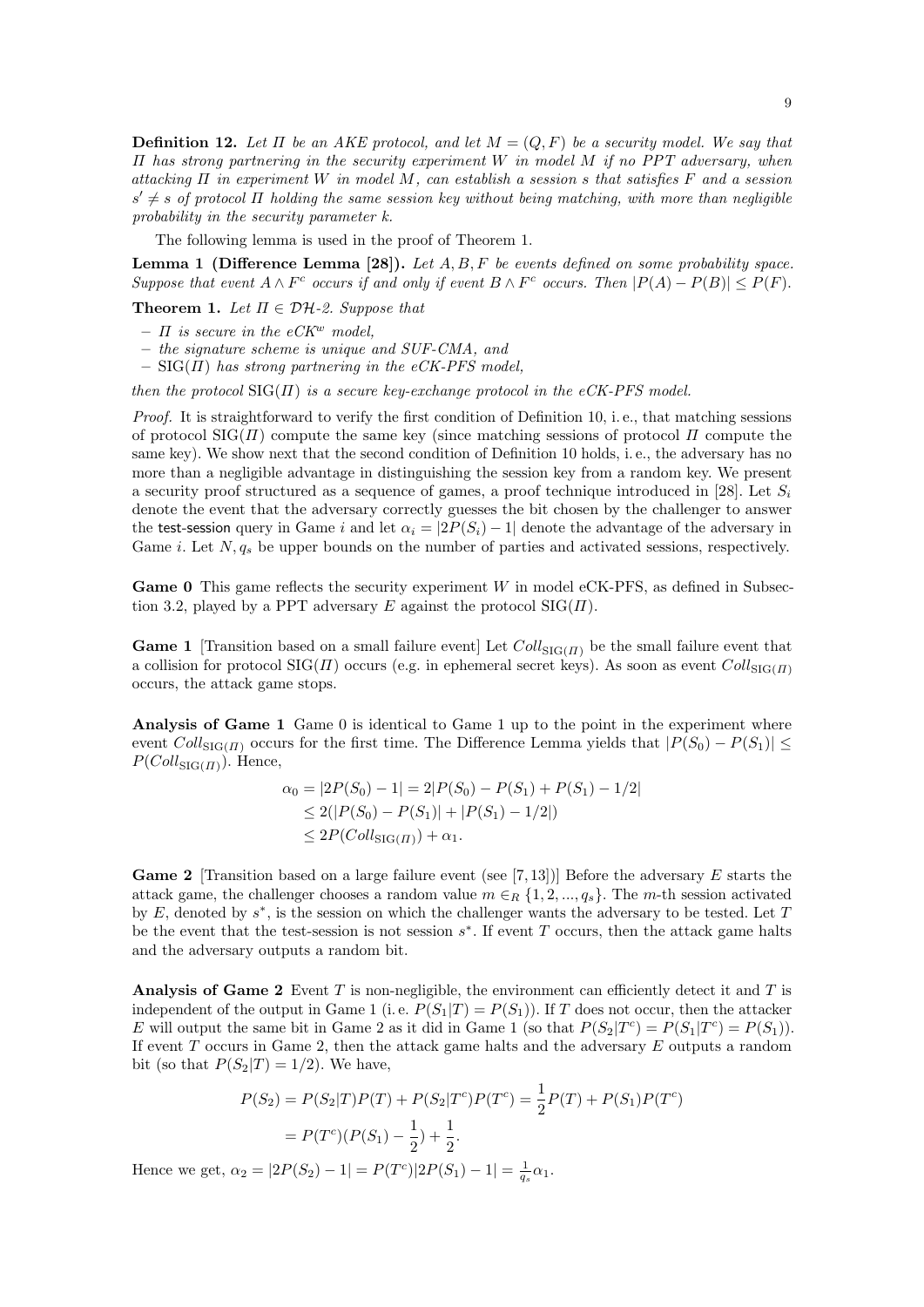**Game 3** [Transition based on a small failure event] Let  $D$  denote the event when the adversary issues a session-key query to a session  $s$  that is not matching session  $s^*$  but which accepted the same session key. This game is the same as the previous one except that when event  $D$  occurs, the experiment halts and E outputs a random bit.

#### Analysis of Game 3

*Claim.* We have  $|P(S_2) - P(S_3)| \leq P(D)$ .

*Proof.* If event F does not occur, then Game 2 and 3 proceed identically (i.e.  $S_2 \wedge F^c \Leftrightarrow S_3 \wedge F^c$ ). The Difference Lemma yields that  $|P(S_2) - P(S_3)| \leq P(D)$ .

*Claim.* We have that  $P(D) = u(k)$  is negligible in the security parameter k.

*Proof.* Since  $\text{SIG}(H)$  has strong partnering in the eCK-PFS model, it holds that, with overwhelming probability, if two sessions compute the same session-key, then they must be matching. Thus, event D can only occur with negligible probability  $u(k)$ .

Suppose w.l. o. g. that  $s_{role}^* = \mathcal{I}$  and that protocol  $\Pi$  does not include optional public information in the sent messages. Let F be a forgery event with respect to the long-term public key  $pk_{\hat{P}}$  of party  $\hat{P}$ , that is, adversary E issues a send $(s^*, V, \sigma)$  query to session  $s^*$  being incomplete such that

- $-\sigma$  is a valid signature on message  $m = (V, [W, s_{actor}^*])$  with respect to the public key of  $\hat{P}$ , where W is the Diffie-Hellman exponential contained in message  $s_{sent}^*$ , and
- $(V, \sigma)$  has never been output by party  $\hat{P}$  in response to a send query.

Game 4 [Transition based on a small failure event] This game is the same as the previous one except that when a forgery event F with respect to the long-term public key of some party  $\hat{P} \in \mathcal{P}$ occurs, the experiment halts and E outputs a random bit.

Analysis of Game 4 The analysis of Game 4 proceeds in several steps. Consider first the following two cases.

- 1. If E issues a corrupt( $\hat{P}$ ) query before the completion of session  $s^*$ , then this query would render session  $s^*$  un-fresh. This would have caused Game 2 to abort since session  $s^*$  would not be the test-session. Recall that the test-session query can only be issued to a session that is fresh by the time the query is issued. Hence this case can be excluded.
- 2. If E does not issue a corrupt( $\hat{P}$ ) query before the completion of session  $s^*$ , then he can only impersonate party  $\hat{P}$  to session  $s^*$  by forging a signature on a message with respect to the long-term public key of  $\hat{P}$ .

*Claim.* We have  $|P(S_3) - P(S_4)| \leq P(F)$ .

*Proof.* If event F does not occur, then Game 3 and 4 proceed identically (i.e.  $S_3 \wedge F^c \Leftrightarrow S_4 \wedge F^c$ ). The Difference Lemma yields that  $|P(S_3) - P(S_4)| \leq P(F)$ .

*Claim.* If the unique signature scheme is SUF-CMA, then  $P(F)$  is negligible. More precisely,  $P(F) \le NAdv_M^{Sign}(k)$ , where  $Adv_M^{Sign}(k)$  denotes the probability of a successful forgery.

*Proof.* Consider the following algorithm  $M$  using adversary  $E$  as a subroutine.  $M$  is given a public signature key pk and access to the corresponding signature oracle  $\mathcal{O}^{Sign}$ . It selects at random one of the N parties and sets its public key to pk. We denote this party by  $\hat{P}$  and its signature key pair by  $(sk_{\hat{P}}, pk_{\hat{P}})$ . Further, the algorithm M chooses signature key pairs  $(sk_i, pk_i)$  for all parties  $\hat{P}_i \in \mathcal{P}$  with  $\hat{P}_i \neq \hat{P}$  and stores the associated secret keys. It also chooses key pairs  $(c_i, C_i)$  for all parties  $\hat{P}_i \in \mathcal{P}$  as needed for protocol  $\Pi$  and stores the associated secret keys. ALGORITHM M:

1. Run E on input  $1^k$  and the public keys for all of the N parties.

10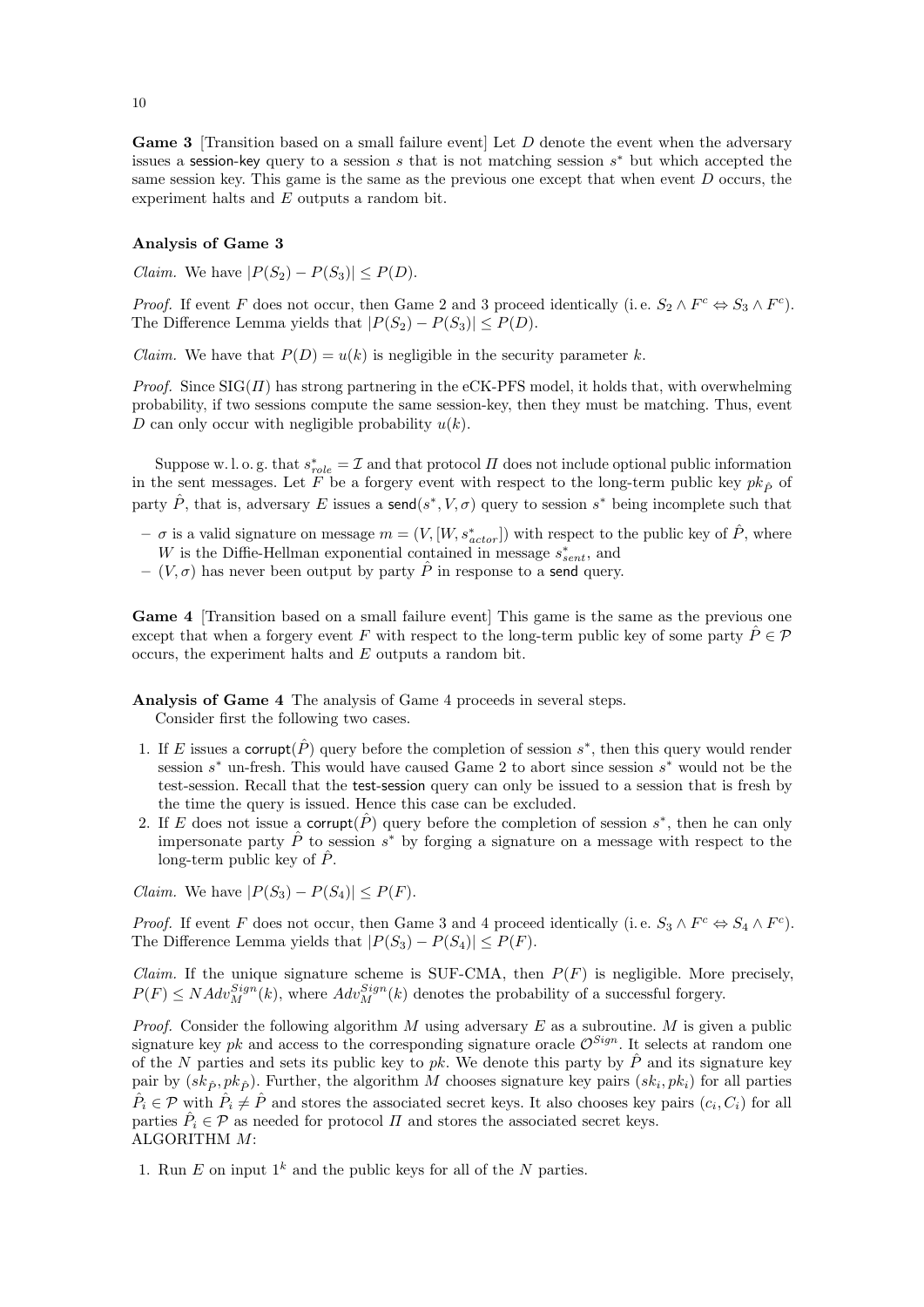- 2. If E issues a send( $z, \hat{Q}$ ) query to activate session z with peer  $\hat{Q} \in \mathcal{P}$ , then answer it as follows. – If  $z_{actor} \neq \hat{P}$ , then choose  $x \in_R \mathbb{Z}_p$  to get  $X = g^x$ , compute the signature  $\sigma$  on message  $m = (X, \hat{Q})$  on behalf of  $z_{actor}$  and return the message  $(X, \sigma)$  to E.
	- If  $z_{actor} = \hat{P}$ , then choose  $x \in_R \mathbb{Z}_p$  to get  $X = g^x$  and query the signature oracle on message  $m = (X, \hat{Q})$  which returns the signature  $\sigma$  on message m. Store the pair  $(m, \sigma)$  in a table L, initially empty, and return the message  $(X, \sigma)$  to E.
- 3. If E issues a send $(z, \hat{Q}, m)$  query to activate session z, then answer it as follows. First check whether message m is of the form  $(X, \sigma)$  for some  $X \in G$  and  $\sigma$  a valid signature on message  $(X, z_{actor})$  with respect to the public key of  $\hat{Q}$ . If the checks succeed, then:
	- If  $z_{actor} \neq \hat{P}$ , then choose  $y \in_R \mathbb{Z}_p$  to get  $Y = g^y$ , compute the signature  $\sigma$  on message  $m = (Y[, X, \hat{Q}]$  on behalf of  $z_{actor}$  and return the message  $(Y, \sigma)$  to E.
	- If  $z_{actor} = \hat{P}$ , then choose  $y \in_R \mathbb{Z}_p$  to get  $Y = g^x$  and query the signature oracle on message  $m = (Y, X, \hat{Q})$  which returns the signature  $\sigma$  on message m. Store the pair  $(m, \sigma)$  in table L (initially empty) and return the message  $(Y, \sigma)$  to E.
	- If one of the checks does not succeed, then abort session z.
- 4. If E issues a send $(z, m)$  query to session z in role I, then check whether message m is of the form  $(Y, \sigma)$  for some  $Y \in G$  and  $\sigma$  a valid signature on message  $(Y[, X, z_{actor}]$  with respect to the public key of  $z_{peer}$  (where  $W \in G$  is contained in message  $s_{sent}^*$ ). If the check fails, then abort session z.
- 5. If E makes a send( $s^*$ ,  $V$ ,  $\sigma$ ) query, where  $\sigma$  is a valid signature with respect to the public key  $pk_{\hat{P}}$  of party  $\hat{P}$  on message  $m = (V, W, s^*_{actor})$  (where  $W \in G$  is contained in  $s^*_{sent}$ ), before the completion of the test-session  $s^*$  and  $(m, \sigma) \notin L$ , then stop E and output  $(m, \sigma)$  as a forgery.
- 6. The queries session-key, ephemeral-key are answered in the appropriate way since  $M$  has chosen the ephemeral secret keys for all the sessions and the long-term secret keys for use in protocol  $\Pi$  for all the parties.
- 7. The queries corrupt $(\hat{P}_i)$ , where  $\hat{P}_i \in \mathcal{P}$  and  $\hat{P}_i \neq \hat{P}$ , are answered in the appropriate way since M knows the secret key pairs of the parties  $\hat{P}_i \neq \hat{P}$ .
- 8. If E issues the query test-session( $s^*$ ), then abort with failure.

Under event  $F$ , algorithm  $M$  is successful as described in Step 5 and the abortion as in Step 8 does not occur. The probability that  $E$  succeeds in forging a signature with respect to the public key of  $P$  is bounded above by the probability that  $M$  outputs a forgery multiplied by the number of parties, that is,  $P(F) \leq NAdv_M^{Sign}(k)$ .

*Claim.* Let  $Adv_E^{\text{SIG}(H), \text{Game 4}, O}(k) := |2P(S_4|O) - 1|$ , where O denotes the event that there is an origin-session for the test-session. It holds that  $Adv_E^{\text{SIG}(H),\text{Game }4}(k)$  $= max(0, Adv_E^{\text{SIG}(H), \text{Game } 4, O}(k)).$ 

*Proof.* Note that  $|2P(S_4|F) - 1| = |2\frac{1}{2} - 1| = 0$  (since, when event F occurs in Game 4, E outputs a random bit) and that if event F does not occur, then there exists an origin-session for the test-session.

We next establish an upper bound for  $Adv_E^{\text{SIG}(H),\text{Game }4,O}(k)$  in terms of the security of protocol Π.

*Claim.* Assume that in Game 4 there exists a unique<sup>3</sup> origin-session s for the test-session s<sup>\*</sup> with  $s_{actor} = s_{peer}^*$ . If there is an efficient adversary E in eCK-PFS succeeding in Game 4 against protocol  $\text{SIG}(H)$  with non-negligible advantage, then we can construct an efficient adversary E' in eCK<sup>w</sup> succeeding in Game 4 against protocol  $\Pi$  with non-negligible advantage using adversary  $E$  as a subroutine. Moreover, it holds that  $Adv_E^{\text{SIG}(H), \text{Game } 4, O}(k) \leq Adv_{E'}^{H, \text{Game } 4, O}(k)$ .

*Proof.* Fix an efficient adversary E in eCK-PFS succeeding in Game 4 against protocol  $\text{SIG}(I)$ with non-negligible advantage. Let us construct an adversary  $E'$  in  $eCK^w$  succeeding in Game 4 against protocol  $\Pi$  with non-negligible advantage using adversary  $E$  as a subroutine.

ALGORITHM  $E'$ :  $E'$  chooses secret/public signature key pairs for all the parties and stores the associated secret signature keys. It is given all public knowledge, such as public (non-signature) keys for all the parties.

<sup>&</sup>lt;sup>3</sup> No collision in the ephemeral secret keys occurs for SIG( $\Pi$ ) (where  $\Pi \in \mathcal{DH-2}$ ) since otherwise Game 1 would have caused the game to abort.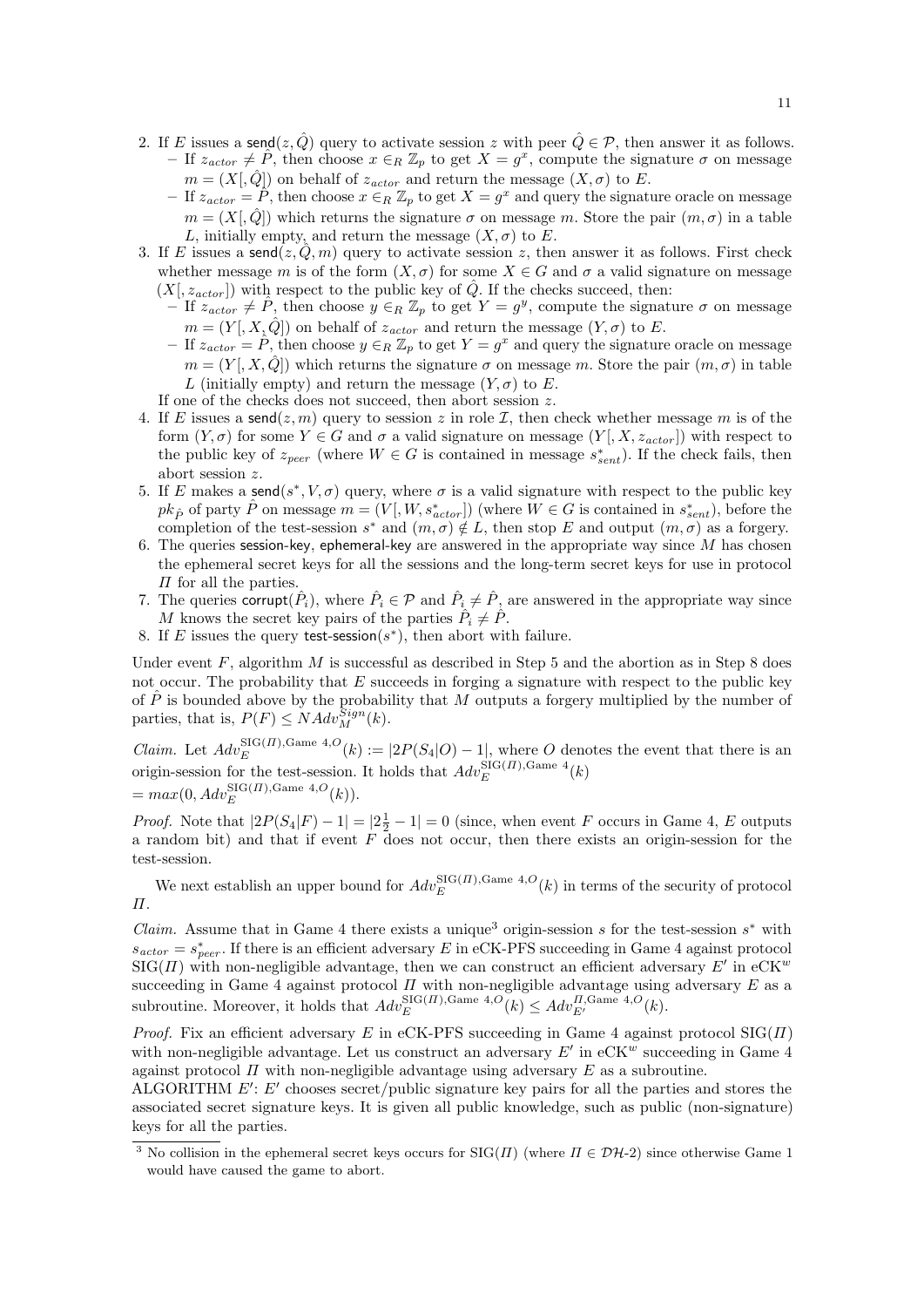- 1. Run E against  $\text{SIG}(H)$  on input  $1^k$  and the public key pairs for all of the N parties.
- 2. When E issues a corrupt( $\hat{P}$ ) query to some party  $\hat{P}$ , E' issues that query to party  $\hat{P}$  and returns the answer to that query together with the secret signature key of  $\hat{P}$  (that E' has chosen) to E.
- 3. When  $E$  issues an ephemeral-key or a session-key query to some session  $z$ ,  $E'$  issues that query to session  $z$  and returns the answer to  $E$ .
- 4. send queries are answered in the following way.
	- If E issues a send $(z, \hat{Q})$  query to activate session z with peer  $\hat{Q}$ , then E' issues the same query to session z. The response is a message  $W(\in G)$ . Since E' knows the secret signature key of  $z_{actor}$ , it can sign the message  $m = (W, \hat{Q})$  on its behalf and then return the message  $(W, \sigma)$  to E, where  $\sigma$  denotes the signature on m with respect to the public key of  $z_{actor}$ .
	- If E issues a send $(z, \hat{Q}, m)$  query to activate session z, where message m is of the form  $(W, \sigma)$ , then E' first checks whether  $W \in G$  and second whether  $\sigma$  is a valid signature on message  $(W, z_{actor})$  with respect to the public key of  $\hat{Q}$ . If the checks succeed, then E' issues the query send( $z, W$ ) to session z. The response is a message  $V \in G$ . Since E' knows the secret signature key of  $z_{actor}$ , it can sign the message  $m = (V, W, \hat{Q})$  on its behalf and then return the message  $(V, \sigma)$  to E, where  $\sigma$  denotes the signature on m with respect to the public key of  $z_{actor}$ .
	- If E issues a send(z, m) query, where message m is of the form  $(V, \sigma)$ , then E' first checks whether  $V \in G$  and second whether  $\sigma$  is a valid signature on message  $(V, W, z_{actor})$  with respect to the public key of  $z_{peer}$ , where W is the Diffie-Hellman exponential contained in  $z_{sent}$ . If the checks succeed, then E' issues the query send(z, V) to session z.
	- If one of the checks fails, then session z is aborted (i.e.  $E'$  aborts session z).
- 5. In case E issues the test-session query to session  $s^*$ , E' issues the test-session query to session  $s^*$  and returns the answer to  $E$ .
- 6. At the end of E's execution (after it has output its guess  $b'$ ), output  $b'$  as well.

Notice that since by assumption there exists a unique origin-session for the test session and since the signature scheme is unique, the test session satisfying the freshness predicate of eCK-PFS implies that the simulated test session in eCK<sup>w</sup> satisfies the freshness predicate of eCK<sup>w</sup>.<sup>4</sup>

Thus, it holds that  $Adv_{E}^{\text{SIG}(H), \text{Game } 4, O}(k) \leq Adv_{E'}^{H, \text{Game } 4}(k)$ . Finally,

$$
Adv_E^{\text{SIG}(H)}(k) \le 2P(Coll_{\text{SIG}(H)}) + 2q_s u(k) + 2q_s NAdv_M^{Sign}(k) + q_s Adv_E^{\text{SIG}(H), \text{Game 4}, O}(k)
$$
  

$$
\le 2P(Coll_{\text{SIG}(H)}) + 2q_s u(k) + 2q_s NAdv_M^{Sign}(k) + q_s Adv_E^{H, \text{Game 4}}(k)
$$

Since by assumption protocol  $\Pi$  is secure in eCK<sup>w</sup>, there is a negligible function g such that  $Adv_{E'}^{H, Game 4}(k) \leq g(k)$  which completes the proof.

$$
\Box
$$

Remark 1. Let  $M^w$  and M-PFS be the security models obtained from eCK<sup>w</sup> and eCK-PFS (respectively) by removing the ephemeral-key query and related restrictions in the freshness definitions. Then it can be shown in a similar way as above that for any KE protocol  $\Pi \in \mathcal{DH}\text{-}2$  secure in  $\mathcal{M}^w$ , the transformed protocol  $\text{SIG}(H)$  is secure in M-PFS using either a deterministic or a randomized SUF-CMA unique signature scheme.

<sup>&</sup>lt;sup>4</sup> Note that if we would not assume a unique signature scheme but only a deterministic signature scheme  $\Sigma$  =  $(Gen, Sign, Vrfy)$ , then we cannot exclude that there is no other signature scheme  $\Sigma' = (Gen', Sign', Vrfy')$ such that  $Vrfy_{pk}(m, Sign_{sk}(m)) = Vrfy_{pk}(m,Sign'_{sk}(m)) = 1$  and  $Sign_{sk}(m) \neq Sign'_{sk}(m)$  for some tuple  $(s_k, pk, m)$ . If such a signature scheme  $\Sigma'$  exists, then the adversary could cause the origin-session not to match the test session and issue a session-key reveal query on the origin-session in the eCK-PFS model without affecting the freshness of the test session in eCK-PFS; however, the simulated origin session in  $eCK^w$  would be matching the test session in  $eCK^w$  and a session-key reveal query on the origin-session would render the test session not to satisfy the freshness predicate of the  $eCK^w$  model. This was first pointed out in [23]. A concrete example of a deterministic signature scheme for which it is not difficult to construct another signature scheme with the above property is EdDSA [5].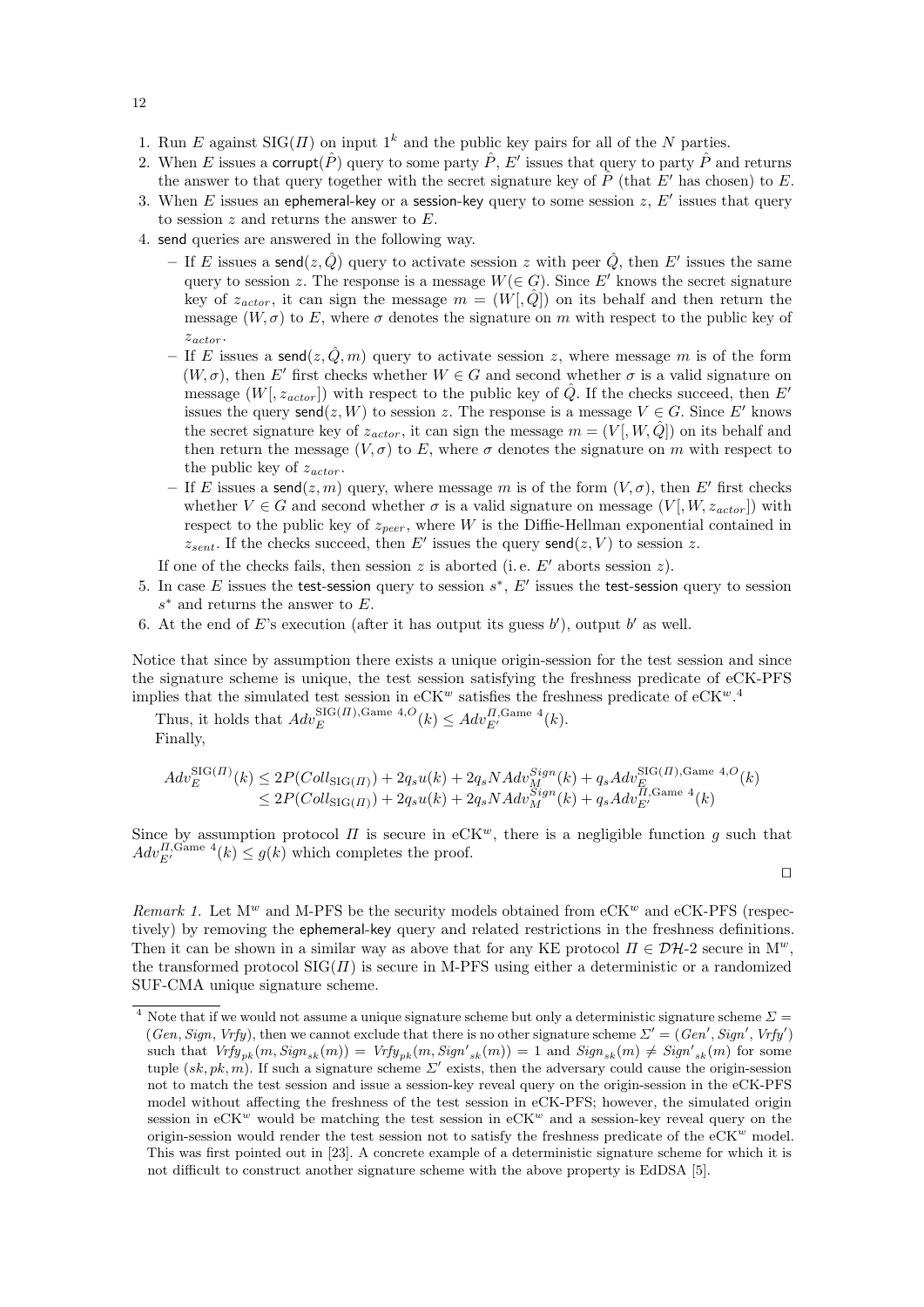Remark 2. In contrast to the SIG transformation, the MAC transformation  $\mathcal C$  suggested in [8] applied to any protocol  $\pi \in \mathcal{D}H-2$  does not yield a two-message key-exchange protocol secure in eCK-PFS since the transformed protocol is vulnerable to an attack that combines revealing the long-term secret keys of the actor of the test-session with revealing the long-term secret keys of the peer of the test-session after its completion. More precisely, an attacker can impersonate the peer of the test-session by first revealing the long-term secret keys of the actor (which allows him to create valid MACs on messages of his choice) and after the completion of the test-session revealing the long-term secret keys of the peer. For example, this attack shows that  $\mathcal{C}(NAXOS)$  [8] is insecure in eCK-PFS.

# 5 NAXOS Revisited

The NAXOS protocol [20], shown in Figure 3, provides an example of a protocol belonging to the class  $\mathcal{DH}\text{-}2$ , where  $H_1: \{0,1\}^* \to \mathbb{Z}_p$  and  $H_2: \{0,1\}^* \to \{0,1\}^k$  denote two hash functions and  $r_{\hat{A}}, r_{\hat{B}} \in_R$  ${0,1}^k$ . In analogy to Figure 1, note that  $f_{\mathcal{I}}(r_{\hat{A}}, a, \Omega) = H_1(r_{\hat{A}}, a), f_{\mathcal{R}}(r_{\hat{B}}, b, \Omega) = H_1(r_{\hat{B}}, b),$  $F_{\mathcal{I}}(f_{\mathcal{I}}(r_{\hat{A}}, a, \Omega), a, Y, \Omega) = H_2(Y^a, B^{H_1(r_{\hat{A}}, a)}, Y^{H_1(r_{\hat{A}}, a)}, \hat{A}, \hat{B}), \text{ and } F_{\mathcal{R}}(f_{\mathcal{R}}(r_{\hat{B}}, b, \Omega), b, X, \Omega) = H_2(A^{H_1(r_{\hat{B}}, b)}, A^{H_1(r_{\hat{B}}, a)}, Y, \Omega)$  $X^b, X^{H_1(r_{\hat{B}},b)}, \hat{A}, \hat{B}).$ 



Fig. 3. NAXOS protocol [20]

The following proposition states that the NAXOS protocol is secure in  $eCK^w$ .

Proposition 1. Under the GAP-CDH assumption in the cyclic group G of prime order p, NAXOS is secure in the eCK<sup>w</sup> model, when  $H_1$  and  $H_2$  are modeled as independent random oracles.

In contrast to the proof of NAXOS in the eCK model [20], the proof of Proposition 1 distinguishes between the cases whether or not an origin-session (instead of a matching session) exists for the test-session.

Proof (Sketch). Similar to [20, 29], we analyze the following three events:

1.  $DL \wedge K$ 

- 2.  $T_O \wedge DL^c \wedge K$ , and
- 3.  $(T_O)^c \wedge DL^c \wedge K$ , where

 $T_O$  denotes the event that there exists an origin-session for the test-session, DL denotes the event that there exists a party  $\hat{C}$  such that the adversary M, during its execution, queries  $H_1$  with  $(*, c)$ before issuing a corrupt( $\hat{C}$ ) query and K denotes the event that M wins the security experiment against NAXOS by querying  $H_2$  with  $(\sigma_1, \sigma_2, \sigma_3, \hat{A}, \hat{B})$ , where  $\sigma_1 = CDH(Y, A), \sigma_2 = CDH(B, X)$ and  $\sigma_3 = CDH(X, Y)$  given that the test-session is  $s^*$  with  $T_{s^*} = (\hat{A}, \hat{B}, \mathcal{I}, X, Y)$ .

Applying the SIG transformation on the NAXOS protocol yields the protocol SIG(NAXOS), depicted in Figure 4.

Proposition 2. The SIG(NAXOS) protocol has strong partnering in the eCK-PFS security experiment, under the assumption that  $H_1$  and  $H_2$  are modeled as independent random oracles and that the signature scheme is unique.

Combining Proposition 1 and Proposition 2 with Theorem 1, we obtain the following result.

**Corollary 1.** Under the GAP-CDH assumption in the cyclic group  $G$  of prime order p, using a unique  $SUF\text{-}CMA$  signature scheme, the  $SIG(NAXOS)$  protocol is secure in the  $eCK\text{-}PFS$  model, when  $H_1, H_2$  are modeled as independent random oracles.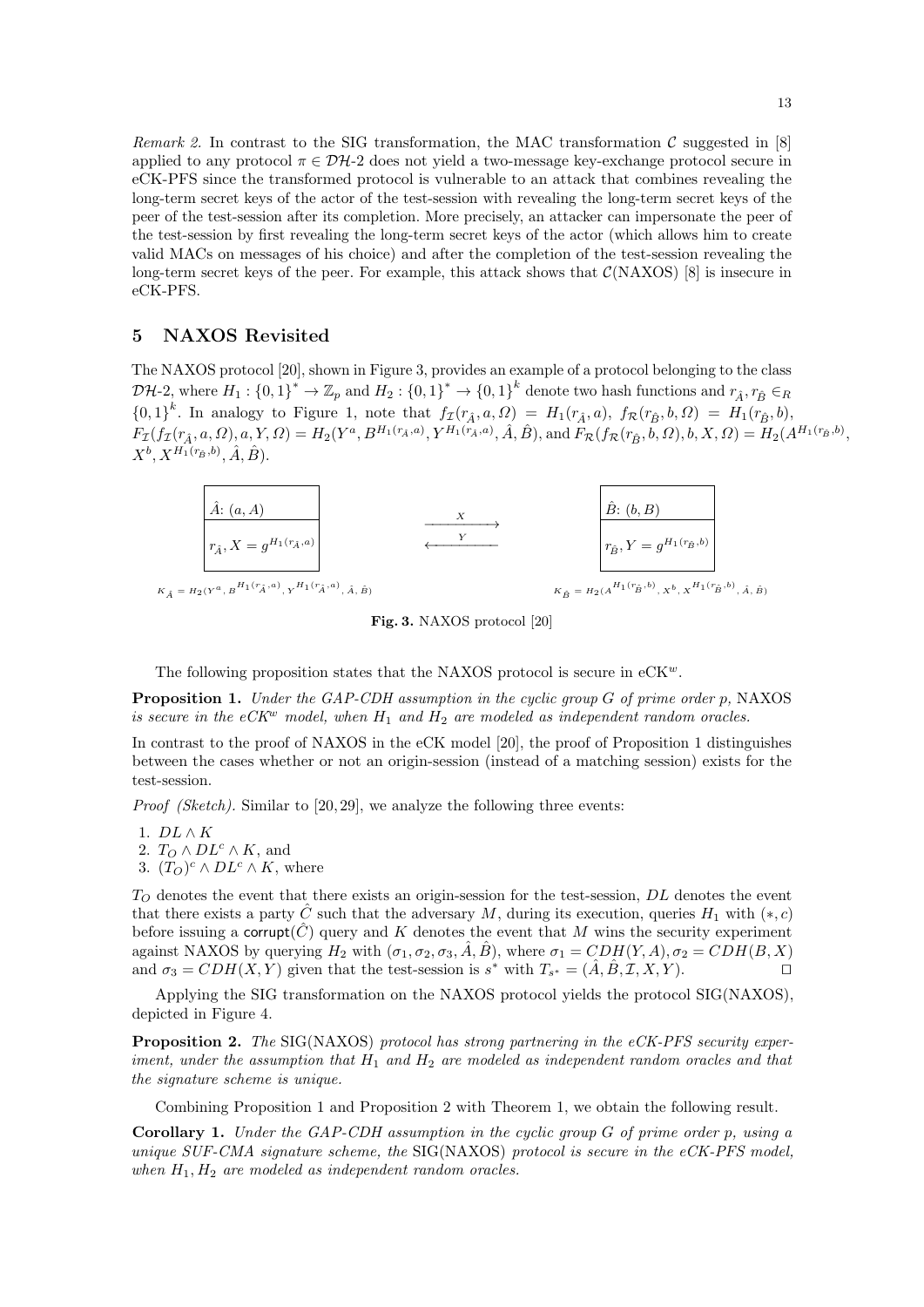$$
\begin{array}{|c|c|c|c|}\hline \hat{A}: (a, A), (sk_{\hat{A}}, pk_{\hat{A}}) & & x_{,\sigma_{\hat{A}} = \text{Sign}_{sk_{\hat{A}}}(X[\hat{B}])} & & \hat{B}: (b, B), (sk_{\hat{B}}, pk_{\hat{B}}) \\\hline r_{\hat{A}}, X = g^{H_1(r_{\hat{A}}, a)} & & & x_{,\sigma_{\hat{B}} = \text{Sign}_{sk_{\hat{B}}}(Y[, X, \hat{A}])} & & & r_{\hat{B}}, Y = g^{H_1(r_{\hat{B}}, b)}\hline \end{array}
$$

 $K_{\hat{A}} = H_2(Y^a, B^{H_1(r_{\hat{A}},a)}, Y^{H_1(r_{\hat{A}},a)})$ 

,  $\hat{A}$ ,  $\hat{B}$ )  $K_{\hat{B}} = H_2(A^{H_1(r_{\hat{B}},b)}, X^b, X^{H_1(r_{\hat{B}},b)}, \hat{A}, \hat{B})$ 

#### Fig. 4. SIG(NAXOS) protocol

# 6 Conclusions

We provided two new eCK-like security notions, namely  $eCK^w$  and  $eCK-PFS$ . The  $eCK^w$  model slightly strengthens eCK by a more precise modeling of weak-PFS. The stronger eCK-PFS notion guarantees PFS, even in the presence of eCK-like adversaries. Proving security in eCK-PFS provides strictly more guarantees than separately proving  $eCK^w$ -security and PFS. Existing two-message KE protocols such as CMQV [29], NAXOS [20], or  $\mathcal{C}(\text{NAXOS})$  [8] fail to achieve security in eCK-PFS. We specified a security-strengthening transformation that transforms any two-message DH type KE protocol secure in  $eCK^w$  into a two-message protocol secure in  $eCK-PFS$ . As our transformation does not introduce message dependencies, it also allows turning a one-round protocol secure in  $eCK^w$  into a one-round protocol secure in  $eCK-PFS$ . As future work, we would like to specify further transformations on KE protocols that are based on the newly developed security models in this work. It remains an open question whether there exist more efficient transformations that yield two-message KE protocols secure in eCK-PFS.

Acknowledgments. We would like to thank Colin Boyd for constructive comments on an earlier version of this work, and Li and Schäge [23] for pointing out a gap in the earlier proof.

#### References

- 1. D. Basin and C. Cremers. Degrees of security: Protocol guarantees in the face of compromising adversaries. In Computer Science Logic, 24th International Workshop, CSL 2010, 19th Annual Conference of the EACSL, volume 6247 of LNCS, pages 1–18. Springer, 2010.
- 2. M. Bellare, D. Pointcheval, and P. Rogaway. Authenticated key exchange secure against dictionary attacks. In 19th International Conference on Theory and Application of Cryptographic Techniques, EUROCRYPT'00, pages 139–155. Springer, 2000.
- 3. M. Bellare and P. Rogaway. Entity authentication and key distribution. In 13th annual International Cryptology Conference on Advances in Cryptology, CRYPTO '93, pages 232–249. Springer New York, NY, USA, 1994.
- 4. M. Bellare and P. Rogaway. Provably secure session key distribution: the three party case. In 27th annual ACM symposium on Theory of computing, STOC '95, pages 57–66. ACM New York, NY, USA, 1995.
- 5. Daniel J. Bernstein, Simon Josefsson, Tanja Lange, Peter Schwabe, and Bo-Yin Yang. Eddsa for more curves. Cryptology ePrint Archive, Report 2015/677, 2015. http://eprint.iacr.org/2015/677.
- 6. D. Boneh, E. Shen, and B. Waters. Strongly unforgeable signatures based on computational Diffie-Hellman. In M. Yung, Y. Dodis, A. Kiayias, and T. Malkin, editors, PKC'06, volume 3958 of LNCS, pages 229–240. Springer, 2006.
- 7. C. Boyd, Y. Cliff, J.M. Gonzalez Nieto, and K.G. Paterson. One-round key exchange in the standard model. Int. J. Applied Cryptography, 1:181–199, 2009.
- 8. C. Boyd and J. Gonzalez. On Forward Secrecy in One-Round Key Exchange. In 13th IMA International Conference, IMACC 2011, volume 7089 of LNCS, pages 451–468. Springer, 2011.
- 9. Colin Boyd, Cas Cremers, Michle Feltz, Kenneth G. Paterson, Bertram Poettering, and Douglas Stebila. Asics: Authenticated key exchange security incorporating certification systems. Cryptology ePrint Archive, Report 2013/398, 2013. http://eprint.iacr.org/2013/398.
- 10. R. Canetti and H. Krawczyk. Analysis of key-exchange protocols and their use for building secure channels. In B. Pfitzmann, editor, EUROCRYPT'01, volume 2045 of LNCS, pages 453–474. Springer London, UK, 2001. full version on eprint.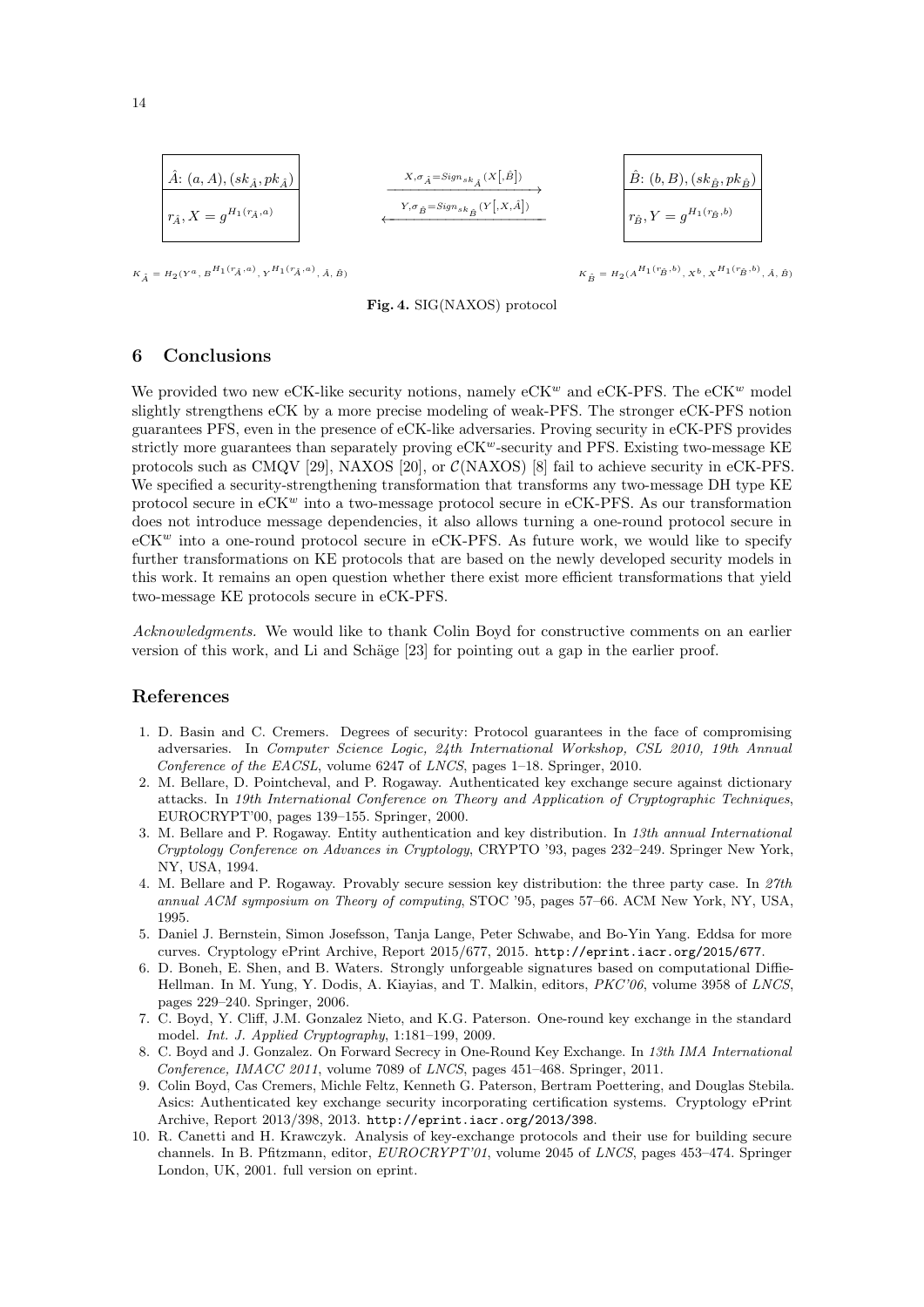- 11. Q. Cheng, C. Ma, and X. Hu. A new strongly secure authenticated key exchange protocol. In J. H. Park, H-H. Chen, M. Atiquzzaman, C. Lee, T-H. Kim, and S-S. Yeo, editors, ISA '09, volume 5576 of LNCS, pages 135–144. Springer, 2009.
- 12. S. S. M. Chow and K-K. R. Choo. Strongly-secure identity-based key agreement and anonymous extension. In J. A. Garay, A. K. Lenstra, M. Mambo, and R. Peralta, editors, Information Security, ISC'07, volume 4779 of LNCS, pages 203–220. Springer, 2007.
- 13. A.W. Dent. A note on game-hopping proofs. Cryptology ePrint Archive, Report 2006/260, 2006. http://eprint.iacr.org/2006/260.
- 14. R. Gennaro, H. Krawczyk, and T. Rabin. Okamoto-Tanaka revisited: fully authenticated Diffie-Hellman with minimal overhead. In J. Zhou and M. Yung, editors, ACNS'10, pages 309–328. Springer, 2010.
- 15. I.R. Jeong, J. Katz, and D.H. Lee. One-round Protocols for Two-Party Authenticated Key Exchange, 2008. http://www.cs.umd.edu/~jkatz/papers/1round\_AKE.pdf.
- 16. J. Katz and Y. Lindell. Introduction to Modern Cryptography. Chapman Hall/CRC, 2008.
- 17. H. Krawczyk. HMQV: A high-performance secure Diffie-Hellman protocol. In V. Shoup, editor, Advances in Cryptology - CRYPTO 2005, volume 3621 of LNCS, pages 546–566. Springer, 2005.
- 18. C. Kudla and K. G. Paterson. Modular security proofs for key agreement protocols. In Advances in  $Cryptology - ASIACRYPT 2005$ , volume 3788 of *LNCS*, pages 549–565, 2005.
- 19. B.A. LaMacchia, K. Lauter, and A. Mityagin. Stronger security of authenticated key exchange. Cryptology ePrint Archive, Report 2006/073, 2006. http://eprint.iacr.org/.
- 20. B.A. LaMacchia, K. Lauter, and A. Mityagin. Stronger security of authenticated key exchange. In W. Susilo, J. K. Liu, and Y. Mu, editors, ProvSec'07, volume 4784 of LNCS, pages 1–16. Springer, 2007.
- 21. J. Lee and C.S. Park. An efficient authenticated key exchange protocol with a tight security reduction. Cryptology ePrint Archive, Report 2008/345, 2008. http://eprint.iacr.org/.
- 22. J. Lee and J.H. Park. Authenticated key exchange secure under the computational Diffie-Hellman assumption. Cryptology ePrint Archive, Report 2008/344, 2008. http://eprint.iacr.org/.
- 23. Y. Li and S. Schäge. No-match attacks and robust partnering definitions defining trivial attacks for security protocols is not trivial. In 24th ACM Conference on Computer and Communications Security  $(CCS)$ , 2017.
- 24. Anna Lysyanskaya. Unique Signatures and Verifiable Random Functions from the DH-DDH Separation, pages 597–612. Springer Berlin Heidelberg, 2002.
- 25. U. Maurer. Abstract models of computation in cryptography. In Nigel Smart, editor, Cryptography and Coding 2005, volume 3796 of LNCS, pages  $1-12$ . Springer, December 2005.
- 26. A. Menezes, P. van Oorschot, and S. Vanstone. Handbook of Applied Cryptography, October 1996.
- 27. T. Okamoto and D. Pointcheval. The gap-problems: a new class of problems for the security of cryptographic schemes. In K. Kim, editor, PKC'2001, volume 1992 of LNCS, pages 104–118. Springer, 2001.
- 28. V. Shoup. Sequences of games: a tool for taming complexity in security proofs. Cryptology ePrint Archive, Report 2004/332, 2006. http://eprint.iacr.org/.
- 29. B. Ustaoglu. Obtaining a secure and efficient key agreement protocol from (H)MQV and NAXOS. Cryptology ePrint Archive, Report 2007/123, 2007. Version June 22, 2009.

# A Proof of Proposition 1

**Proposition 1** Under the GAP-CDH assumption in the cyclic group  $G$  of prime order  $p$ , the NAXOS protocol is secure in the eCK<sup>w</sup> model, when  $H_1, H_2$  are modeled as independent random oracles.

*Proof.* Here we show that NAXOS is secure in  $eCK^w$ . We use the structure of the security proof of the CMQV protocol in [29] as it is more detailed than the proof of NAXOS in [20].

Let the test-session  $s^*$  be given by  $T_{s^*} = (\hat{A}, \hat{B}, \mathcal{I}, X, Y)$ . We first consider event  $K^c$  where the adversary  $M$  wins the security experiment against NAXOS (with non-negligible advantage) and does not query  $H_2$  with  $(\sigma_1, \sigma_2, \sigma_3, \hat{A}, \hat{B})$ , where  $\sigma_1 = CDH(Y, A), \sigma_2 = CDH(B, X)$  and  $\sigma_3 = CDH(X, Y).$ 

Event  $K^c$ . If event  $K^c$  occurs, then the adversary M must have issued a session-key query to some session s such that  $K_s = K_{s^*}$  (where  $K_s$  and  $K_{s^*}$  denote the session-keys computed in sessions s and  $s^*$ , respectively) and s does not match  $s^*$ . We consider the following four events:

1.  $A_1$ : there exist two sessions  $s_1, s_2$  such that  $r_{s_1} = r_{s_2}$  (where  $r_{s_1}$  and  $r_{s_2}$  denote the random coins drawn in sessions  $s_1$  and  $s_2$ , respectively).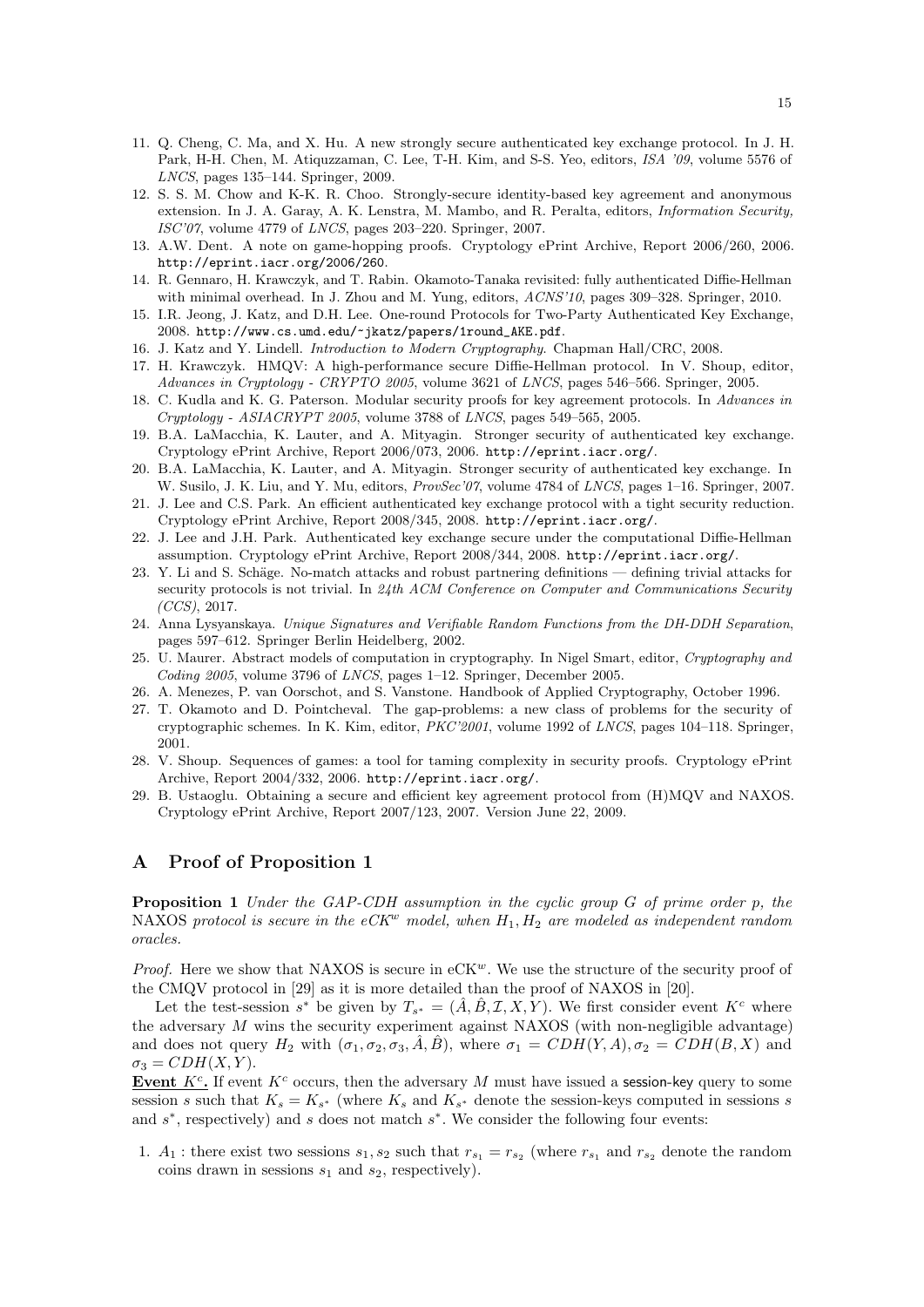- 2.  $A_2$ : there exist two sessions  $s_1, s_2$  such that  $H_1(r_{s_1}, sk_{actor,s_1}) = H_1(r_{s_2}, sk_{actor,s_2})$  and  $r_{s_1} \neq r_{s_2}$ .
- 3.  $A_3$ : there exists a session s' such that  $H_2(\text{input}_{s'}) = H_2(\text{input}_{s^*})$  with  $\text{input}_{s'} \neq \text{input}_{s^*}$ .
- 4.  $A_4$ : there exists an adversarial query input<sub>M</sub> to the oracle  $H_2$  such that  $H_2(\text{input}_M)$  =  $H_2(\text{input}_{s^*})$  with  $\text{input}_M \neq \text{input}_{s^*}$ .

Analysis of event  $K^c$ . We denote by  $q_s$  an upper bound on the number of activated sessions by the adversary and by  $q_{\text{ro2}}$  an upper bound on the number of queries to the random oracle  $H_2$ . We have that

$$
P(K^{c}) \le P(A_{1} \vee A_{2} \vee A_{3} \vee A_{4}) \le P(A_{1}) + P(A_{2}) + P(A_{3}) + P(A_{4})
$$
  
 
$$
\le \frac{q_{s}^{2}}{2} \frac{1}{2^{k}} + \frac{q_{s}^{2}}{2} \frac{1}{p} + \frac{q_{s} + q_{\text{ro2}}}{2^{k}},
$$

which is a negligible function of the security parameter  $k$ .

In the subsequent events (and their analyses) we assume that no collisions in the queries to the oracle  $H_1$  occur and that none of the events  $A_1, ..., A_4$  occurs. Similar to [20, 29], we next consider the following three events:

- 1.  $DL \wedge K$
- 2.  $T_O \wedge DL^c \wedge K$ , and
- 3.  $(T_O)^c \wedge DL^c \wedge K$ , where

 $T_O$  denotes the event that there exists an origin-session for the test-session,  $DL$  denotes the event where there exists a party  $\hat{C}$  such that the adversary M, during its execution, queries  $H_1$  with  $(*, c)$ before issuing a corrupt( $\hat{C}$ ) query and K denotes the event that M wins the security experiment against NAXOS by querying  $H_2$  with  $(\sigma_1, \sigma_2, \sigma_3, \hat{A}, \hat{B})$ , where  $\sigma_1 = CDH(Y, A), \sigma_2 = CDH(B, X)$ and  $\sigma_3 = CDH(X, Y)$ .

Note that we analyze the security of the NAXOS protocol in case the messages only contain the Diffie-Hellman exponentials.

Event  $DL \wedge K$ . This event is independent of the event that there exists an origin-session for the test-session. Since it might be possible that a redirect event occurs such that the actor of the origin-session for the test-session is different to the peer of the test-session, the study of this event applies to any party  $C \in \mathcal{P}$  (not only to A or B).

Let the input to the GAP-DLog challenge be C. Suppose that event  $DL \wedge K$  occurs with non-negligible probability. In this case, the simulator S chooses one party  $\hat{C}$  at random and sets its long-term public key to  $C. S$  chooses long-term secret/public key pairs for the remaining parties and stores the associated long-term secret keys. Additionally S chooses a random value  $m \in_R \{1, 2, ..., q_s\}$ . We denote the m'th activated session by adversary M by s<sup>\*</sup>. Suppose further that  $s_{actor}^* = \hat{A}, s_{peer}^* = \hat{B}$  and  $s_{role}^* = \mathcal{I}, \text{ w.l.o.g.}$ . The simulation of M's environment proceeds as follows:

- 1. send queries are answered in the usual way. In case a session  $s$  is activated via a send query,  $S$ stores an entry of the form  $(s, r_s, sk_{s_{actor}}, \kappa) \in (\mathcal{P} \times \mathbb{N}) \times \{0,1\}^k \times (\mathbb{Z}_p \cup \{*\}) \times \mathbb{Z}_p$  in a table  $Q$ , initially empty, (unless ephemeral public key validation on the received element fails in which case the session is aborted). When computing the (outgoing) Diffie-Hellman exponential of session  $s$ ,  $S$  does the following:
	- − S chooses  $r_s \in_R \{0,1\}^k$  (i.e. the randomness of session s),
	- S chooses κ ∈<sup>R</sup> Zp,
	- $-$  if  $s_{actor} \neq \hat{C}$ , then S stores the entry  $(s, r_s, sk_{s_{actor}}, \kappa)$  in Q, else S stores the entry  $(s, r_s, *, \kappa)$ in  $Q,^5$  and
	- S returns the Diffie-Hellman exponential  $g^{\kappa}$  to M.
- 2. S stores entries of the form  $(\hat{P}_i, \hat{P}_j, r, U, V, \lambda) \in \mathcal{P} \times \mathcal{P} \times \{ \mathcal{I}, \mathcal{R} \} \times G \times G \times \{0,1\}^k$  in a table T, initially empty. Upon completion of session s with  $T_s = (\hat{P}_i, \hat{P}_j, \mathcal{I}, U, V)$ , S does the following:

16

<sup>&</sup>lt;sup>5</sup> We do not need to keep consistency with  $H_1$  queries via lookup in table J since the probability that the adversary guesses the random data of a session is negligible.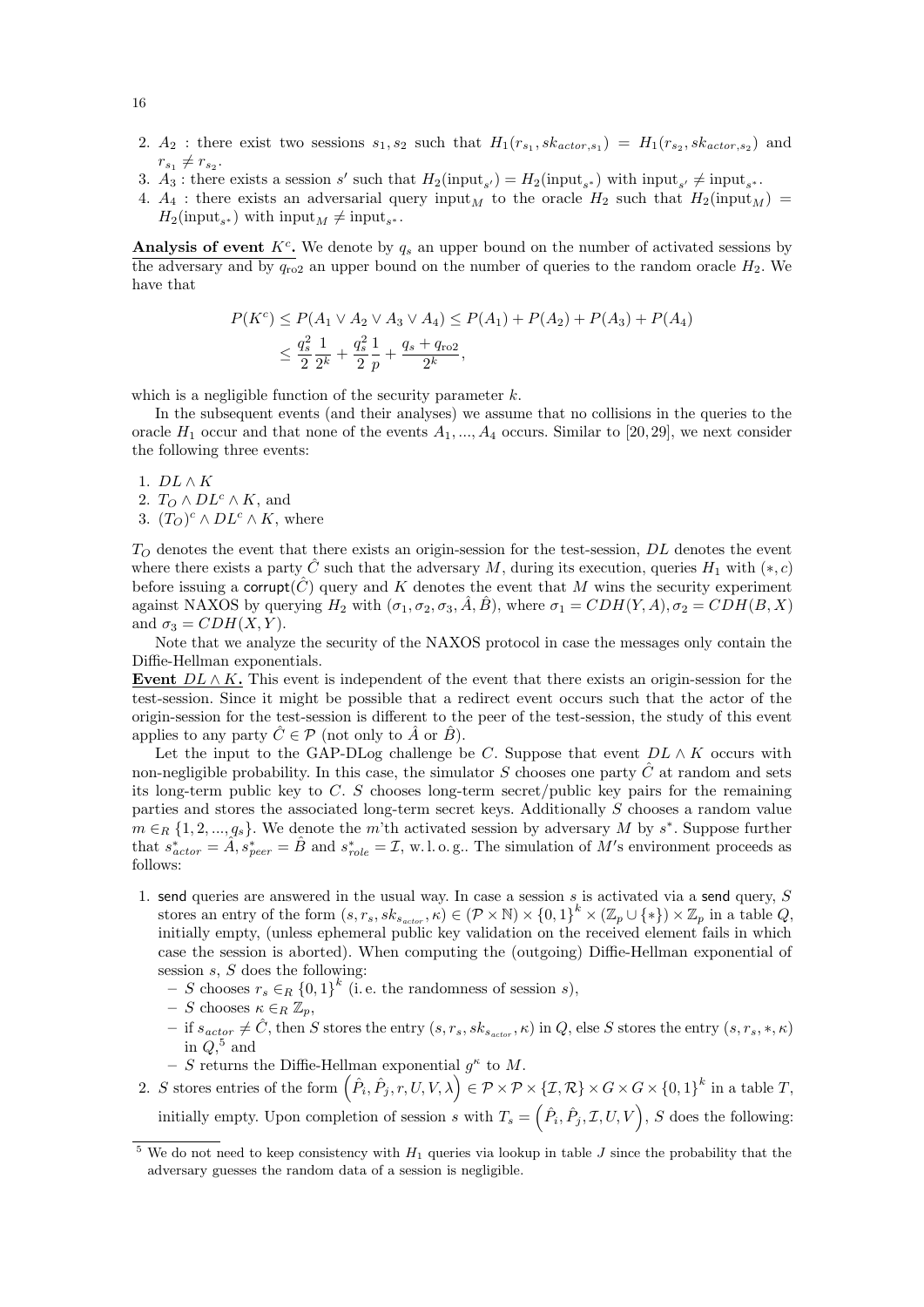- If there exists an entry  $(\hat{P}_j, \hat{P}_i, \mathcal{R}, V, U, \lambda)$  in table T, then S stores  $(\hat{P}_i, \hat{P}_j, \mathcal{I}, U, V, \lambda)$  in table T.
- Else if there exists an entry  $(\sigma_1, \sigma_2, \sigma_3, \hat{P}_i, \hat{P}_j, \lambda)$  in table L, for some  $\lambda \in \{0,1\}^k$ , such that  $DDH(V, U, \sigma_3) = 1$  and
	- $V^{sk_{\hat{P}_i}} = \sigma_1$  (in case  $\hat{P}_i \neq \hat{C}$ ) or  $DDH(V, P_i, \sigma_1) = 1$  (in case  $\hat{P}_i = \hat{C}$ ), and
	- $U^{sk_{\hat{P}_j}} = \sigma_2$  (in case  $\hat{P}_j \neq \hat{C}$ ) or  $DDH(U, P_j, \sigma_2) = 1$  (in case  $\hat{P}_j = \hat{C}$ ),
	- then S stores  $(\hat{P}_i, \hat{P}_j, \mathcal{I}, U, V, \lambda)$  in table T.
- Else, S chooses  $\mu \in_R \{0,1\}^k$  and stores the entry  $(\hat{P}_i, \hat{P}_j, \mathcal{I}, U, V, \mu)$  in T.

The session-key of a completed session s with  $T_s = (\hat{P}_j, \hat{P}_i, \mathcal{R}, V, U)$  is determined and stored similarly.

- 3. ephemeral-key(s): S answers this query in the appropriate way.
- 4. session-key(s): S answers this query by look-up in table  $T$ .
- 5. test-session(s): If  $s \neq s^*$ , then S aborts; otherwise S answers the query in the appropriate way.
- 6. corrupt( $\hat{P}$ ): S answers this query in the appropriate way, except if  $\hat{P} = \hat{C}$  in which case S aborts with failure.
- 7. S stores entries of the form  $(r, h, \kappa) \in \{0, 1\}^k \times \mathbb{Z}_p \times \mathbb{Z}_p$  in a table J, initially empty. When M makes a query of the form  $(r, h)$  to the random oracle for  $H_1$ , answer it as follows:
	- If  $C = g^h$ , then S aborts M and is successful by outputting  $DLog(C) = h$ .
	- Else if  $(r, h, \kappa) \in J$  for some  $\kappa \in \mathbb{Z}_p$ , then S returns  $\kappa$  to M.
	- Else if there exists an entry  $(s, r_s, sk_{s_{actor}}, \kappa)$  in Q, for some  $s \in \mathcal{P} \times \mathbb{N}, r_s \in \{0,1\}^k$ ,  $sk_{s_{actor}} \in$  $\mathbb{Z}_p$  and  $\kappa \in \mathbb{Z}_p$ , such that  $r_s = r$  and  $sk_{s_{actor}} = h$ , then S returns  $\kappa$  to M and stores the entry  $(r, h, \kappa)$  in table J.
	- Else, S chooses  $\kappa \in_R \mathbb{Z}_p$ , returns it to M and stores the entry  $(r, h, \kappa)$  in J.
- 8. S stores entries of the form  $(\sigma_1, \sigma_2, \sigma_3, \hat{P}_i, \hat{P}_j, \lambda) \in G \times G \times G \times \mathcal{P} \times \mathcal{P} \times \{0,1\}^k$  in a table L,

initially empty. When M makes a query of the form  $(\sigma_1, \sigma_2, \sigma_3, \hat{P}_i, \hat{P}_j)$  to the random oracle for  $H_2$ , answer it as follows:

- $-Iif\left(\sigma_1,\sigma_2,\sigma_3,\hat{P}_i,\hat{P}_j,\lambda\right)\in L$  for some  $\lambda\in\{0,1\}^k$ , then S returns  $\lambda$  to M.
- Else if there exist entries  $(\hat{P}_i, \hat{P}_j, \mathcal{I}, U, V, \lambda)$  or  $(\hat{P}_j, \hat{P}_i, \mathcal{R}, V, U, \lambda)$  in table T, for some  $\lambda \in \{0,1\}^k$  and  $U, V \in G$ , such that  $DDH(V, U, \sigma_3) = 1$  and
	- $V^{sk_{\hat{P}_i}} = \sigma_1$  (in case  $\hat{P}_i \neq \hat{C}$ ) or  $DDH(V, P_i, \sigma_1) = 1$  (in case  $\hat{P}_i = \hat{C}$ ), and
	- $U^{sk_{\hat{P}_j}} = \sigma_2$  (in case  $\hat{P}_j \neq \hat{C}$ ) or  $DDH(U, P_j, \sigma_2) = 1$  (in case  $\hat{P}_j = \hat{C}$ ),
	- then S returns  $\lambda$  to M and stores the entry  $(\sigma_1, \sigma_2, \sigma_3, \hat{P}_i, \hat{P}_j, \lambda)$  in table L.
- Else, S chooses  $\mu \in_R \{0,1\}^k$ , returns it to M and stores the entry  $(\sigma_1, \sigma_2, \sigma_3, \hat{P}_i, \hat{P}_j, \mu)$  in  $L$ .
- 9. M outputs a guess: S aborts with failure.

Analysis of event  $DL \wedge K$ . S's simulation of M's environment is perfect except with negligible probability. The probability that M selects  $s^*$  as the test-session is  $\frac{1}{q_s}$ . Assuming that this is indeed the case, S does not abort in Step 5. With probability at least  $\frac{1}{N}$ , S assigns the public key C to a party  $\hat{C}$  for whom M queries  $H_1$  with  $(*, h)$  such that  $C = g^h$  before issuing a corrupt $(\hat{C})$  query. In this case,  $S$  is successful as described in Step 7 and does not abort in Steps 6 and 9. Hence, if event  $DL \wedge K$  occurs, then the success probability of S is given by  $P(S) \geq \frac{1}{Nq_s}P(DL \wedge K)$ .

Event  $T_O \wedge DL^c \wedge K$ . Let s<sup>\*</sup> and s' denote the test-session and the origin-session for the testsession, respectively. We split event Ev :=  $T_O \wedge DL^c \wedge K$  into the following events  $B_1, ..., B_3$  so that  $Ev = B_1 \vee B_2 \vee B_3$ :

- 1.  $B_1$ : Ev occurs and  $s^*_{peer} = s'_{actor}$ .
- 2.  $B_2$ : Ev occurs and  $s_{peer}^* \neq s_{actor}'$  and M does not issue an ephemeral-key(s') query to the origin-session s' of s<sup>\*</sup>, but may issue a corrupt( $s^*_{peer}$ ) query.
- 3.  $B_3$ : Ev occurs and  $s_{peer}^* \neq s_{actor}'$  and M does not issue a corrupt $(s_{peer}^*)$  query, but may issue an ephemeral-key(s') query to the origin-session s' of  $s^*$ .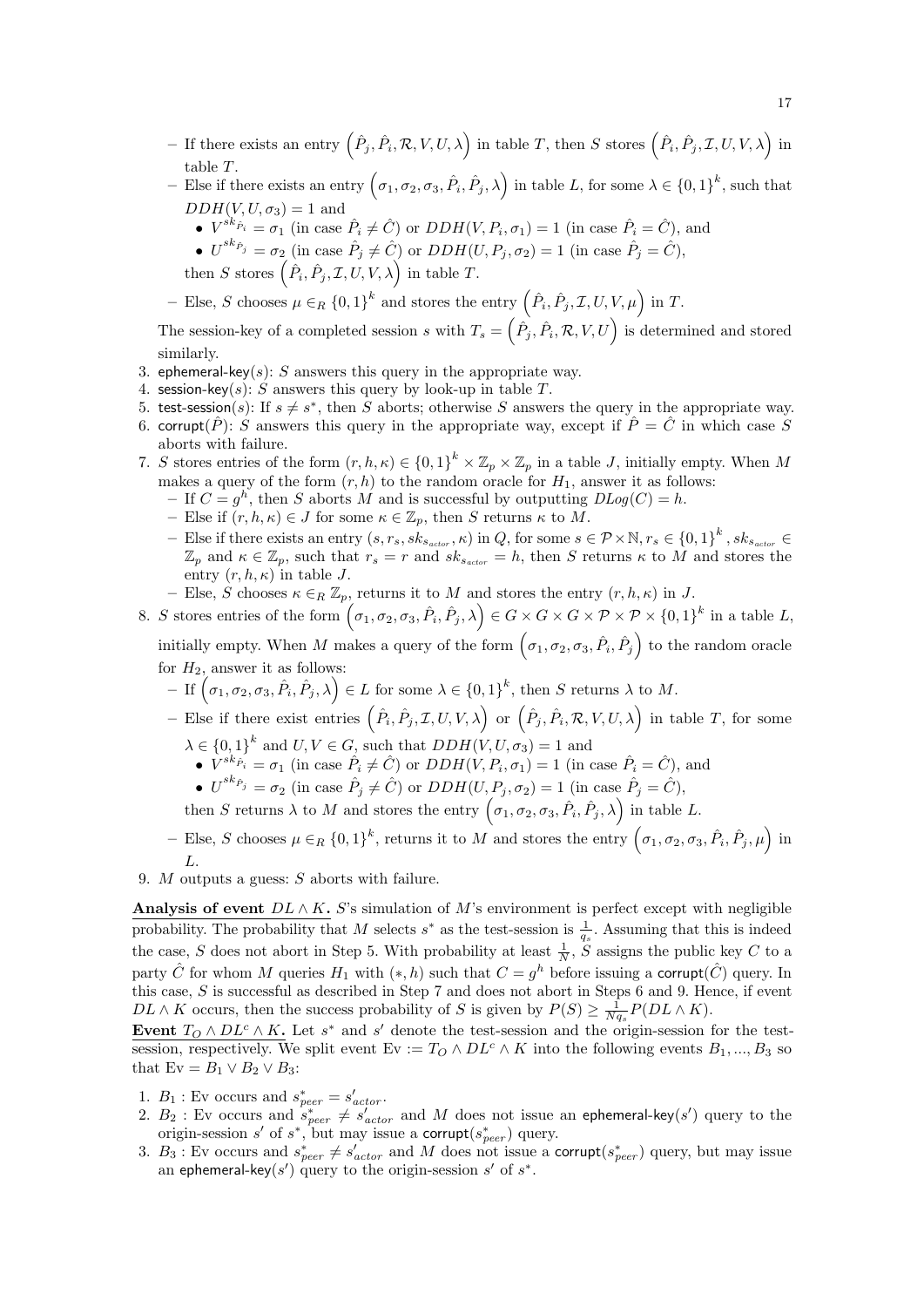Event  $B_1$ . Let the input to the GDH challenge be  $(X_0, Y_0)$ . Suppose that event  $B_1$  occurs with non-negligible probability. In this case  $S$  chooses long-term secret/public key pairs for all the parties and stores the associated long-term secret keys. Additionally S chooses two random values  $m, n \in_R \{1, 2, ..., q_s\}$ . The m'th activated session by adversary M will be called  $s^*$  and the n'th activated session will be called  $s'$ . The ephemeral secret key of session  $s^*$  is denoted by  $\tilde{x}_0$  and the ephemeral secret key of session s' is denoted by  $\tilde{y}_0$ . Suppose further that  $s^*_{actor} = \hat{A}, s^*_{peer} = \hat{B}$  and  $s_{role}^* = \mathcal{I}$ , w.l.o.g.. The simulation of M's environment proceeds as follows:

1. send $(s^*, \hat{B})$ : S sets the ephemeral public key X to  $X_0$  and answers the query with message  $X_0$ .

- 2. send $(s^*, Y_0)$ : S proceeds with Step 7.
- 3. send $(s', \hat{P})$ : S sets the ephemeral public key Y to Y<sub>0</sub> and answers the query with message Y<sub>0</sub>.
- 4. send $(s', \hat{P}, Z)$ : S checks whether  $Z \in G$ , sets the ephemeral public key Y to Y<sub>0</sub>, answers the query with message  $Y_0$  and proceeds with Step 7. If the check fails, session  $s'$  is aborted.
- 5. send $(s', Z)$ : S proceeds with Step 7.
- 6. Other send queries are answered in the usual way. $6$
- 7. S stores entries of the form  $(\hat{P}_i, \hat{P}_j, r, U, V, \lambda) \in \mathcal{P} \times \mathcal{P} \times \{ \mathcal{I}, \mathcal{R} \} \times G \times G \times \{0,1\}^k$  in a table T,

initially empty. Upon completion of session s with  $T_s = (\hat{P}_i, \hat{P}_j, \mathcal{I}, U, V)$ , S does the following:

- If there exists an entry  $(\hat{P}_j, \hat{P}_i, \mathcal{R}, V, U, \lambda)$  in table T, then S stores  $(\hat{P}_i, \hat{P}_j, \mathcal{I}, U, V, \lambda)$  in table T.
- Else if there exists an entry  $(\sigma_1, \sigma_2, \sigma_3, \hat{P}_i, \hat{P}_j, \lambda)$  in table L, for some  $\lambda \in \{0,1\}^k$ , such that  $V^{sk}\hat{P}_i = \sigma_1, U^{sk}\hat{P}_j = \sigma_2$  and  $DDH(V, U, \sigma_3) = 1$ , then S stores  $(\hat{P}_i, \hat{P}_j, \mathcal{I}, U, V, \lambda)$  in table  $T.$
- Else, S chooses  $\mu \in_R \{0,1\}^k$ , and stores the entry  $(\hat{P}_i, \hat{P}_j, \mathcal{I}, U, V, \mu)$  in T.

The session-key of a completed session s with  $T_s = (\hat{P}_j, \hat{P}_i, \mathcal{R}, V, U)$  is determined and stored similarly.

- 8. ephemeral-key(s): S answers this query in the appropriate way.
- 9. session-key(s): S answers this query by look-up in table T.
- 10. test-session(s): If  $s \neq s^*$  or if s' is not the origin-session for session  $s^*$ , then S aborts; otherwise S answers the query in the appropriate way.
- 11.  $H_1(r_{\hat{C}}, c)$ : S simulates a random oracle in the usual way except if  $\hat{C} = \hat{A}$  (i.e.  $c = a$ ) and  $r_{\hat{C}} = \tilde{x}_0$  or if  $\tilde{C} = \tilde{B}$  (i.e.  $c = b$ ) and  $r_{\hat{C}} = \tilde{y}_0$ , in which case S aborts with failure.
- 12. corrupt( $\hat{P}$ ): S answers this query in the appropriate way.
- 13. S stores entries of the form  $(\sigma_1, \sigma_2, \sigma_3, \hat{P}_i, \hat{P}_j, \lambda) \in G \times G \times G \times \mathcal{P} \times \{0,1\}^k$  in a table L, initially empty. When M makes a query of the form  $(\sigma_1, \sigma_2, \sigma_3, \hat{P}_i, \hat{P}_j)$  to the random oracle for  $H_2$ , answer it as follows:
	- $-$  If  $\left\{\hat{P}_i,\hat{P}_j\right\} = \left\{\hat{A},\hat{B}\right\}, \sigma_1 = Y_0^a, \sigma_2 = X_0^b$  and  $DDH(X_0,Y_0,\sigma_3) = 1$ , then S aborts M and is successful by outputting  $CDH(X_0, Y_0) = \sigma_3$ .
	- Else if  $(\sigma_1, \sigma_2, \sigma_3, \hat{P}_i, \hat{P}_j, \lambda) \in L$  for some  $\lambda \in \{0,1\}^k$ , then S returns  $\lambda$  to M.
	- Else if there exist entries  $(\hat{P}_i, \hat{P}_j, \mathcal{I}, U, V, \lambda)$  or  $(\hat{P}_j, \hat{P}_i, \mathcal{R}, V, U, \lambda)$ , for some  $\lambda \in \{0, 1\}^k$ and  $U, V \in G$ , such that  $V^{sk}\hat{P}_i = \sigma_1$ ,  $U^{sk}\hat{P}_j = \sigma_2$  and  $DDH(V, U, \sigma_3) = 1$  in table T, then S returns  $\lambda$  to M and stores the entry  $(\sigma_1, \sigma_2, \sigma_3, \hat{P}_i, \hat{P}_j, \lambda)$  in table L.
	- Else, S chooses  $\mu \in_R \{0,1\}^k$ , returns it to M and stores the entry  $(\sigma_1, \sigma_2, \sigma_3, \hat{P}_i, \hat{P}_j, \mu)$  in L.

14. M outputs a guess: S aborts with failure.

Analysis of event  $B_1$ . S's simulation of M's environment is perfect except with negligible probability. The probability that M selects  $s^*$  as the test-session and  $s'$  as the origin-session for the test-session is  $\frac{1}{(q_s)^2}$ . Assuming that this is indeed the case, S does not abort in Step 10. Recall

 $6$  Note that, if the group check fails, the session is aborted.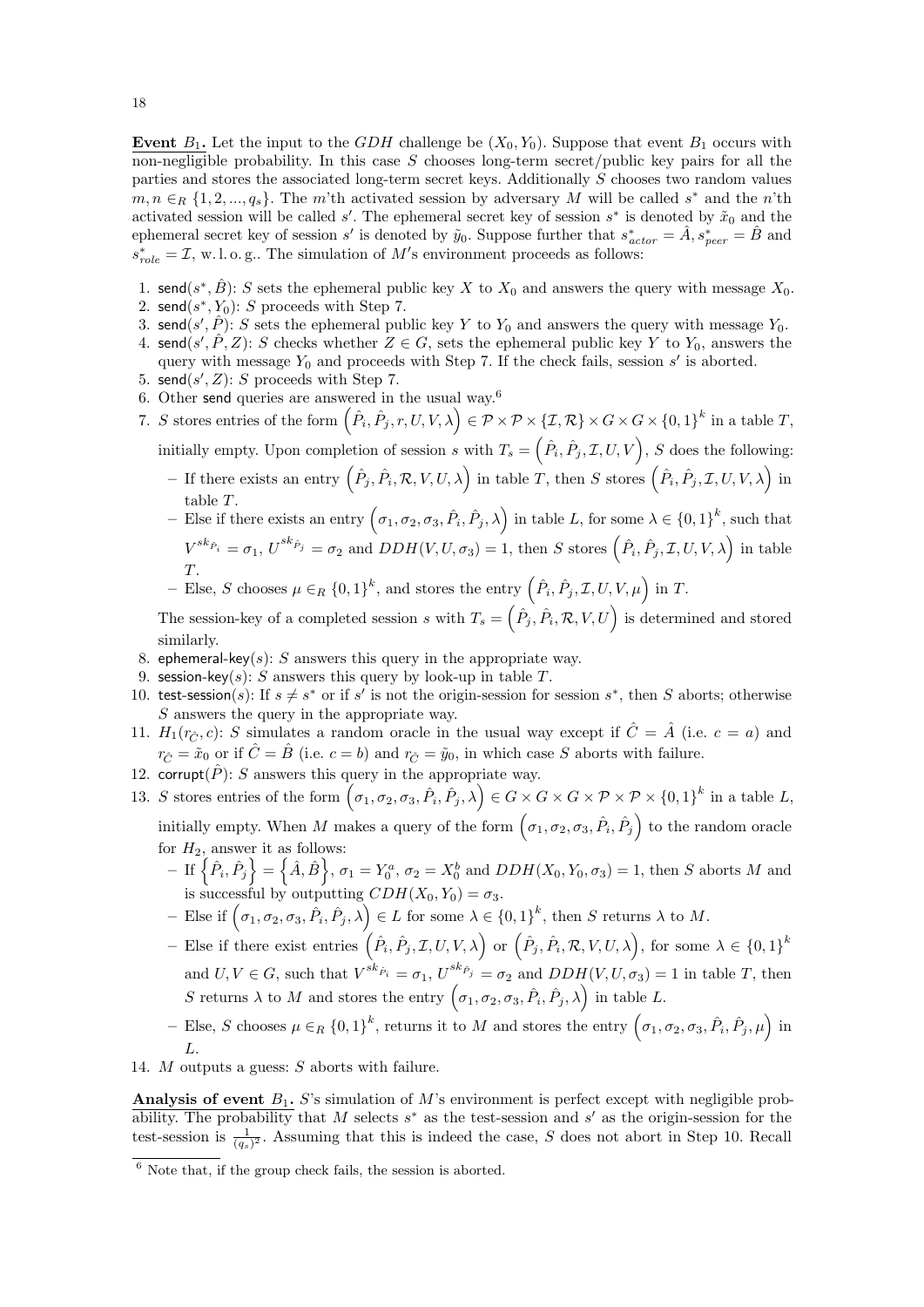that  $T_{s^*} = (\hat{A}, \hat{B}, \mathcal{I}, X_0, Y_0)$ . Since  $\tilde{x}_0$  is used only in the test-session, M can only obtain it via an ephemeral-key( $s^*$ ) query before making an  $H_1$  query that includes  $\tilde{x}_0$ . Similarly, M can only obtain  $\tilde{y}_0$  via an ephemeral-key(s') query on the origin-session s' before making an  $H_1$  query that includes  $\tilde{y}_0$ . Under event  $DL^c$ , the adversary first issues a corrupt( $\hat{P}$ ) query to party  $\hat{P}$  before making an  $H_1$ query that involves the long-term secret key of party  $\hat{P}$ . Freshness of the test-session guarantees that the adversary can reveal at most one value in each of the pairs  $(\tilde{x}_0, a)$  and  $(\tilde{y}_0, b)$ ; hence S does not abort in Step 11. Under event K, except with negligible probability of guessing  $CDH(X_0, Y_0)$ ,  $S$  is successful as described in the first case of Step 13 and does not abort as in Step 14. Hence, if event  $B_1$  occurs, then the success probability of S is given by  $P(S) \geq \frac{1}{(q_s)^2} P(B_1)$ .

Event  $B_2$ . Let the input to the GDH challenge be  $(X_0, Y_0)$ . Suppose that event  $B_2$  occurs with non-negligible probability. The simulation of S proceeds in a similar way as for event  $B_1$ . Steps 8 and 11 need to be replaced by the following:

- ephemeral-key(s): S answers this query in the appropriate way, except if  $s = s'$  in which case S aborts with failure.
- $H_1(r_{\hat{C}}, c)$ : S simulates a random oracle in the usual way except if  $\hat{C} = \hat{A}$  (i.e.  $c = a$ ) and  $r_{\hat{C}} = \tilde{x}_0$ , in which case S aborts with failure.

Analysis of event  $B_2$ . S's simulation of M's environment is perfect except with negligible probability. The probability that M selects  $s^*$  as the test-session and  $s'$  as the origin-session for the test-session is  $\frac{1}{(q_s)^2}$ . Recall that  $T_{s^*} = (\hat{A}, \hat{B}, \mathcal{I}, X_0, Y_0)$ . Since  $\tilde{x}_0$  is used only in the test-session, M can only obtain it via an ephemeral-key(s<sup>\*</sup>) query before making an  $H_1$  query that includes  $\tilde{x}_0$ . Under event  $DL^c$ , the adversary first issues a corrupt( $\hat{P}$ ) query to party  $\hat{P}$  before making an  $H_1$ query that involves the long-term secret key of party  $\hat{P}$ . Freshness of the test-session guarantees that the adversary can reveal at most one value of the pair  $(\tilde{x}_0, a)$ . Under event  $B_2$  the simulation does not fail as in Step 8. Under event K, except with negligible probability of guessing  $CDH(X_0, Y_0)$ , S is successful as described in the first case of Step 13 and does not abort as in Step 14. Hence, if event  $B_2$  occurs, then the success probability of S is given by  $P(S) \geq \frac{1}{(q_s)^2} P(B_2)$ .

Event  $B_3$ . Let the input to the GDH challenge be  $(X_0, B)$ . Suppose that event  $B_3$  occurs with non-negligible probability. In this case, S chooses one party  $\hat{B}$  at random and sets its long-term public key to B. S chooses long-term secret/public key pairs for the remaining parties and stores the associated long-term secret keys. Additionally S chooses two random values  $m, n \in_R \{1, 2, ..., q_s\}.$ We denote the m'th activated session by adversary M by  $s^*$  and the n'th activated session by  $s'$ . The ephemeral secret key of session  $s^*$  is denoted by  $\tilde{x}_0$ . Suppose further that  $s^*_{actor} = \hat{A}, s^*_{peer} = \hat{B}$ and  $s_{role}^* = \mathcal{I}$ , w.l.o.g.. The simulation of M's environment proceeds as follows:

- 1. send $(s^*, \hat{B})$ : S sets the ephemeral public key X to  $X_0$  and answers the query with message  $X_0$ .
- 2. send $(s^*, Z)$ : S proceeds with Step 4.
- 3. Other send queries are answered as for event  $DL \wedge K$ .
- 4. S stores entries of the form  $(\hat{P}_i, \hat{P}_j, r, U, V, \lambda) \in \mathcal{P} \times \mathcal{P} \times \{\mathcal{I}, \mathcal{R}\} \times G \times G \times \{0, 1\}^k$  in a table T, initially empty. Upon completion of session s with  $T_s = (\hat{P}_i, \hat{P}_j, \mathcal{I}, U, V)$ , S proceeds as for event  $DL \wedge K$  (see above).
- 5. ephemeral-key(s): S answers this query in the appropriate way.
- 6. session-key(s): S answers this query by look-up in table T.
- 7. test-session(s): If  $s \neq s^*$  or if s' is not the origin-session for session s<sup>\*</sup>, then S aborts; otherwise S answers the query in the appropriate way.
- 8.  $H_1(r_{\hat{C}}, c)$ : S simulates a random oracle in the usual way except if  $\hat{C} = \hat{A}$  (i.e.  $c = a$ ) and  $r_{\hat{C}} = \tilde{x}_0$ , in which case S aborts with failure.
- 9. corrupt( $\hat{P}$ ): S answers this query in the appropriate way, except if  $\hat{P} = \hat{B}$  in which case S aborts with failure.
- 10. S stores entries of the form  $(\sigma_1, \sigma_2, \sigma_3, \hat{P}_i, \hat{P}_j, \lambda) \in G \times G \times G \times \mathcal{P} \times \{0,1\}^k$  in a table L, initially empty. When M makes a query of the form  $(\sigma_1, \sigma_2, \sigma_3, \hat{P}_i, \hat{P}_j)$  to the random oracle for  $H_2$ , answer it as follows:
	- $\left\{ \hat{H},\hat{P}_j\right\} =\left\{ \hat{A},\hat{B}\right\} ,\sigma_{1}=A^{H_{1}(r_{s'},sk_{s'_{actor}})},DDH(X_0,B,\sigma_{2})=1\text{ and }\sigma_{3}=X_0^{H_{1}(r_{s'},sk_{s'_{actor}})},$  $\frac{1}{0}$ ,  $\frac{s_{actor}}{s_{actor}}$ , then S aborts M and is successful by outputting  $CDH(X_0, B) = \sigma_2$ .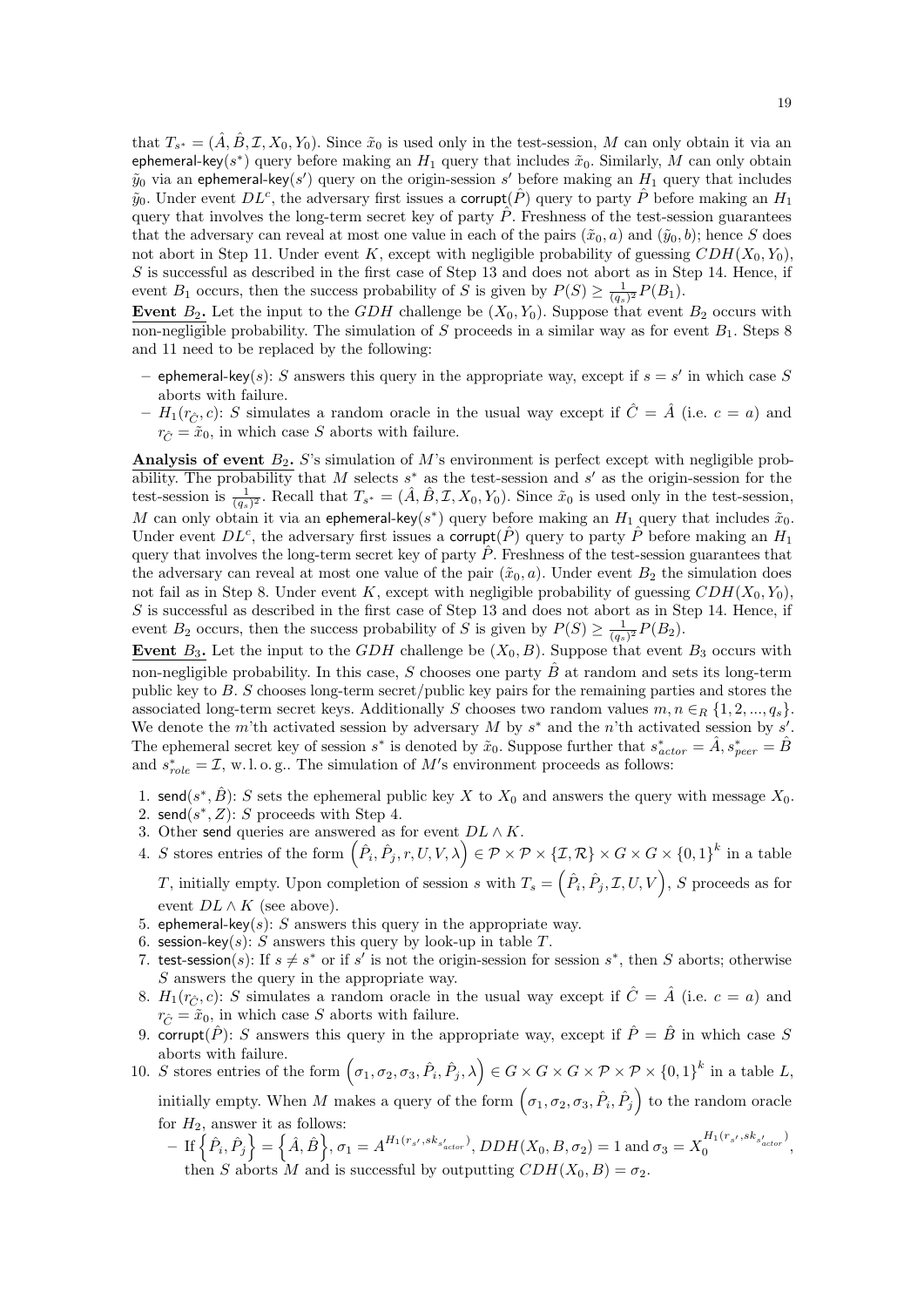- Else if  $(\sigma_1, \sigma_2, \sigma_3, \hat{P}_i, \hat{P}_j, \lambda) \in L$  for some  $\lambda \in \{0,1\}^k$ , then S returns  $\lambda$  to M.
- Else if there exist entries  $(\hat{P}_i, \hat{P}_j, \mathcal{I}, U, V, \lambda)$  or  $(\hat{P}_j, \hat{P}_i, \mathcal{R}, V, U, \lambda)$  in table T, for some  $\lambda \in \{0,1\}^k$  and  $U, V \in G$ , such that  $DDH(V, U, \sigma_3) = 1$  and
	- $V^{sk_{\hat{P}_i}} = \sigma_1$  (in case  $\hat{P}_i \neq \hat{B}$ ) or  $DDH(V, P_i, \sigma_1) = 1$  (in case  $\hat{P}_i = \hat{B}$ ), and
	- $U^{sk_{\hat{P}_j}} = \sigma_2$  (in case  $\hat{P}_j \neq \hat{B}$ ) or  $DDH(U, P_j, \sigma_2) = 1$  (in case  $\hat{P}_j = \hat{B}$ ),
	- then S returns  $\lambda$  to M and stores the entry  $(\sigma_1, \sigma_2, \sigma_3, \hat{P}_i, \hat{P}_j, \lambda)$  in table L.
- Else, S chooses  $\mu \in_R \{0,1\}^k$ , returns it to M and stores the entry  $(\sigma_1, \sigma_2, \sigma_3, \hat{P}_i, \hat{P}_j, \mu)$  in  $L$
- 11. M outputs a guess: S aborts with failure.

**Analysis of event**  $B_3$ . S's simulation of M's environment is perfect except with negligible probability. The probability that M selects  $s^*$  as the test-session and  $s'$  as its origin-session is  $\frac{1}{(q_s)^2}$ . Assuming that this is indeed the case, S does not abort in Step 7. With probability  $\frac{1}{N}$ , S assigns the public key B to the peer of the test-session  $\hat{B}$ . Under event  $B_3$ , M does not issue a corrupt( $\hat{B}$ ) query, and so S does not abort in Step 9. Similarly, S does not abort in Step 11 and is successful as described in Step 10. Hence, if event  $B_3$  occurs, then the success probability of S is given by  $P(S) \ge \frac{1}{N(q_s)^2} P(B_3).$ 

Event  $(T_O)^c \wedge DL^c \wedge K$ . If there is no origin-session for the test-session, then there is also no matching session for the test-session. Hence  $((T_O)^c \wedge DL^c \wedge K) \subseteq ((T_M)^c \wedge DL^c \wedge K)$  (where  $T_M$ denotes the event that there exists a matching session for the test-session) which implies that event  $(T_O)^c \wedge DL^c \wedge K$  is covered in the analysis of event  $(T_M)^c \wedge DL^c \wedge K$  for which we refer the reader to [19, 20]. Note that,

- $-S$  checks whether there is a query  $(\sigma_1, \sigma_2, \sigma_3, \hat{P}_i, \hat{P}_j)$  by M to  $H_2$  such that  $\left\{\hat{P}_i, \hat{P}_j\right\} = \left\{\hat{A}, \hat{B}\right\}$ ,  $DDH(A, Y, \sigma_1) = 1, DDH(X_0, B, \sigma_2) = 1$  and  $DDH(X_0, Y, \sigma_3) = 1$  (assuming that the testsession  $s^*$  is given by  $T_{s^*} = (\hat{A}, \hat{B}, \mathcal{I}, X_0, Y)$  to solve the  $GDH$  instance  $(X_0, B)$ , and
- S keeps consistency between session-key and  $H_2$  queries as well as between send and  $H_1$  queries,

similar to the simulation related to Event  $B_3$ .

# B Proof of Proposition 2

Proposition 2 The SIG(NAXOS) protocol has strong partnering in the eCK-PFS security experiment, under the assumption that  $H_1$  and  $H_2$  are modeled as independent random oracles and that the signature scheme is unique.

*Proof.* Suppose otherwise. Namely, suppose that there exist two sessions  $s$  and  $s'$  of SIG(NAXOS) that hold the same session key but are not matching. Since the session key in SIG(NAXOS) is derived by applying a random oracle, except with negligible probability, the input to the random oracle in both sessions must be the same. Since they are not matching sessions, either  $s_{actor} \neq s'_{peer}$ or  $s_{peer} \neq s'_{actor}$  or  $s_{sent} \neq s'_{recv}$  or  $s_{recv} \neq s'_{sent}$  or  $s_{role} = s'_{role}$ .

- First suppose  $s_{role} \neq s'_{role}$ . Then either the identifiers or the transcripts of the two sessions do not correspond.
	- If the identifiers do not correspond, then, as they are inputs to the random oracle, except with negligible probability, the outputs of the random oracle will be different, contradicting that the two sessions hold the same session key.
	- Suppose that  $s_{actor} = s'_{peer}$  and  $s_{peer} = s'_{actor}$  and that either  $s_{sent} \neq s'_{recv}$  or  $s_{recv} \neq s'_{sent}$ . ∗ Suppose that  $s_{sent} \neq s'_{recv}$ . Then either the Diffie-Hellman exponentials contained in  $s_{sent}$  and  $s'_{recv}$  are different or they are the same but the signatures are different.
		- · Suppose that the Diffie-Hellman exponential sent and received are different. The Diffie-Hellman exponential contained in  $s_{sent}$  is used in the computation of the first component (if session  $s$  is executing a responder role), respectively in the second component (if session s is executing an initiator role), of the call to  $H_2$ .

$$
\overline{}
$$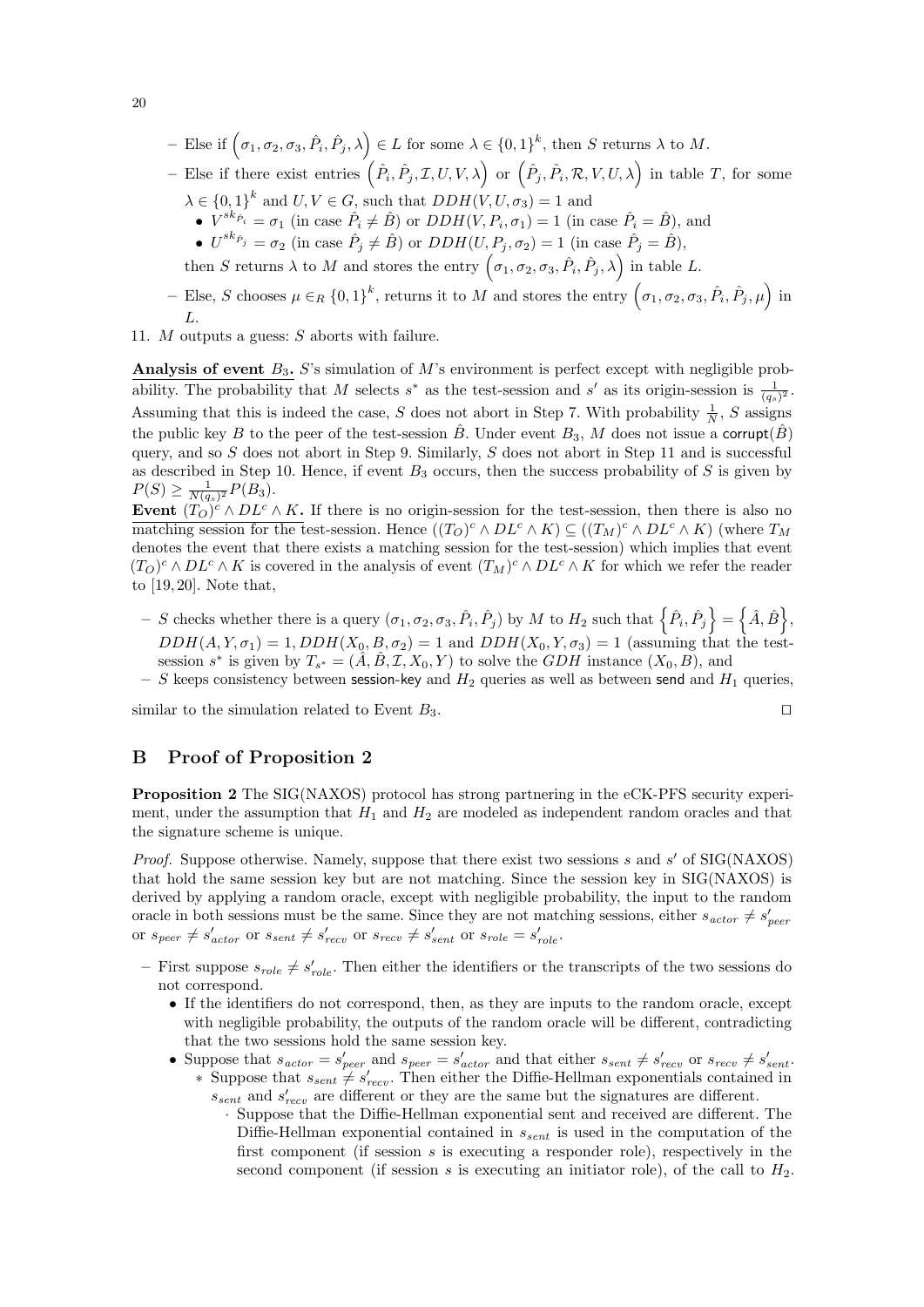The Diffie-Hellman exponential contained in  $s'_{recv}$  is used in the computation of the first component (if session  $s$  is executing an initiator role), respectively in the second component (if session s is executing a responder role), of the call to  $H_2$ . So, if the Diffie-Hellman exponentials are different, then, except with negligible probability, the outputs of the random oracle will be different, contradicting that the two sessions hold the same key.

· Suppose that the Diffie-Hellman exponentials sent and received are the same but that the signatures are different. However, as the signature scheme is unique, there do not exist values  $(pk, m, \sigma_1, \sigma_2)$  such that  $\sigma_1 \neq \sigma_2$  and  $Vrfy_{pk}(m, \sigma_1) = Vrfy_{pk}(m, \sigma_2)$ 1. So, this case cannot occur.

∗ Suppose that  $s_{recv} \neq s'_{sent}$ . The argument is similar to the previous case.

- Second suppose  $s_{role} = s'_{role}$ . As the identifiers are inputs to the random oracle, we must have that  $s_{actor} = s'_{actor}$  and  $s_{peer} = s'_{peer}$ , as otherwise the outputs to the random oracle will be different, except with negligible probability. Except with negligible probability, two distinct sessions will have different random coins (ephemeral secret keys), and hence the Diffie-Hellman exponentials contained in  $s_{sent}$  and  $s'_{sent}$  will be different (except with negligible probability). Thus, as  $s_{role} = s'_{role}$ , the Diffie-Hellman exponent computed in both sessions will be used in the computation of the first (if  $s$  and  $s'$  are both executing responder roles) respectively the second (if s and s' are both executing initiator roles) component of the call to  $H_2$ , where  $s_{peer} = s'_{peer}$ , and these values are different, so except with negligible probability, the outputs of the random oracle will be different, contradicting that the two sessions hold the same session key.

# C Alternative generic construction to achieve security in eCK-PFS

In [18] Kudla and Paterson present a modular technique to simplify the security proofs of key exchange protocols. In particular, Kudla and Paterson [18] show that, under certain conditions, security of a protocol in a model that permits the adversary to reveal session keys is implied by the security of a variant of the protocol in a reduced model that does not incorporate session key reveal queries. We show in this section how their result can be extended to achieve security in the eCK-PFS model via a variant of the signature transformation SIG where, in addition to the signatures on the messages exchanged, the session key computation involves the signatures exchanged.

Given a key exchange security model  $X = (Q, F)$ , we denote by cNR-X (using terminology from [18], where cNR stands for "computational No-Reveals", referring to the absence of session-key reveals) the reduced *computational* experiment  $W'$  which is similar to the experiment  $W$  in model X except that the adversary (a) is not allowed to issue session-key and test-session queries, (b) must pick a session that has accepted and satisfies  $F$  at the end of its execution, and (c) output the session key for this session. See Kudla and Paterson [18] for a more detailed description of reduced games.

**Definition 13 (cNR-X security).** Let  $\Pi$  be an KE protocol and  $X = (Q, F)$  be an KE security model.  $\Pi$  is said to be  $\mathsf{cNR}\text{-}X\text{-}secure}$  if, for all PPT adversaries E, it holds that

- 1. if two users successfully accept in matching sessions, then they both compute the same session key, and
- 2. E has no more than a negligible advantage in winning the cNR-X experiment; that is, there exists a negligible function negl in the security parameter k such that  $Adv_{\Pi,E}^{CNR-X}(k) \leq negl(k)$ , where  $\text{Adv}_{\Pi,E}^{\text{cNR-}X}(k)$  is defined as the probability that E outputs  $(s, s_{key})$  for a session s that has accepted and satisfies F.

We now consider a subclass  $\mathcal{D}H-2-H$  of the class  $\mathcal{D}H-2$  of all two-message key exchange protocols. The protocol class  $\mathcal{D}H$ -2-H contains all protocols in  $\mathcal{D}H$ -2 that compute the session key  $s_{key}$  as a hash H of some string  $str_s$ , which we call the session string, that is,  $s_{keq} = H(str_s)$ , where H is a hash function. For simplicity, we assume that the session string  $str<sub>s</sub>$  of session s includes the sent and received messages of session s.

The session string decisional problem for some key exchange protocol  $\Pi$  is defined in [18] as follows: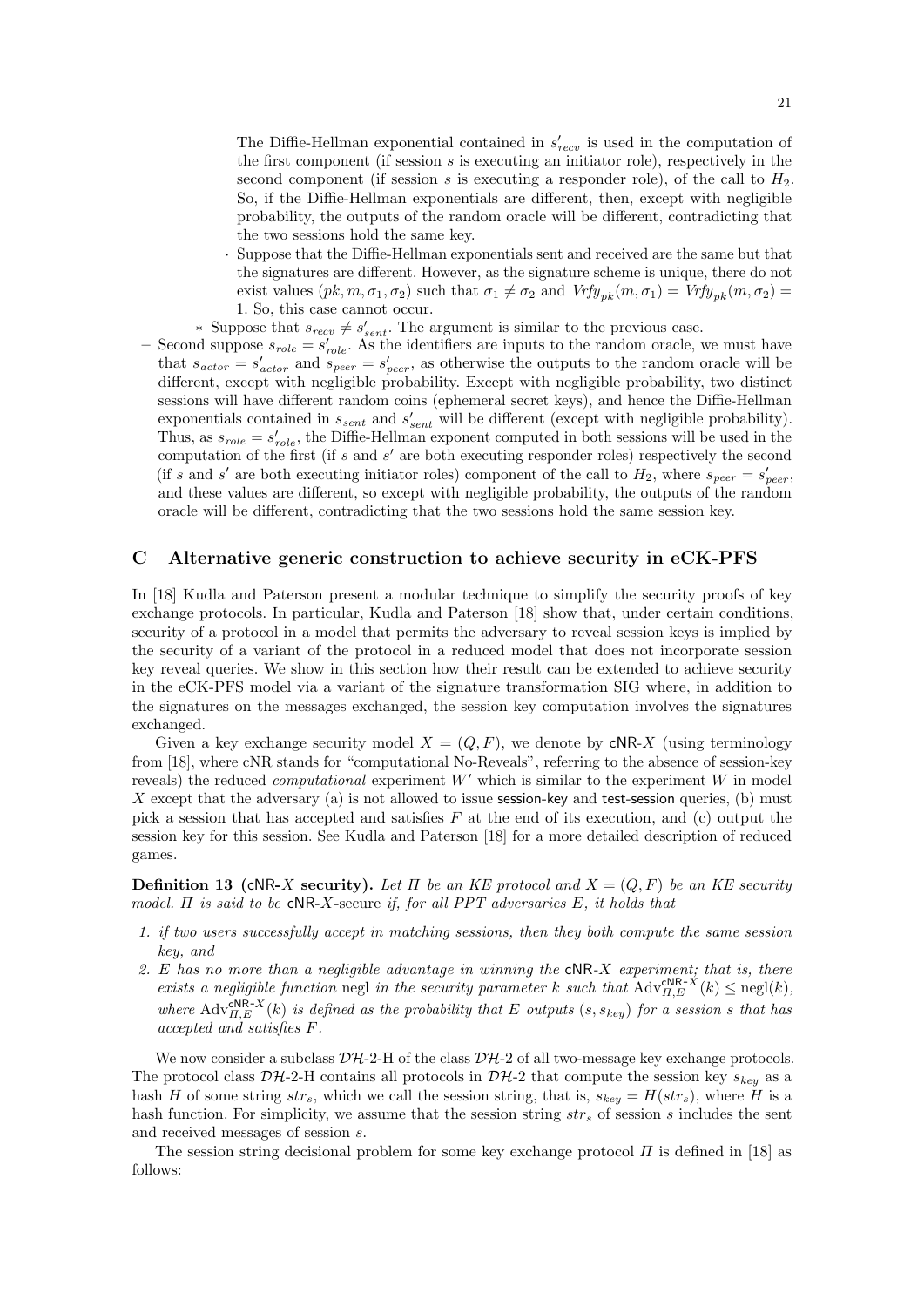**Definition 14** ( [18]). Let M be a key exchange security model. Given the transcript  $t_s$  of sent and received messages of some session  $s$  in model  $M$  as well as the public keys of  $s_{actor}$  and  $s_{peer}$ , and str, where str is a string, decide whether  $str = ss_s$  where  $ss_s$  is the session string of session s.

Let Cl denote the class of all two-message KE protocols. Let  $SIG':\mathcal{DH}\text{-}2-H \to Cl$  be the variant of the signature transformation SIG which, when applied to a protocol  $\Pi$  in  $\mathcal{D}H-2-H$ , returns a protocol  $\text{SIG}'(H)$  which contains signatures on the messages exchanged (as when applying the SIG transformation to  $\Pi$ ) and such that the session key of  $\text{SIG}'(\Pi)$  is computed as  $H(x, t)$ , where x is the session string as computed by protocol  $\Pi$  and  $t$  are the signatures on the exchanged messages.

Theorem 2 below states that for any protocol  $\Pi \in \mathcal{D}H-2$ , under certain conditions, it holds that security of the related protocol  $\pi$  in a reduced eCK<sup>w</sup> model implies security of SIG'( $\Pi$ ) in the stronger non-reduced eCK-PFS model. In the cNR-X experiment of Theorem 2, where  $X = eCK^w$ , the query session-key is not allowed, whereas in eCK-PFS this query is allowed. In addition, as we showed in Section 3.2, the eCK<sup>w</sup> model is strictly stronger than the eCK-PFS model. The latter statement even holds if we do not give the adversary access to the session-key query and remove the associated restrictions in the respective freshness definitions. Note that Theorem 2 is proven under weaker assumptions on the signature scheme as Theorem 1.

**Theorem 2.** Let  $X = eCK^w$  and  $Y = eCK-PFS$ . Let  $\Pi$  be a protocol in  $\mathcal{D}H$ -2-H. Suppose that

- $-$  SIG'( $\Pi$ ) has strong partnering in the eCK-PFS experiment,
- the related protocol  $\pi$  (defined in the same way as  $\Pi$  except that the session key generated in  $\pi$ is the session string of  $\Pi$  (i.e.,  $s_{key}^{\pi} = ss^{\Pi}$ )) is secure in the  $\text{cNR-}X$  model,
- $-$  the session string decisional problem in the eCK-PFS experiment for SIG'( $\Pi$ ) is polynomial-time reducible to the decisional problem of some relation  $\phi$ , and
- the signature scheme is deterministic and SUF-CMA,

then the protocol  $\text{SIG}'(\Pi)$  is secure in model eCK-PFS, if H is modelled as a random oracle.

*Proof.* We denote by  $\Lambda$  the session key space associated to protocol  $\Pi$ .

By assumption, the session string decisional problem in the eCK-PFS experiment for  $\text{SIG}'(I)$  is polynomial-time reducible to the decisional problem of some relation  $\phi$ . Hence there is an algorithm W which solves the session string decisional problem for  $\text{SIG}'(H)$  in polynomial-time  $\tau''$  given access to a decisional oracle for  $\phi$ .

Let B be an adversary winning the eCK-PFS experiment against protocol  $\text{SIG}'(H)$  with non-negligible probability  $\eta'$  in time  $\tau'$ .

It is straightforward to verify the first condition of Definition 10, i. e., that matching sessions of protocol  $\text{SIG}^{\prime}(H)$  compute the same key (since matching sessions of protocol  $H$  compute the same key).

We show next that the second condition of Definition 10 holds, i.e., the adversary has no more than a negligible advantage in distinguishing the session key from a random key. We present a security proof structured as a sequence of games, a proof technique introduced in [28]. Let  $S_i$ denote the event that the adversary correctly guesses the bit chosen by the challenger to answer the test-session query in Game i and let  $\alpha_i = |2P(S_i) - 1|$  denote the advantage of the adversary in Game i. Let  $N, q_s$  be upper bounds on the number of parties and activated sessions, respectively.

**Game 0** This game reflects the security experiment  $W$  in model eCK-PFS, as defined in Subsection 3.2, played by a PPT adversary B against the protocol  $\text{SIG}'(\Pi)$ .

**Game 1** [Transition based on a small failure event] Let  $Coll_{\text{SIG'}(H)}$  be the small failure event that a collision for protocol SIG'( $\Pi$ ) occurs (e.g. in ephemeral secret keys). As soon as event  $Coll_{\text{SIG'}(H)}$ occurs, the attack game stops.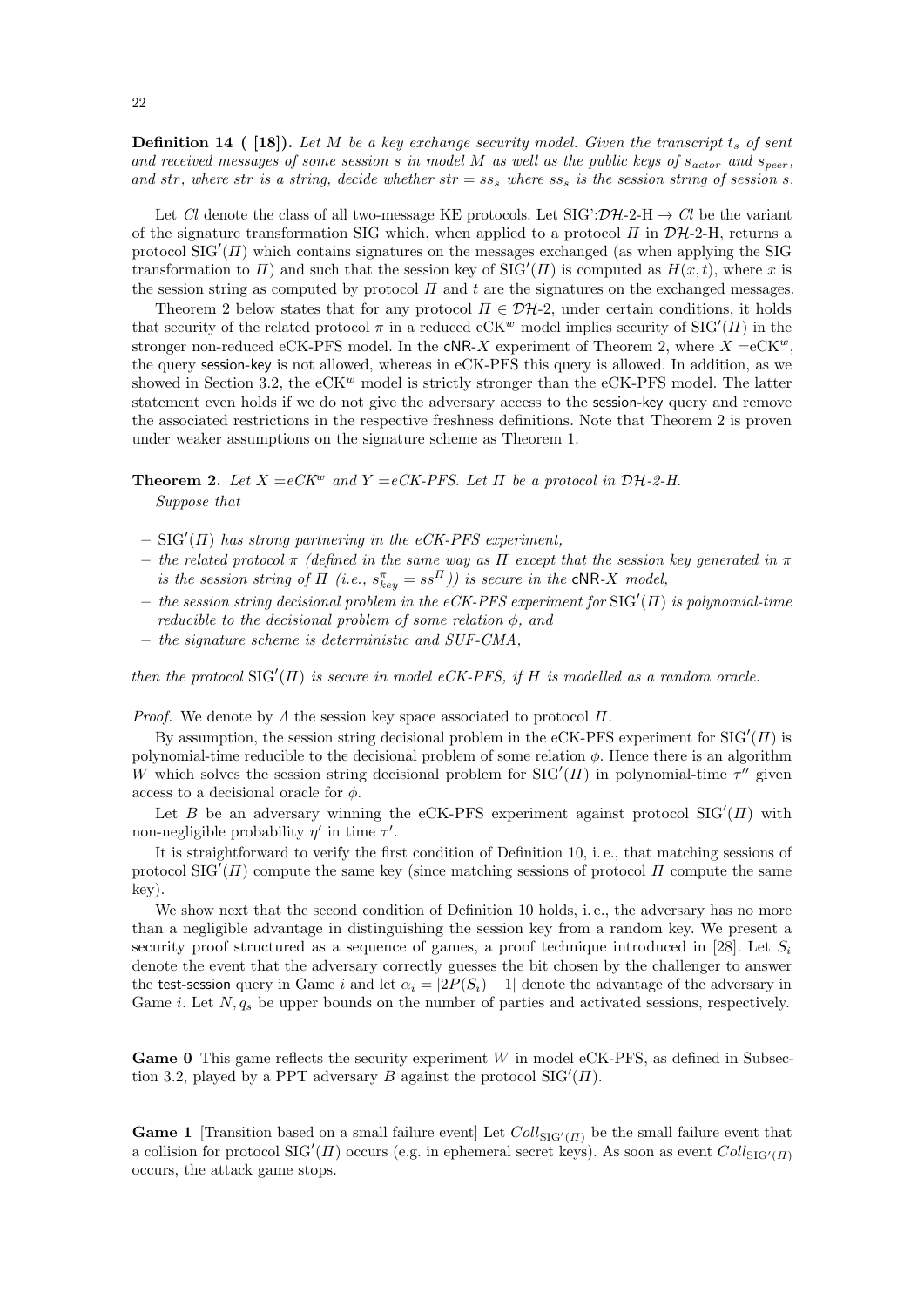Analysis of Game 1 Game 0 is identical to Game 1 up to the point in the experiment where event  $Coll_{\text{SIG'}(H)}$  occurs for the first time. The Difference Lemma yields that  $|P(S_0) - P(S_1)| \le$  $P(Coll_{\text{SIG'}(H)})$ . Hence,

$$
\alpha_0 = |2P(S_0) - 1| = 2|P(S_0) - P(S_1) + P(S_1) - 1/2|
$$
  
\n
$$
\leq 2(|P(S_0) - P(S_1)| + |P(S_1) - 1/2|)
$$
  
\n
$$
\leq 2P(Coll_{\text{SIG}'(II)}) + \alpha_1.
$$

**Game 2** [Transition based on a large failure event (see [7, 13])] Before the adversary D starts the attack game, the challenger chooses a random value  $m \in_R \{1, 2, ..., q_s\}$ . The m-th session activated by  $D$ , denoted by  $s^*$ , is the session on which the challenger wants the adversary to be tested. Let  $T$ be the event that the test-session is not session  $s^*$ . If event T occurs, then the attack game halts and the adversary outputs a random bit.

**Analysis of Game 2** Event  $T$  is non-negligible, the environment can efficiently detect it and  $T$  is independent of the output in Game 1 (i.e.  $P(S_1|T) = P(S_1)$ ). If T does not occur, then the attacker D will output the same bit in Game 2 as it did in Game 1 (so that  $P(S_2|T^c) = P(S_1|T^c) = P(S_1)$ ). If event  $T$  occurs in Game 2, then the attack game halts and the adversary  $D$  outputs a random bit (so that  $P(S_2|T) = 1/2$ ). We have,

$$
P(S_2) = P(S_2|T)P(T) + P(S_2|T^c)P(T^c) = \frac{1}{2}P(T) + P(S_1)P(T^c)
$$
  
=  $P(T^c)(P(S_1) - \frac{1}{2}) + \frac{1}{2}$ .

Hence we get,  $\alpha_2 = |2P(S_2) - 1| = P(T^c)|2P(S_1) - 1| = \frac{1}{q_s}\alpha_1$ .

**Game 3** [Transition based on a small failure event] Let  $D$  denote the event when the adversary issues a session-key query to a session  $s$  that is not matching session  $s^*$  but which accepted the same session key. This game is the same as the previous one except that when event D occurs, the experiment halts and B outputs a random bit.

#### Analysis of Game 3

*Claim.* We have  $|P(S_2) - P(S_3)| \leq P(D)$ .

*Proof.* If event F does not occur, then Game 2 and 3 proceed identically (i.e.  $S_2 \wedge F^c \Leftrightarrow S_3 \wedge F^c$ ). The Difference Lemma yields that  $|P(S_2) - P(S_3)| \leq P(D)$ .

*Claim.* We have that  $P(D) = u(k)$  is negligible in the security parameter k.

*Proof.* Since  $\text{SIG}'(H)$  has strong partnering in the eCK-PFS model, it holds that, with overwhelming probability, if two sessions compute the same session-key, then they must be matching. Thus, event D can only occur with negligible probability  $u(k)$ .

Suppose w.l. o. g. that  $s_{role}^* = \mathcal{I}$  and that protocol  $\Pi$  does not include optional public information in the sent messages. Let F be a forgery event with respect to the long-term public key  $pk_{\hat{P}}$  of party  $\hat{P}$ , that is, adversary B issues a send $(s^*, V, \sigma)$  query to session  $s^*$  being incomplete such that

- $\sigma$  is a valid signature on message  $m = (V, [W, s_{actor}^*])$  with respect to the public key of  $\hat{P}$ , where W is the Diffie-Hellman exponential contained in message  $s_{sent}^*$ , and
- $(V, \sigma)$  has never been output by party  $\hat{P}$  in response to a send query.

Game 4 [Transition based on a small failure event] This game is the same as the previous one except that when a forgery event F with respect to the long-term public key of some party  $\hat{P} \in \mathcal{P}$ occurs, the experiment halts and B outputs a random bit.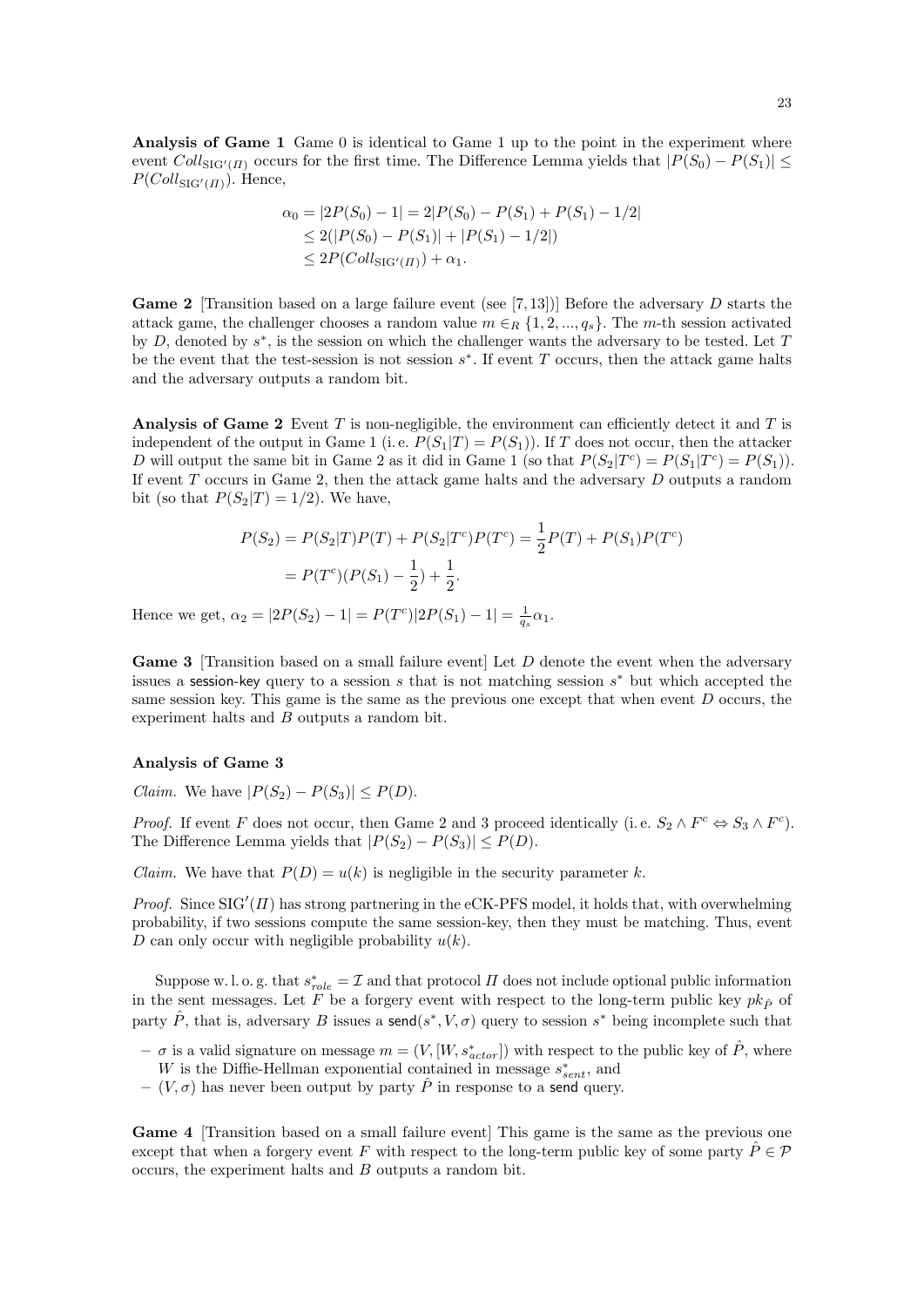Analysis of Game 4 The analysis of Game 4 proceeds in several steps.

Consider first the following two cases.

- 1. If B issues a corrupt( $\hat{P}$ ) query before the completion of session  $s^*$ , then this query would render session  $s^*$  un-fresh. This would have caused Game 2 to abort since session  $s^*$  would not be the test-session. Recall that the test-session query can only be issued to a session that is fresh by the time the query is issued. Hence this case can be excluded.
- 2. If B does not issue a corrupt( $\hat{P}$ ) query before the completion of session  $s^*$ , then he can only impersonate party  $\hat{P}$  to session  $s^*$  by forging a signature on a message with respect to the long-term public key of  $\hat{P}$ .

*Claim.* We have  $|P(S_3) - P(S_4)| \leq P(F)$ .

*Proof.* If event F does not occur, then Game 3 and 4 proceed identically (i.e.  $S_3 \wedge F^c \Leftrightarrow S_4 \wedge F^c$ ). The Difference Lemma yields that  $|P(S_3) - P(S_4)| \leq P(F)$ .

*Claim.* If the unique signature scheme is SUF-CMA, then  $P(F)$  is negligible. More precisely,  $P(F) \le NAdv_M^{Sign}(k)$ , where  $Adv_M^{Sign}(k)$  denotes the probability of a successful forgery.

*Proof.* Consider the following algorithm  $M$  using adversary  $B$  as a subroutine.  $M$  is given a public signature key pk and access to the corresponding signature oracle  $\mathcal{O}^{Sign}$ . It selects at random one of the N parties and sets its public key to pk. We denote this party by  $\hat{P}$  and its signature key pair by  $(sk_{\hat{P}}, pk_{\hat{P}})$ . Further, the algorithm M chooses signature key pairs  $(sk_i, pk_i)$  for all parties  $\hat{P}_i \in \mathcal{P}$  with  $\hat{P}_i \neq \hat{P}$  and stores the associated secret keys. It also chooses key pairs  $(c_i, C_i)$  for all parties  $\hat{P}_i \in \mathcal{P}$  as needed for protocol  $\Pi$  and stores the associated secret keys. ALGORITHM M:

- 1. Run B on input  $1^k$  and the public keys for all of the N parties.
- 2. If B issues a send $(z, \hat{Q})$  query to activate session z with peer  $\hat{Q} \in \mathcal{P}$ , then answer it as follows. – If  $z_{actor} \neq \hat{P}$ , then choose  $x \in_R \mathbb{Z}_p$  to get  $X = g^x$ , compute the signature  $\sigma$  on message  $m = (X, \hat{Q})$  on behalf of  $z_{actor}$  and return the message  $(X, \sigma)$  to B.
	- If  $z_{actor} = \hat{P}$ , then choose  $x \in_R \mathbb{Z}_p$  to get  $X = g^x$  and query the signature oracle on message  $m = (X, \hat{Q})$  which returns the signature  $\sigma$  on message m. Store the pair  $(m, \sigma)$  in a table L, initially empty, and return the message  $(X, \sigma)$  to B.
- 3. If B issues a send $(z, \hat{Q}, m)$  query to activate session z, then answer it as follows. First check whether message m is of the form  $(X, \sigma)$  for some  $X \in G$  and  $\sigma$  a valid signature on message  $(X[, z_{actor}]$ ) with respect to the public key of  $\hat{Q}$ . If the checks succeed, then:
	- If  $z_{actor} \neq \hat{P}$ , then choose  $y \in_R \mathbb{Z}_p$  to get  $Y = g^y$ , compute the signature  $\sigma$  on message  $m = (Y[, X, \hat{Q}]$  on behalf of  $z_{actor}$  and return the message  $(Y, \sigma)$  to B.
	- If  $z_{actor} = \hat{P}$ , then choose  $y \in_R \mathbb{Z}_p$  to get  $Y = g^x$  and query the signature oracle on message  $m = (Y, X, \hat{Q})$  which returns the signature  $\sigma$  on message m. Store the pair  $(m, \sigma)$  in table L (initially empty) and return the message  $(Y, \sigma)$  to B.

If one of the checks does not succeed, then abort session z.

- 4. If B issues a send(z, m) query to session z in role I, then check whether message m is of the form  $(Y, \sigma)$  for some  $Y \in G$  and  $\sigma$  a valid signature on message  $(Y, X, z_{actor})$  with respect to the public key of  $z_{peer}$  (where  $W \in G$  is contained in message  $s_{sent}^*$ ). If the check fails, then abort session z.
- 5. If B makes a send( $s^*$ ,  $V$ ,  $\sigma$ ) query, where  $\sigma$  is a valid signature with respect to the public key  $pk_{\hat{P}}$  of party  $\hat{P}$  on message  $m = (V, W, s^*_{actor})$  (where  $W \in G$  is contained in  $s^*_{sent}$ ), before the completion of the test-session  $s^*$  and  $(m, \sigma) \notin L$ , then stop B and output  $(m, \sigma)$  as a forgery.
- 6. The queries session-key, ephemeral-key are answered in the appropriate way since  $M$  has chosen the ephemeral secret keys for all the sessions and the long-term secret keys for use in protocol  $\Pi$  for all the parties.
- 7. The queries corrupt $(\hat{P}_i)$ , where  $\hat{P}_i \in \mathcal{P}$  and  $\hat{P}_i \neq \hat{P}$ , are answered in the appropriate way since M knows the secret key pairs of the parties  $\hat{P}_i \neq \hat{P}$ .
- 8. If B issues the query test-session( $s^*$ ), then abort with failure.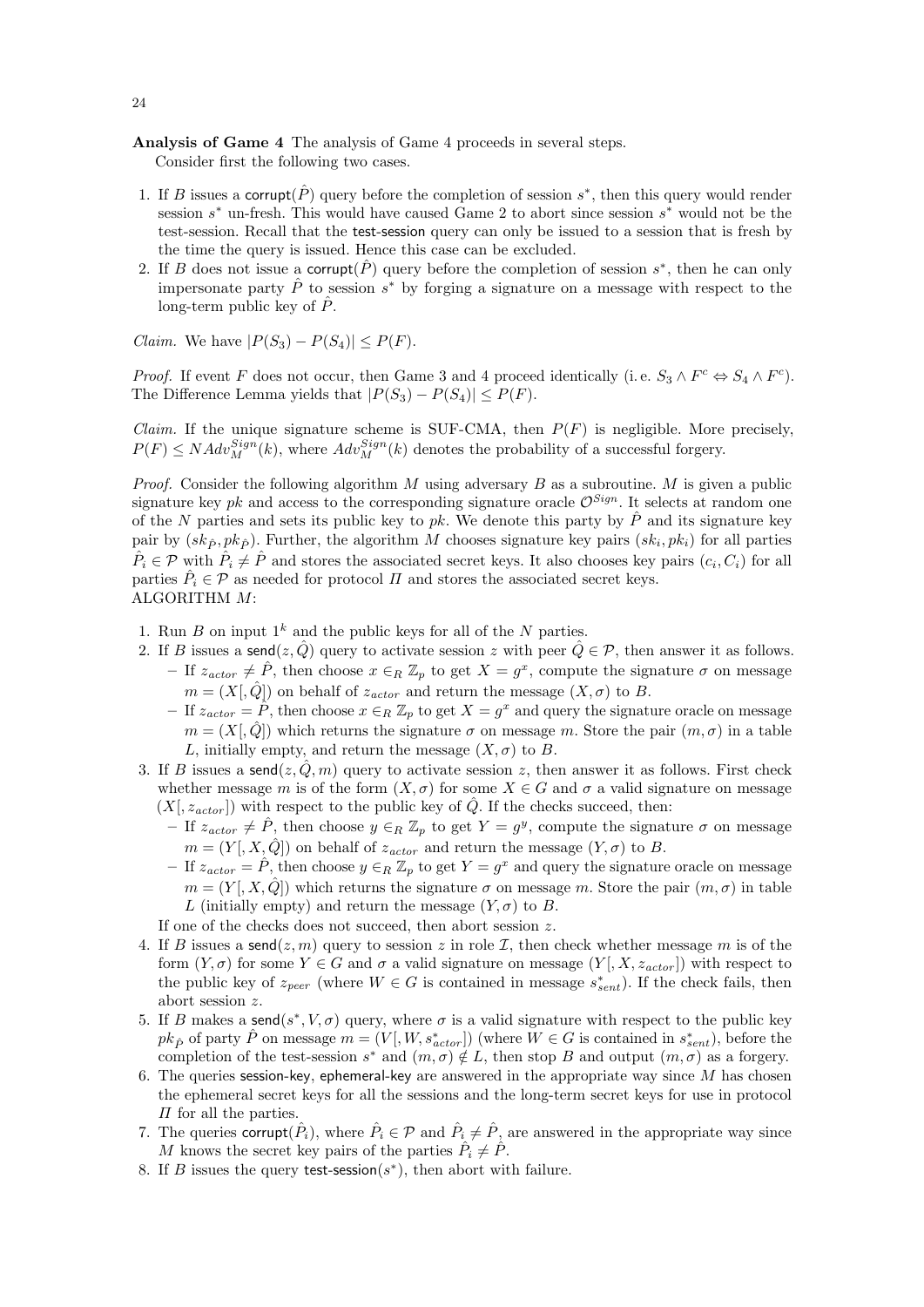Under event  $F$ , algorithm  $M$  is successful as described in Step 5 and the abortion as in Step 8 does not occur. The probability that  $B$  succeeds in forging a signature with respect to the public key of  $\hat{P}$  is bounded above by the probability that M outputs a forgery multiplied by the number of parties, that is,  $P(F) \leq NAdv_M^{Sign}(k)$ .

*Claim.* Let  $Adv_B^{\text{SIG'}(H),\text{Game 4,0}}(k) := |2P(S_4|O) - 1|$ , where O denotes the event that there is an origin-session for the test-session. It holds that  $Adv_B^{\text{SIG}'(H),\text{Game }4}(k)$  $= max(0, Adv_B^{\text{SIG'}(H), \text{Game } 4, O}(k)).$ 

*Proof.* Note that  $|2P(S_4|F) - 1| = |2\frac{1}{2} - 1| = 0$  (since, when event F occurs in Game 4, B outputs a random bit) and that if event  $\overline{F}$  does not occur, then there exists an origin-session for the test-session.

We next establish an upper bound for  $Adv_B^{\text{SIG'}(H),\text{Game }4,O}(k)$  in terms of the security of protocol π.

*Claim.* Assume that in Game 4 there exists a unique<sup>7</sup> origin-session s for the test-session s<sup>\*</sup> with  $s_{actor} = s_{peer}^*$ .

Proof. Fix an efficient adversary B in eCK-PFS succeeding in Game 4 against protocol  $\text{SIG}'(\Pi)$ with non-negligible advantage. Let us construct an adversary  $A$  in  $eCK^w$  succeeding in Game 4 against protocol  $\Pi$  with non-negligible advantage using adversary  $B$  as a subroutine.

ALGORITHM A: A chooses secret/public signature key pairs for all the parties and stores the associated secret signature keys. It is given all public knowledge, such as public (non-signature) keys for all the parties. We now define A's responses to B's queries for the pre-specified peer setting; the post-specified peer case proceeds similarly.

- 1. Run B against  $\text{SIG}'(H)$  on input  $1^k$  and the public key pairs for all of the N parties.
- 2.  $q \in Q \cap \{\text{ephemeral-key}\}\$ : When B issues an ephemeral-key query to some session z, A issues that query to session  $z$  and returns the answer to  $B$ .
- 3.  $q \in Q \cap \{\text{corrupt}\}\colon \text{When } A \text{ issues a corrupt}(\hat{P})$  query to some party  $\hat{P}, A$  issues that query to party  $\hat{P}$  and returns the answer to that query together with the secret signature key of  $\hat{P}$  (that A has chosen) to  $B$ ...

4. send queries are answered in the following way.

- If B issues a send(z,  $\hat{Q}$ ) query to activate session z with peer  $\hat{Q}$ , then A issues the same query to session z. The response is a message  $W(\in G)$ . Since A knows the secret signature key of  $z_{actor}$ , it can sign the message  $m = (W[\hat{Q}])$  on its behalf and then return the message  $(W, \sigma)$  to B, where  $\sigma$  denotes the signature on m with respect to the public key of  $z_{actor}$ .
- If B issues a send $(z, \hat{Q}, m)$  query to activate session z, where message m is of the form  $(W, \sigma)$ , then A first checks whether  $W \in G$  and second whether  $\sigma$  is a valid signature on message  $(W, z_{actor})$  with respect to the public key of  $\hat{Q}$ . If the checks succeed, then A issues the query send( $z, W$ ) to session z. The response is a message  $V \in G$ . Since A knows the secret signature key of  $z_{actor}$ , it can sign the message  $m = (V, W, Q)$  on its behalf and then return the message  $(V, \sigma)$  to B, where  $\sigma$  denotes the signature on m with respect to the public key of  $z_{actor}$ .
- If B issues a send $(z, m)$  query, where message m is of the form  $(V, \sigma)$ , then A first checks whether  $V \in G$  and second whether  $\sigma$  is a valid signature on message  $(V, W, z_{actor})$  with respect to the public key of  $z_{peer}$ , where W is the Diffie-Hellman exponential contained in  $z_{sent}$ . If the checks succeed, then A issues the query send(z, V) to session z.
- If one of the checks fails, then session z is aborted (i.e. A aborts session z).
- 5. H query: To answer B's queries to the random oracle for H, A stores entries of the form  $(x_i, \lambda_i)$ with  $\lambda_i \in \Lambda$  in the H-List. When B makes a query x to the random oracle for H, A determines the return value for  $B$  as follows:

<sup>-</sup> If there exists an entry  $(x_i, \lambda_i)$  in the H-List with  $x_i = x$ , then return  $\lambda_i$ .

<sup>&</sup>lt;sup>7</sup> No collision in the ephemeral secret keys occurs for SIG'( $\Pi$ ) (where  $\Pi \in \mathcal{D}H$ -2-H) since otherwise Game 1 would have caused the game to abort.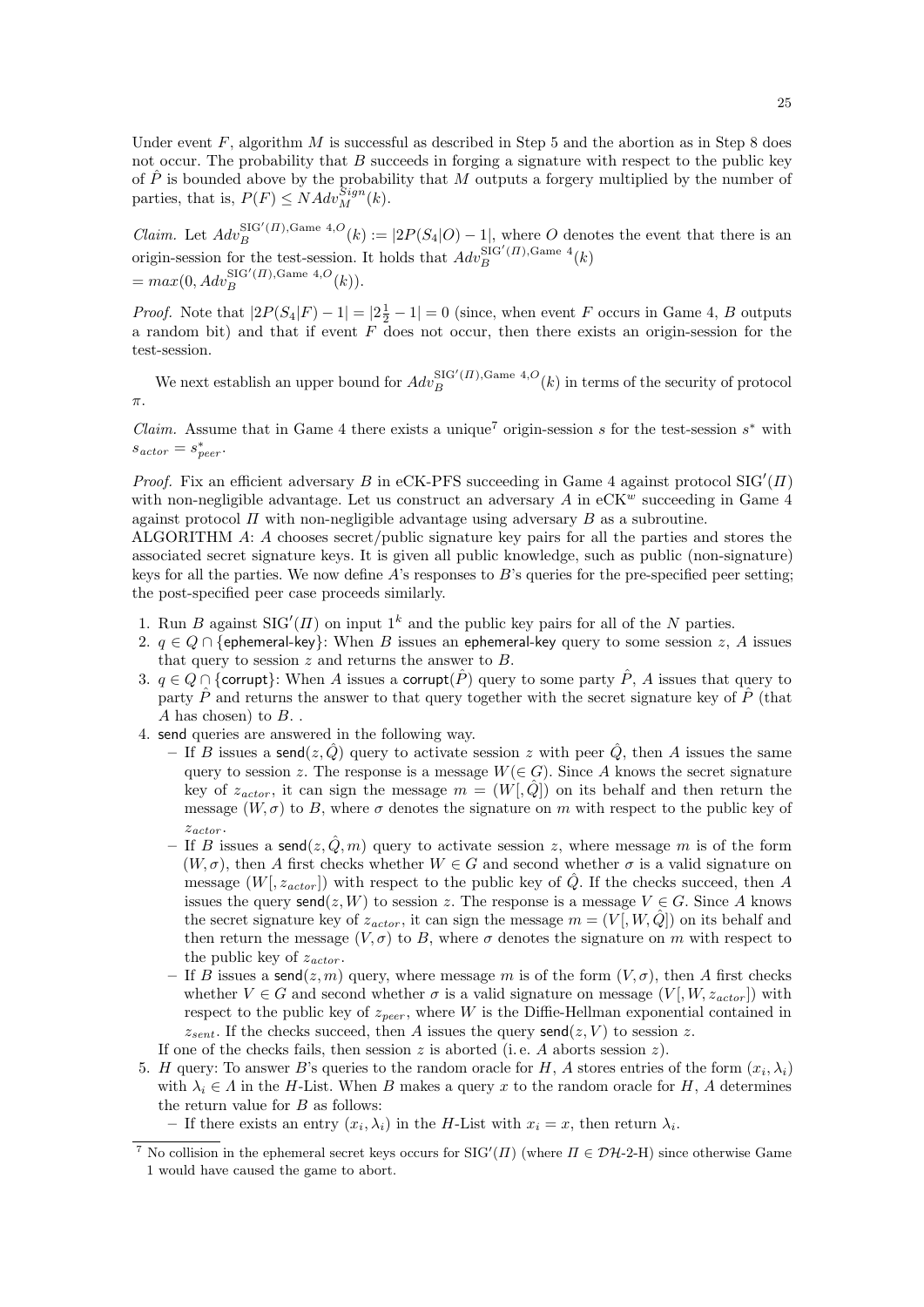- Else if there exists an entry  $(s_{actor}, s_{peer}, s_{role}, s_{sent}, s_{recv}, \lambda_i)$  in the G-List, for some session s that has accepted and  $\lambda_i \in A$ , such that x is the session string of session s (i.e.,  $x = ss$ ) using algorithm W, then store the entry  $(x, \lambda_i)$  in the H-List and return  $\lambda_i$ .
- Else, A chooses  $\lambda \in_R \Lambda$ , stores the entry  $(x, \lambda)$  in the H-List and returns  $\lambda$ .
- 6. session-key(s): To answer B's session-key queries, A stores entries of the form  $(s_{actor}, s_{peer}, s_{role}, s_{sent}, s_{recv}, \lambda_i)$ with  $\lambda_i \in A$  in the G-List. When B makes a session-key(s) query to an initiator session s that has accepted,  $A$  determines the return value for  $B$  as follows:
	- If there exists an entry  $(s_{actor}, s_{peer}, I, s_{sent}, s_{recv}, \lambda_i)$  in the G-List, for some  $\lambda_i \in \Lambda$ , then return  $\lambda_i$ .
	- Else if there exists an entry  $(s_{peer}, s_{actor}, R, s_{recv}, s_{sent}, \lambda_i)$  in the G-List, then A stores the entry  $(s_{actor}, s_{peer}, I, s_{sent}, s_{recv}, \lambda_i)$  in the G-List and returns  $\lambda_i$ .
	- Else if there exists an entry of the form  $(x_i, \lambda_i)$  in the H-List, where  $x_i = ss$  using algorithm W, then A stores the entry  $(s_{actor}, s_{peer}, I, s_{sent}, s_{recv}, \lambda_i)$  in the G-List and returns  $\lambda_i$ .
	- Else, A chooses  $\lambda \in_R \Lambda$ , stores the entry  $(s_{actor}, s_{peer}, I, s_{sent}, s_{recv}, \lambda)$  in the G-List, and returns  $\lambda$ .

A session-key query to a responder session that has accepted is answered similarly.

- 7. In case B issues the test-session query to session  $s^*$ , A issues the test-session query to session  $s^*$  and returns the answer to B.
- 8. At the end of  $B$ 's execution (after it has output its guess  $b'$ ), output  $b'$  as well.

A can detect the complementary event  $K^c$  by checking which of the entries  $(x_i, \lambda_i)$  in the H-List has  $x_i = ss^*$  using algorithm W.

Notice that since by assumption there exists a unique origin-session for the test session, the test session satisfying the freshness predicate of eCK-PFS implies that the simulated test session in eCK<sup>w</sup> satisfies the freshness predicate of eCK<sup>w</sup>. Thus, it holds that  $Adv_B^{\text{SIG'}(H),\text{Game }4,0}(k) \leq$  $Adv^{\pi, \text{Game } 4}_{A}(k)$ .

Finally,

$$
Adv_B^{\text{SIG'}(H)}(k) \le 2P(Coll_{\text{SIG'}(H)}) + 2q_s u(k) + 2q_s NAdv_M^{Sign}(k) + q_s Adv_B^{\text{SIG'}(H), \text{Game 4}, O}(k) \n\le 2P(Coll_{\text{SIG'}(H)}) + 2q_s u(k) + 2q_s NAdv_M^{Sign}(k) + q_s Adv_A^{\pi, \text{Game 4}}(k)
$$

Since by assumption protocol  $\pi$  is secure in cNR-X, there is a negligible function g such that  $Adv_A^{\pi,\text{Game }4}(k) \leq g(k)$  which completes the proof.

#### C.1 Application to NAXOS'

The NAXOS' protocol, shown in Figure 5, is the variant of the NAXOS [20] protocol that additionally includes the exchanged Diffie-Hellman exponentials in the session key computation.



Fig. 5. NAXOS' protocol

The following proposition states that the NAXOS' protocol is secure in the  $\text{cNR}\text{-}\text{cCK}^w$  model.

Proposition 3. Under the Computational Diffie-Hellman assumption in the cyclic group G of prime order p, the session string variant of the NAXOS' protocol is secure in the  $cNR\text{-}cCK^w$  model, when  $H_1$  is modeled as a random oracle.

*Proof.* Here we show that NAXOS' is secure in  $cNR\text{-}cCK^w$ . We use the structure of the security proof of the NAXOS protocol. The idea of the proof is that we assume that there exists an adversary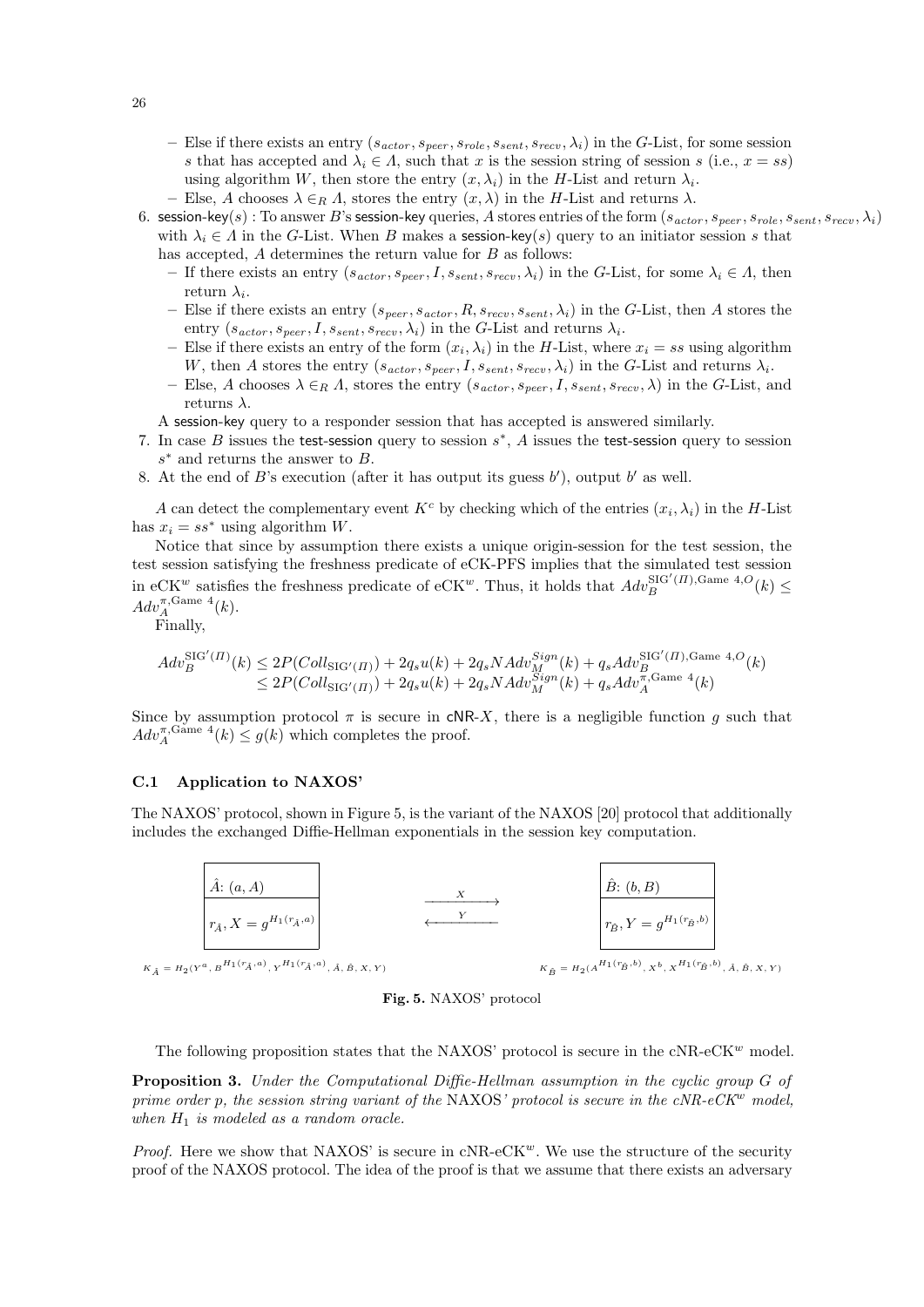$M$  for the session string variant of protocol NAXOS' who wins the cNR-eCK<sup>w</sup> game with nonnegligible advantage, and we construct from  $M$  an adversary  $S$  who solves the CDH problem in  $G$ with non-negligible probability.

Let the session  $s^*$  given by  $T_{s^*} = (\hat{A}, \hat{B}, \mathcal{I}, X, Y)$  be the session on which the adversary wants to be tested.

In the subsequent events (and their analyses) we assume that no collisions in the queries to the oracle  $H_1$  occur. We next consider the following three events:

1.  $DL \wedge K$ 

- 2.  $T_O \wedge DL^c \wedge K$ , and
- 3.  $(T_O)^c \wedge DL^c \wedge K$ , where

 $T_O$  denotes the event that there exists an origin-session for the test-session, DL denotes the event where there exists a party C<sup> $\dot{C}$ </sup> such that the adversary M, during its execution, queries  $H_1$  with  $(*, c)$ before issuing a corrupt( $\hat{C}$ ) query and K denotes the event that M wins the security experiment against the session string variant of NAXOS' by outputting the session key  $(\sigma_1, \sigma_2, \sigma_3, \hat{A}, \hat{B}, X, Y)$ of the session the adversary wants to be tested on, where  $\sigma_1 = CDH(Y, A), \sigma_2 = CDH(B, X)$  and  $\sigma_3 = CDH(X, Y).$ 

Note that we analyze the security of the session string variant of the NAXOS' protocol in case the messages only contain the Diffie-Hellman exponentials.

Event  $DL \wedge K$ . This event is independent of the event that there exists an origin-session for the test-session. Since it might be possible that a redirect event occurs such that the actor of the origin-session for the test-session is different to the peer of the test-session, the study of this event applies to any party  $C \in \mathcal{P}$  (not only to  $\overline{A}$  or  $\overline{B}$ ).

Let the input to the DLog challenge be C. Suppose that event  $DL\wedge K$  occurs with non-negligible probability. In this case, the simulator S chooses one party  $\ddot{C}$  at random and sets its long-term public key to C. S chooses long-term secret/public key pairs for the remaining parties and stores the associated long-term secret keys. Additionally S chooses a random value  $m \in_R \{1, 2, ..., q_s\}$ . We denote the m'th activated session by adversary M by s<sup>\*</sup>. Suppose further that  $s_{actor}^* = \hat{A}, s_{peer}^* = \hat{B}$ and  $s_{role}^* = \mathcal{I}$ , w.l.o.g.. The simulation of M's environment proceeds as follows:

- 1. send queries are answered in the usual way. In case a session  $s$  is activated via a send query,  $S$ stores an entry of the form  $(s, r_s, sk_{s_{actor}}, \kappa) \in (\mathcal{P} \times \mathbb{N}) \times \{0,1\}^k \times (\mathbb{Z}_p \cup \{*\}) \times \mathbb{Z}_p$  in a table  $Q$ , initially empty, (unless ephemeral public key validation on the received element fails in which case the session is aborted). When computing the (outgoing) Diffie-Hellman exponential of session  $s, S$  does the following:
	- − S chooses  $r_s \in_R \{0,1\}^k$  (i.e. the randomness of session s),
	- $S$  chooses  $\kappa \in_R \mathbb{Z}_n$ ,
	- $-$  if  $s_{actor} \neq \hat{C}$ , then S stores the entry  $(s, r_s, sk_{s_{actor}}, \kappa)$  in Q, else S stores the entry  $(s, r_s, *, \kappa)$ in  $Q,^8$  and
	- S returns the Diffie-Hellman exponential  $g^{\kappa}$  to M.
- 2. ephemeral-key(s): S answers this query in the appropriate way.
- 3. corrupt( $\hat{P}$ ): S answers this query in the appropriate way, except if  $\hat{P} = \hat{C}$  in which case S aborts with failure.
- 4. S stores entries of the form  $(r, h, \kappa) \in \{0, 1\}^k \times \mathbb{Z}_p \times \mathbb{Z}_p$  in a table J, initially empty. When M makes a query of the form  $(r, h)$  to the random oracle for  $H_1$ , answer it as follows:
	- If  $C = g^h$ , then S aborts M and is successful by outputting  $DLog(C) = h$ .
	- Else if  $(r, h, \kappa) \in J$  for some  $\kappa \in \mathbb{Z}_p$ , then S returns  $\kappa$  to M.
	- Else if there exists an entry  $(s, r_s, sk_{s_{actor}}, \kappa)$  in Q, for some  $s \in \mathcal{P} \times \mathbb{N}, r_s \in \{0,1\}^k$ ,  $sk_{s_{actor}} \in$  $\mathbb{Z}_p$  and  $\kappa \in \mathbb{Z}_p$ , such that  $r_s = r$  and  $sk_{s_{actor}} = h$ , then S returns  $\kappa$  to M and stores the entry  $(r, h, \kappa)$  in table J.
	- Else, S chooses  $\kappa \in_R \mathbb{Z}_p$ , returns it to M and stores the entry  $(r, h, \kappa)$  in J.
- 5. M outputs  $(s, s_{key})$ : S aborts with failure.

<sup>&</sup>lt;sup>8</sup> We do not need to keep consistency with  $H_1$  queries via lookup in table J since the probability that the adversary guesses the random data of a session is negligible.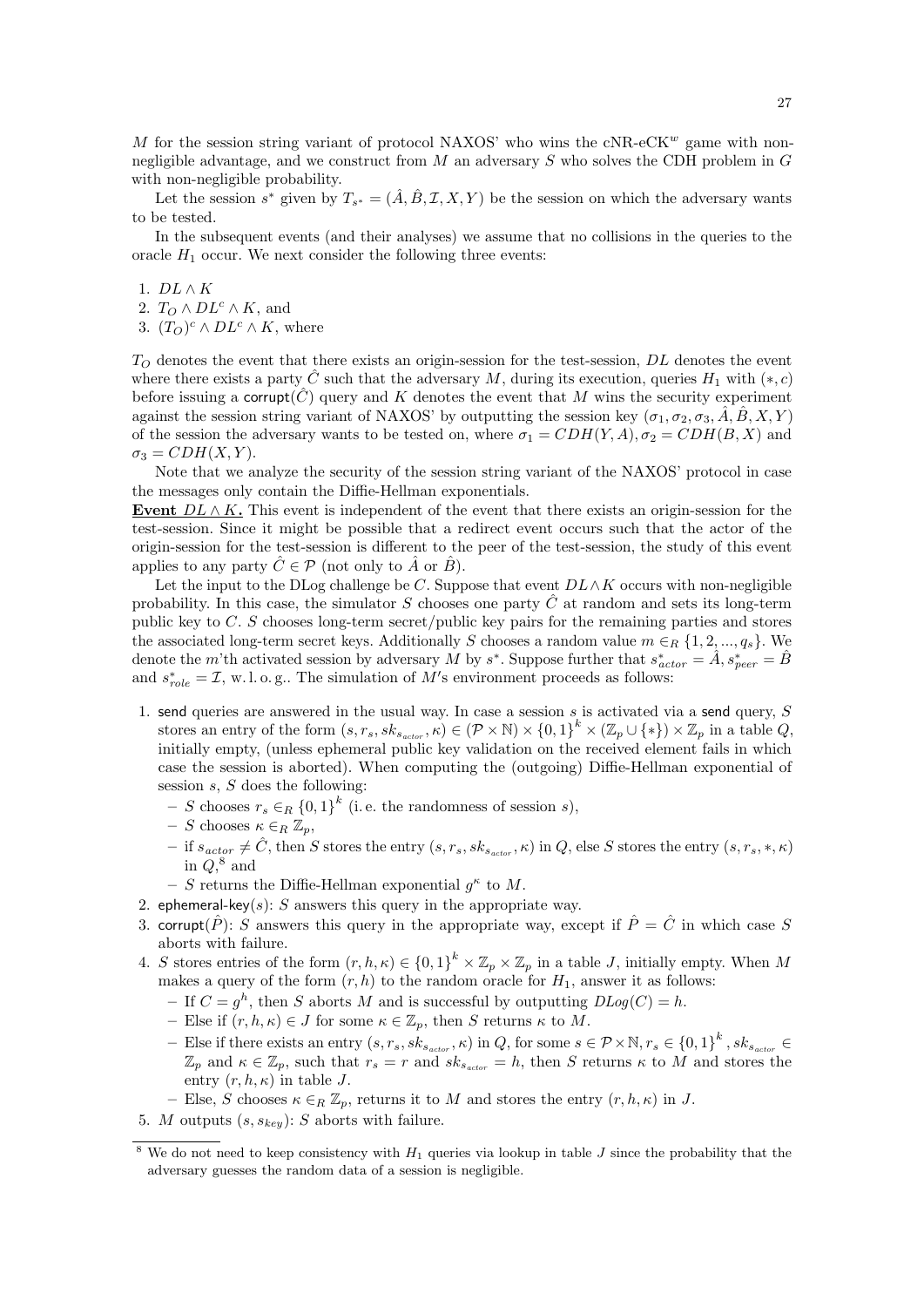Analysis of event  $DL \wedge K$ . S's simulation of M's environment is perfect except with negligible probability. The probability that M would output  $s^*$  at the end of its execution is  $\frac{1}{q_s}$ . With probability at least  $\frac{1}{N}$ , S assigns the public key C to a party  $\hat{C}$  for whom M queries  $H_1$  with  $(*, h)$ such that  $C = g^h$  before issuing a corrupt( $\hat{C}$ ) query. In this case, S is successful as described in the first case of Step 4 and does not abort in Steps 3 and 5. Hence, if event  $DL \wedge K$  occurs, then the success probability of S is given by  $P(S) \geq \frac{1}{Nq_s} P(DL \wedge K)$ .

Event  $T_O \wedge DL^c \wedge K$ . Let s<sup>\*</sup> and s' denote the test-session and the origin-session for the testsession, respectively. We split event Ev :=  $T_O \wedge DL^c \wedge K$  into the following events  $B_1, ..., B_3$  so that  $Ev = B_1 \vee B_2 \vee B_3$ :

- 1.  $B_1$ : Ev occurs and  $s_{peer}^* = s_{actor}'.$
- 2.  $B_2$ : Ev occurs and  $s_{peer}^* \neq s_{actor}'$  and M does not issue an ephemeral-key(s') query to the origin-session s' of  $s^*$ , but may issue a corrupt $(s^*_{peer})$  query.
- 3.  $B_3$ : Ev occurs and  $s_{peer}^* \neq s_{actor}'$  and M does not issue a corrupt $(s_{peer}^*)$  query, but may issue an ephemeral-key(s') query to the origin-session s' of  $s^*$ .

Event  $B_1$ . Let the input to the CDH challenge be  $(X_0, Y_0)$ . Suppose that event  $B_1$  occurs with non-negligible probability. In this case  $S$  chooses long-term secret/public key pairs for all the parties and stores the associated long-term secret keys. Additionally S chooses two random values  $m, n \in_R \{1, 2, ..., q_s\}$ . The m'th activated session by adversary M will be called  $s^*$  and the n'th activated session will be called  $s'$ . The ephemeral secret key of session  $s^*$  is denoted by  $\tilde{x}_0$  and the ephemeral secret key of session s' is denoted by  $\tilde{y}_0$ . Suppose further that  $s^*_{actor} = \hat{A}, s^*_{peer} = \hat{B}$  and  $s_{role}^* = \mathcal{I}$ , w.l.o.g.. The simulation of M's environment proceeds as follows:

- 1. send $(s^*, \hat{B})$ : S sets the ephemeral public key X to  $X_0$  and answers the query with message  $X_0$ .
- 2. send(s',  $\hat{P}$ ): S sets the ephemeral public key Y to Y<sub>0</sub> and answers the query with message Y<sub>0</sub>.
- 3. send $(s', \hat{P}, Z)$ : S checks whether  $Z \in G$ , sets the ephemeral public key Y to Y<sub>0</sub>, answers the query with message  $Y_0$ . If the check fails, session  $s'$  is aborted.
- 4. Other send queries are answered in the usual way.
- 5. ephemeral-key( $s$ ):  $S$  answers this query in the appropriate way.
- 6.  $H_1(r_{\hat{C}}, c)$ : S simulates a random oracle in the usual way except if  $\hat{C} = \hat{A}$  (i.e.  $c = a$ ) and  $r_{\hat{C}} = \tilde{x}_0$  or if  $\hat{C} = \hat{B}$  (i.e.  $c = b$ ) and  $r_{\hat{C}} = \tilde{y}_0$ , in which case S aborts with failure.
- 7. corrupt( $\hat{P}$ ): S answers this query in the appropriate way.
- 8. M outputs  $(s, s_{key})$  where  $s_{key} = (a, b, c, \tilde{A}, \tilde{B}, X_0, Y_0)$ : If  $s \neq s^*$  or if s' is not the origin-session for session  $s^*$ , then S aborts. Else, S outputs c.

**Analysis of event**  $B_1$ . S's simulation of M's environment is perfect except with negligible probability. The probability that M selects  $s^*$  as the test-session and  $s'$  as the origin-session for the test-session is  $\frac{1}{(q_s)^2}$ . Assuming that this is indeed the case, S does not abort in Step 8. Recall that  $T_{s^*} = (\hat{A}, \hat{B}, \mathcal{I}, X_0, Y_0)$ . Since  $\tilde{x}_0$  is used only in the test-session, M can only obtain it via an ephemeral-key(s<sup>\*</sup>) query before making an  $H_1$  query that includes  $\tilde{x}_0$ . Similarly, M can only obtain  $\tilde{y}_0$  via an ephemeral-key(s') query on the origin-session s' before making an  $H_1$  query that includes  $\tilde{y}_0$ . Under event  $DL^c$ , the adversary first issues a corrupt( $\hat{P}$ ) query to party  $\hat{P}$  before making an  $H_1$ query that involves the long-term secret key of party  $\ddot{P}$ . Freshness of the test-session guarantees that the adversary can reveal at most one value in each of the pairs  $(\tilde{x}_0, a)$  and  $(\tilde{y}_0, b)$ ; hence S does not abort in Step 6. Under event K, except with negligible probability of guessing  $CDH(X_0, Y_0)$ , S is successful as described in Step 8. Hence, if event  $B_1$  occurs, then the success probability of S is given by  $P(S) \geq \frac{1}{(q_s)^2} P(B_1)$ .

Event  $B_2$ . Let the input to the CDH challenge be  $(X_0, Y_0)$ . Suppose that event  $B_2$  occurs with non-negligible probability. The simulation of S proceeds in a similar way as for event  $B_1$ . Steps 5 and 6 need to be replaced by the following:

- ephemeral-key(s): S answers this query in the appropriate way, except if  $s = s'$  in which case S aborts with failure.
- $H_1(r_{\hat{C}}, c)$ : S simulates a random oracle in the usual way except if  $\hat{C} = \hat{A}$  (i.e.  $c = a$ ) and  $r_{\hat{C}} = \tilde{x}_0$ , in which case S aborts with failure.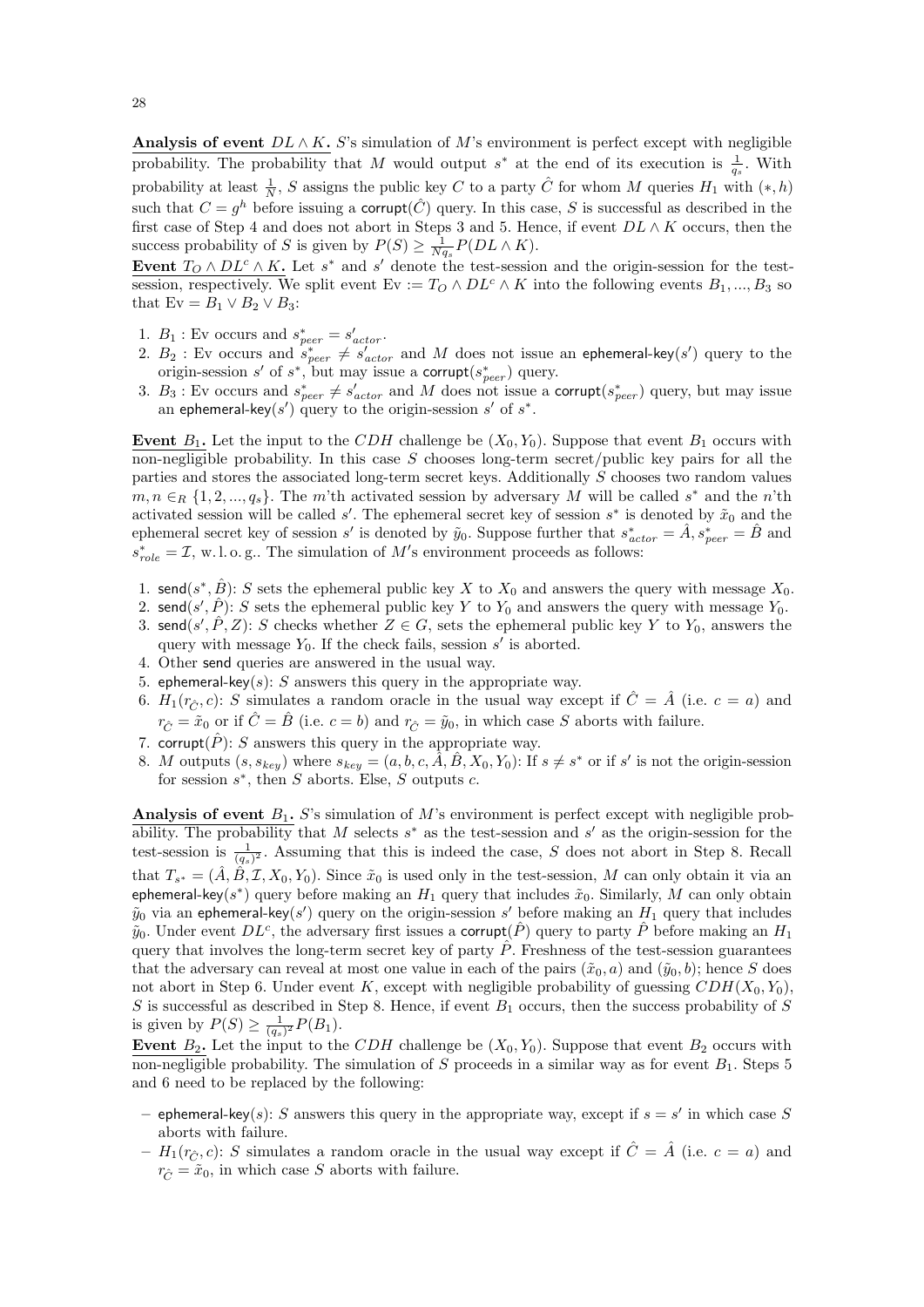Analysis of event  $B_2$ . S's simulation of M's environment is perfect except with negligible probability. The probability that M selects  $s^*$  as the test-session and  $s'$  as the origin-session for the test-session is  $\frac{1}{(q_s)^2}$ . Recall that  $T_{s^*} = (\hat{A}, \hat{B}, \mathcal{I}, X_0, Y_0)$ . Since  $\tilde{x}_0$  is used only in the test-session, M can only obtain it via an ephemeral-key(s<sup>\*</sup>) query before making an  $H_1$  query that includes  $\tilde{x}_0$ . Under event  $DL^c$ , the adversary first issues a corrupt( $\hat{P}$ ) query to party  $\hat{P}$  before making an  $H_1$ query that involves the long-term secret key of party  $\ddot{P}$ . Freshness of the test-session guarantees that the adversary can reveal at most one value of the pair  $(\tilde{x}_0, a)$ . Under event K, except with negligible probability of guessing  $CDH(X_0, Y_0)$ , S is successful as described in Step 8. Hence, if event  $B_2$  occurs, then the success probability of S is given by  $P(S) \geq \frac{1}{(q_s)^2} P(B_2)$ .

Event  $B_3$ . Let the input to the CDH challenge be  $(X_0, B)$ . Suppose that event  $B_3$  occurs with non-negligible probability. In this case, S chooses one party  $\hat{B}$  at random and sets its long-term public key to B. S chooses long-term secret/public key pairs for the remaining parties and stores the associated long-term secret keys. Additionally S chooses two random values  $m, n \in_R \{1, 2, ..., q_s\}.$ We denote the  $m$ 'th activated session by adversary M by  $s^*$  and the  $n$ 'th activated session by  $s'$ . The ephemeral secret key of session  $s^*$  is denoted by  $\tilde{x}_0$ . Suppose further that  $s^*_{actor} = \hat{A}, s^*_{peer} = \hat{B}$ and  $s_{role}^* = \mathcal{I}$ , w. l. o.g.. The simulation of M's environment proceeds as follows:

- 1. send $(s^*, \hat{B})$ : S sets the ephemeral public key X to  $X_0$  and answers the query with message  $X_0$ .
- 2. Other send queries are answered as for event  $DL \wedge K$ .
- 3. ephemeral-key(s): S answers this query in the appropriate way.
- 4.  $H_1(r_{\hat{C}}, c)$ : S simulates a random oracle in the usual way except if  $\hat{C} = \hat{A}$  (i.e.  $c = a$ ) and  $r_{\hat{C}} = \tilde{x}_0$ , in which case S aborts with failure.
- 5. corrupt( $\hat{P}$ ): S answers this query in the appropriate way, except if  $\hat{P} = \hat{B}$  in which case S aborts with failure.
- 6. M outputs  $(s, s_{key})$  where  $s_{key} = (a, b, c, \hat{A}, \hat{B}, X_0, Y_0)$ : If  $s \neq s^*$  or if s' is not the origin-session for session  $s^*$ , then S aborts. Else, S outputs b.

**Analysis of event**  $B_3$ . S's simulation of M's environment is perfect except with negligible probability. The probability that M selects  $s^*$  as the test-session and  $s'$  as its origin-session is  $\frac{1}{(q_s)^2}$ . Assuming that this is indeed the case, S does not abort in Step 6. With probability  $\frac{1}{N}$ , S assigns the public key B to the peer of the test-session  $\hat{B}$ . Under event  $B_3$ , M does not issue a corrupt( $\hat{B}$ ) query, and so  $S$  does not abort in Step 5. Under event  $K$ , except with negligible probability of guessing  $CDH(X_0, B)$ , S is successful as described in Step 6. Hence, if event  $B_3$  occurs, then the success probability of S is given by  $P(S) \geq \frac{1}{N(q_s)^2} P(B_3)$ .

Event  $(T_O)^c \wedge DL^c \wedge K$ . If there is no origin-session for the test-session, then there is also no matching session for the test-session. Hence  $((T_O)^c \wedge DL^c \wedge K) \subseteq ((T_M)^c \wedge DL^c \wedge K)$  (where  $T_M$ denotes the event that there exists a matching session for the test-session). So event  $(T_O)^c \wedge DL^c \wedge K$ can be dealth with in a similar way as before. Note that,

- $-M$  outputs  $(s, s_{key})$  where  $s_{key} = (a, b, c, \hat{A}, \hat{B}, X_0, Y_0)$ : If  $s \neq s^*$ , then S aborts. Else, S outputs b (assuming that the test-session  $s^*$  is given by  $T_{s^*} = (\hat{A}, \hat{B}, \mathcal{I}, X_0, Y)$  to solve the CDH instance  $(X_0, B)$
- S keeps consistency between send and  $H_1$  queries,

similar to the simulation related to Event  $B_3$ .

Applying the SIG' transformation on the NAXOS' protocol yields the protocol  $SIG'(NAXOS')$ , depicted in Figure 6.

**Proposition 4.** The SIG'(NAXOS') protocol has strong partnering in the eCK-PFS security experiment, under the assumption that  $H_1$  and  $H_2$  are modeled as independent random oracles.

*Proof.* Suppose otherwise. Namely, suppose that there exist two sessions s and s' of  $SIG'(NAXOS')$ that hold the same session key but are not matching. Since the session key in  $SIG'(NAXOS')$  is derived by applying a random oracle, except with negligible probability, the input to the random oracle in both sessions must be the same. Since they are not matching sessions, either  $s_{actor} \neq s'_{peer}$ or  $s_{peer} \neq s'_{actor}$  or  $s_{sent} \neq s'_{recv}$  or  $s_{recv} \neq s'_{sent}$  or  $s_{role} = s'_{role}$ .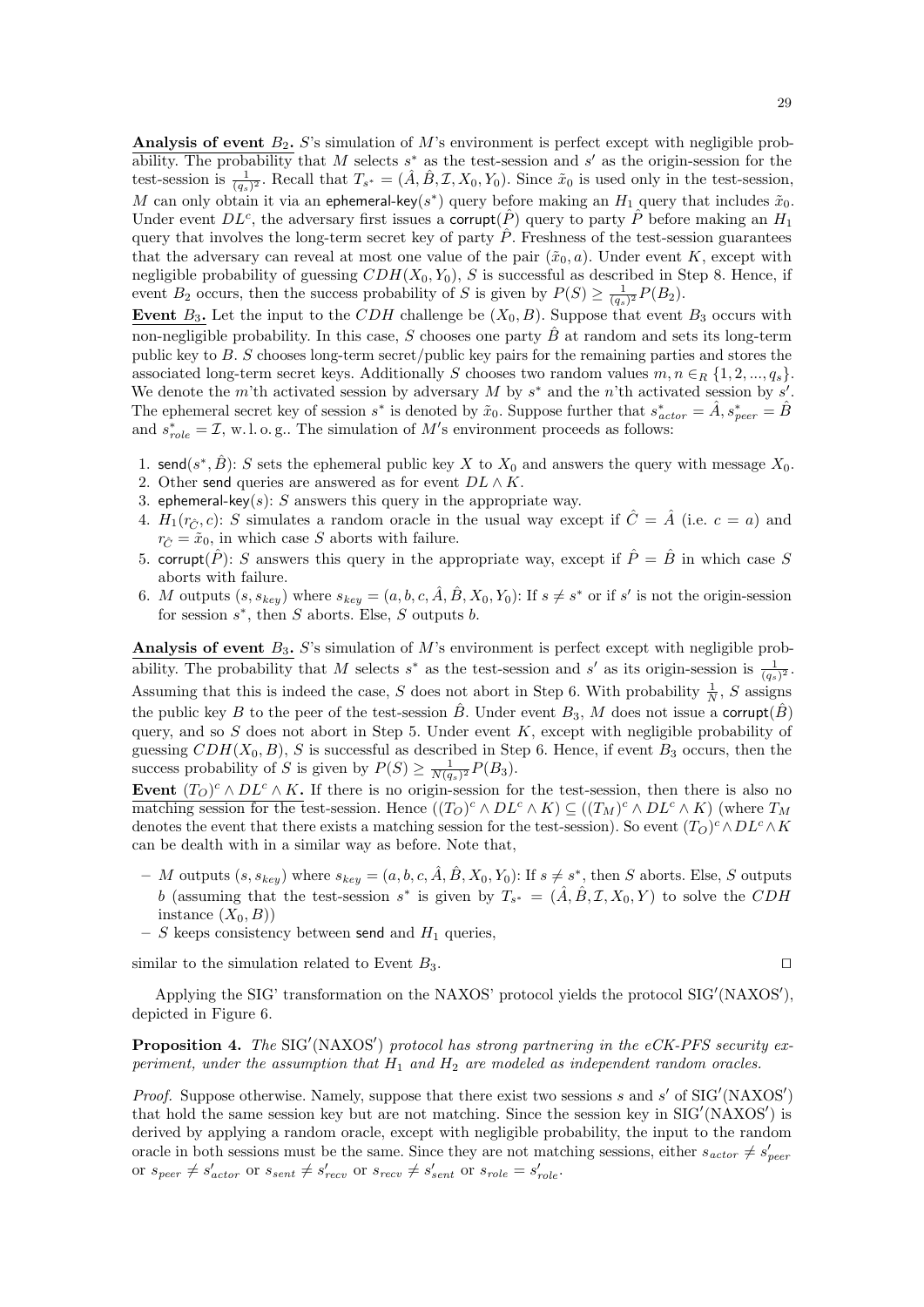$$
\begin{array}{|c|c|c|c|}\hline \hat{A}: (a, A), (sk_{\hat{A}}, pk_{\hat{A}}) & & x_{,\sigma_{\hat{A}} = \text{Sign}_{sk_{\hat{A}}}(X[\hat{B}])} & & \hat{B}: (b, B), (sk_{\hat{B}}, pk_{\hat{B}}) \\\hline r_{\hat{A}}, X = g^{H_1(r_{\hat{A}}, a)} & & & \xrightarrow{Y, \sigma_{\hat{B}} = \text{Sign}_{sk_{\hat{B}}}(Y[, X, \hat{A}])} & & r_{\hat{B}}, Y = g^{H_1(r_{\hat{B}}, b)}\hline \end{array}
$$

 $K_{\hat{A}} = H_2(Y^a, B^{H_1(r_{\hat{A}},a)}, Y^{H_1(r_{\hat{A}},a)}, \hat{A}, \hat{B}, X, \sigma_{\hat{A}}, Y, \sigma_{\hat{B}})$ )  $K_{\hat{B}} = H_2(A^{H_1(r_{\hat{B}},b)}, X^b, X^{H_1(r_{\hat{B}},b)}, \hat{A}, \hat{B}, X, \sigma_{\hat{A}}, Y, \sigma_{\hat{B}})$ 

Fig. 6. SIG'(NAXOS') protocol

- First suppose  $s_{role} \neq s'_{role}$ . Then either the identifiers or the transcripts of the two sessions do not correspond.
	- If the identifiers do not correspond, then, as they are inputs to the random oracle, except with negligible probability, the outputs of the random oracle will be different, contradicting that the two sessions hold the same session key.
	- If the transcripts do not correspond, then, as they are inputs to the random oracle, except with negligible probability, the outputs of the random oracle will be different, contradicting that the two sessions hold the same session key.
- Second suppose  $s_{role} = s'_{role}$ . As the identifiers are inputs to the random oracle, we must have that  $s_{actor} = s'_{actor}$  and  $s_{peer} = s'_{peer}$ , as otherwise the outputs to the random oracle will be different, except with negligible probability. Except with negligible probability, two distinct sessions will have different random coins (ephemeral secret keys), and hence the Diffie-Hellman exponentials contained in  $s_{sent}$  and  $s'_{sent}$  will be different (except with negligible probability). Thus, as  $s_{role} = s'_{role}$ , the Diffie-Hellman exponent computed in both sessions will be used in the computation of the first (if  $s$  and  $s'$  are both executing responder roles) respectively the second (if s and s' are both executing initiator roles) component of the call to  $H_2$ , where  $s_{peer} = s'_{peer}$ , and these values are different, so except with negligible probability, the outputs of the random oracle will be different, contradicting that the two sessions hold the same session key.

 $\Box$ 

**Proposition 5.** The session string decision problem for  $SIG'(NAXOS')$  is polynomial-time reducible to the decisional problem of the Diffie–Hellman relation  $\phi$ .

*Proof.* Let D be a polynomial-time algorithm that can distinguish real  $SIG'(NAXOS')$  session strings  $(g^{ya}, g^{bx}, g^{yx}, id, id', g^x, \sigma_1, g^y, \sigma_2)$  from random session strings  $(g^{r_1}, g^{r_2}, g^{r_3}, id, id', g^x, \sigma_1, g^y, \sigma_2)$ , for randomly chosen  $a, b, x, y, r_1, r_2, r_3 \in \mathbb{Z}_q$ , *id* and *id'* are arbitrary binary strings.

We claim that there exists an algorithm  $E_D$  that can distinguish real Diffie–Hellman triples  $(g^u, g^v, g^{uv})$  from random triples  $(g^u, g^v, g^w)$  for randomly chosen  $u, v, w \in_r \mathbb{Z}_q$ .

Using D construct  $E_D$  as follows. Let  $(U, V, W)$  be a Diffie–Hellman challenge. Pick arbitrary  $id$ ,  $id'$ . Do one of the following, each with equal probability:

- 1. Set  $A \leftarrow U$  and  $Y \leftarrow V$ . Choose  $x, b \in_r \mathbb{Z}_q$ . Run D on the session string  $(W, X^b, Y^x, id, id', g^x, \sigma_1, Y, \sigma_2)$ .
- 2. Set  $X \leftarrow U$  and  $B \leftarrow V$ . Choose  $a, y \in_r \mathbb{Z}_q$ . Run D on the session string  $(g^{ay}, W, X^y, id, id', X, \sigma_1, g^y, \sigma_2)$ .
- 3. Set  $X \leftarrow U$  and  $Y \leftarrow V$ . Choose  $a, b \in_r \mathbb{Z}_q$ . Run D on the session string  $(Y^a, X^b, W, id, id', X, \sigma_1, Y, \sigma_2)$ .

 $E_D$  outputs the result of D.

Note that in each of the above cases, if  $(U, V, W)$  is a real Diffie–Hellman triple, then D is run on a real SIG'(NAXOS') session string, whereas if  $(U, V, W)$  is a random triple, then D is run on a random session string. Thus, if D is a distinguisher for  $\text{SIG}'(\text{NAXOS}')$  session strings, then  $E_D$  is a distinguisher for the Diffie–Hellman relation.  $\Box$ 

Combining Proposition 3, Proposition 4, and Proposition 5 with Theorem 2, we obtain the following result.